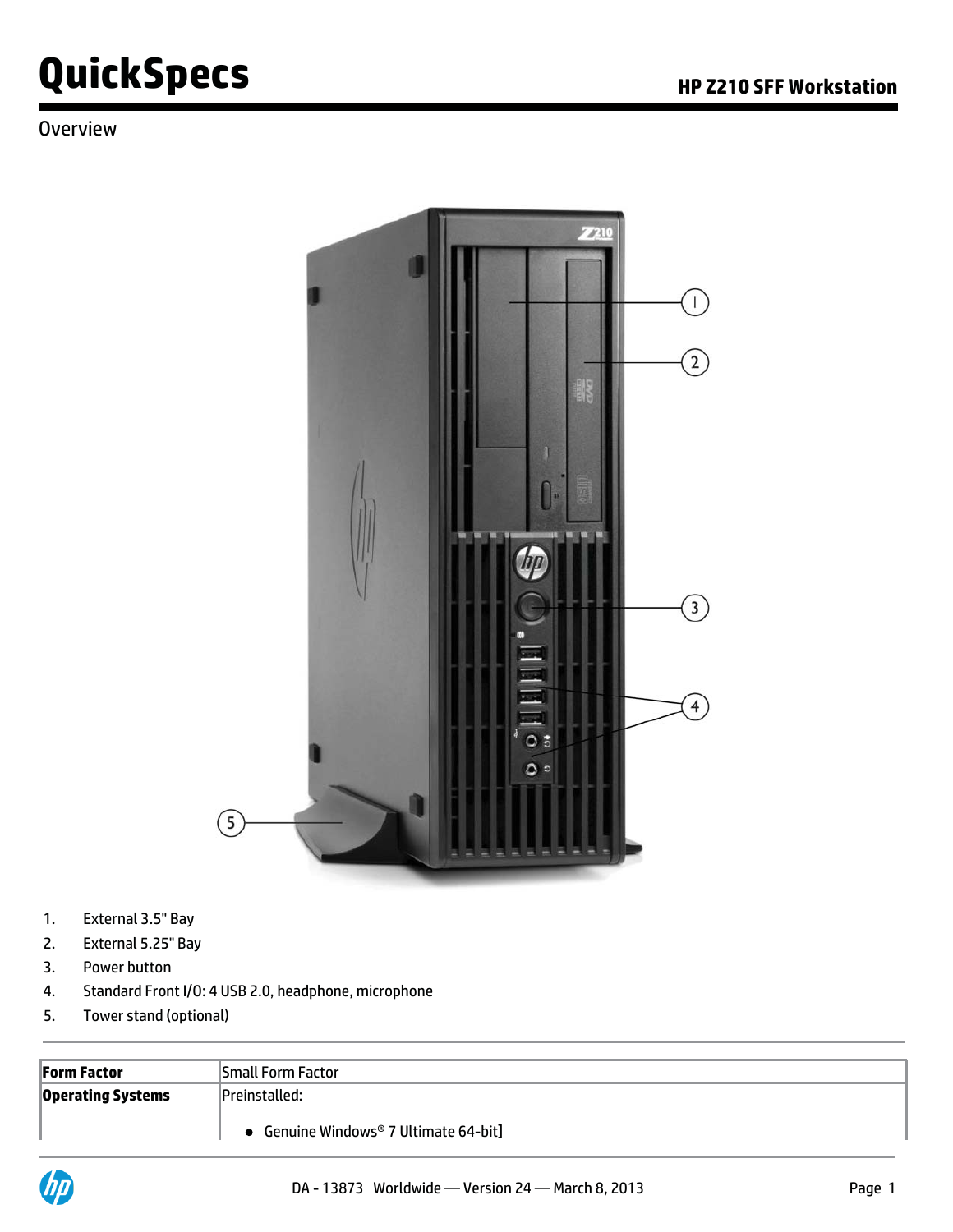| <b>Overview</b>             |                                                                                                                                                                                                                                                                                                                                                                                                                                                                                                                                                                                                                                                                                                                                                                                                                                                                                                                                                                                                                                                                                                                                                                                                                                                                                                                                                                                                                                                                                                                                                                                                                                                                                                                                                                                                                                                                     |
|-----------------------------|---------------------------------------------------------------------------------------------------------------------------------------------------------------------------------------------------------------------------------------------------------------------------------------------------------------------------------------------------------------------------------------------------------------------------------------------------------------------------------------------------------------------------------------------------------------------------------------------------------------------------------------------------------------------------------------------------------------------------------------------------------------------------------------------------------------------------------------------------------------------------------------------------------------------------------------------------------------------------------------------------------------------------------------------------------------------------------------------------------------------------------------------------------------------------------------------------------------------------------------------------------------------------------------------------------------------------------------------------------------------------------------------------------------------------------------------------------------------------------------------------------------------------------------------------------------------------------------------------------------------------------------------------------------------------------------------------------------------------------------------------------------------------------------------------------------------------------------------------------------------|
|                             | • Genuine Windows® 7 Professional 32/64<br>Genuine Windows® 7 Home Premium 32/64<br>• HP Installer Kit for Linux [includes drivers for 64-bit OS versions of Red Hat Enterprise Linux 5 & 6,<br>64-bit SUSE Linux Enterprise Desktop (SLED) 11]<br>• SUSE Linux Enterprise Desktop 11 64-bit                                                                                                                                                                                                                                                                                                                                                                                                                                                                                                                                                                                                                                                                                                                                                                                                                                                                                                                                                                                                                                                                                                                                                                                                                                                                                                                                                                                                                                                                                                                                                                        |
|                             | Supported:                                                                                                                                                                                                                                                                                                                                                                                                                                                                                                                                                                                                                                                                                                                                                                                                                                                                                                                                                                                                                                                                                                                                                                                                                                                                                                                                                                                                                                                                                                                                                                                                                                                                                                                                                                                                                                                          |
|                             | • Genuine Windows® 7 Enterprise 32/64<br>• Genuine Windows® XP Professional 32/64<br>• Red Hat Enterprise Linux Desktop (1 year paper license available; Preinstall not available)                                                                                                                                                                                                                                                                                                                                                                                                                                                                                                                                                                                                                                                                                                                                                                                                                                                                                                                                                                                                                                                                                                                                                                                                                                                                                                                                                                                                                                                                                                                                                                                                                                                                                  |
|                             | Certified:                                                                                                                                                                                                                                                                                                                                                                                                                                                                                                                                                                                                                                                                                                                                                                                                                                                                                                                                                                                                                                                                                                                                                                                                                                                                                                                                                                                                                                                                                                                                                                                                                                                                                                                                                                                                                                                          |
|                             | $\bullet$ Ubuntu 11.04                                                                                                                                                                                                                                                                                                                                                                                                                                                                                                                                                                                                                                                                                                                                                                                                                                                                                                                                                                                                                                                                                                                                                                                                                                                                                                                                                                                                                                                                                                                                                                                                                                                                                                                                                                                                                                              |
|                             | NOTES: Systems may require upgraded and/or separately purchased hardware and/or DVD drive to install<br>the Windows 7 software and take full advantage of Windows 7 functionality. See<br>http://www.microsoft.com/windows/windows-7/ for details.                                                                                                                                                                                                                                                                                                                                                                                                                                                                                                                                                                                                                                                                                                                                                                                                                                                                                                                                                                                                                                                                                                                                                                                                                                                                                                                                                                                                                                                                                                                                                                                                                  |
|                             | <b>NOTES:</b> For detailed OS/hardware support information for Linux, see:                                                                                                                                                                                                                                                                                                                                                                                                                                                                                                                                                                                                                                                                                                                                                                                                                                                                                                                                                                                                                                                                                                                                                                                                                                                                                                                                                                                                                                                                                                                                                                                                                                                                                                                                                                                          |
|                             | http://www.hp.com/support/linux_hardware_matrix                                                                                                                                                                                                                                                                                                                                                                                                                                                                                                                                                                                                                                                                                                                                                                                                                                                                                                                                                                                                                                                                                                                                                                                                                                                                                                                                                                                                                                                                                                                                                                                                                                                                                                                                                                                                                     |
| <b>Available Processors</b> | Intel® Xeon® processor E3-1280, 3.50 GHz, 95W, 8 MB cache, 1333 MHz memory, Quad-Core, HT, featuring<br>Intel <sup>®</sup> vPro Technology<br>Intel® Xeon® processor E3-1270, 3.40 GHz, 80W, 8 MB cache, 1333 MHz memory, Quad-Core, HT, featuring<br>Intel <sup>®</sup> vPro Technology<br>Intel® Xeon® processor E3-1245, 3.30 GHz, 95W, 8 MB cache, 1333 MHz memory, Quad-Core, HT, Intel® HD<br>Graphics P3000, featuring Intel® vPro Technology<br>Intel® Xeon® processor E3-1240, 3.30 GHz, 80W, 8 MB cache, 1333 MHz memory, Quad-Core, HT, featuring<br>Intel <sup>®</sup> vPro Technology<br>Intel® Xeon® processor E3-1230, 3.20 GHz, 80W, 8 MB cache, 1333 MHz memory, Quad-Core, HT, featuring<br>Intel <sup>®</sup> vPro Technology<br>Intel® Xeon® processor E3-1225, 3.10 GHz, 95W, 6 MB cache, 1333 MHz memory, Quad-Core, no HT, Intel®<br>HD Graphics P3000, featuring Intel® vPro Technology<br>Intel® Core i7-2600 processor, 3.40 GHz, 95W, 8 MB cache, 1333 MHz memory, Quad-Core, HT, Intel® HD<br>Graphics 2000, featuring Intel® vPro Technology<br>Intel® Core i5-2500 processor, 3.30 GHz, 95W, 6 MB cache, 1333 MHz memory, Quad-Core, no HT, Intel® HD<br>Graphics 2000, featuring Intel® vPro Technology<br>Intel® Core i5-2400 processor, 3.10 GHz, 95W, 6 MB cache, 1333 MHz memory, Quad-Core, no HT, Intel® HD<br>Graphics 2000, featuring Intel® vPro Technology<br>Intel® Core i3-2130 processor, 3.40 GHz, 65W, 3 MB cache, 1333 MHz memory, Dual-Core, HT, Intel® HD<br>Graphics 2000<br>Intel® Core i3-2120 processor, 3.30 GHz, 65W, 3 MB cache, 1333 MHz memory, Dual-Core, HT, Intel® HD<br>Graphics 2000<br>Intel Pentium processor G850, 2.9 GHz, 65W, 3MB cache, 1333 MHz memory, Dual-Core, Intel HD Graphics<br>Intel Pentium processor G620, 2.6 GHz, 65W, 3MB cache, 1066 MHz memory, Dual-Core, Intel HD Graphics |
| Available Processor         | Integrated Intel® HD graphics is not supported on the Intel® Xeon E3-1230, E3-1240, E3-1270 or E3-1280                                                                                                                                                                                                                                                                                                                                                                                                                                                                                                                                                                                                                                                                                                                                                                                                                                                                                                                                                                                                                                                                                                                                                                                                                                                                                                                                                                                                                                                                                                                                                                                                                                                                                                                                                              |
| Disclaimers                 | Processors.<br>Intel® Xeon E3, Intel Core i3 and Intel Pentium processors can support either ECC or non-ECC memory;<br>Intel® Core i5/i7 processors only support non-ECC memory.<br>Intel's numbering is not a measurement of higher performance. Processor numbers differentiate features                                                                                                                                                                                                                                                                                                                                                                                                                                                                                                                                                                                                                                                                                                                                                                                                                                                                                                                                                                                                                                                                                                                                                                                                                                                                                                                                                                                                                                                                                                                                                                          |

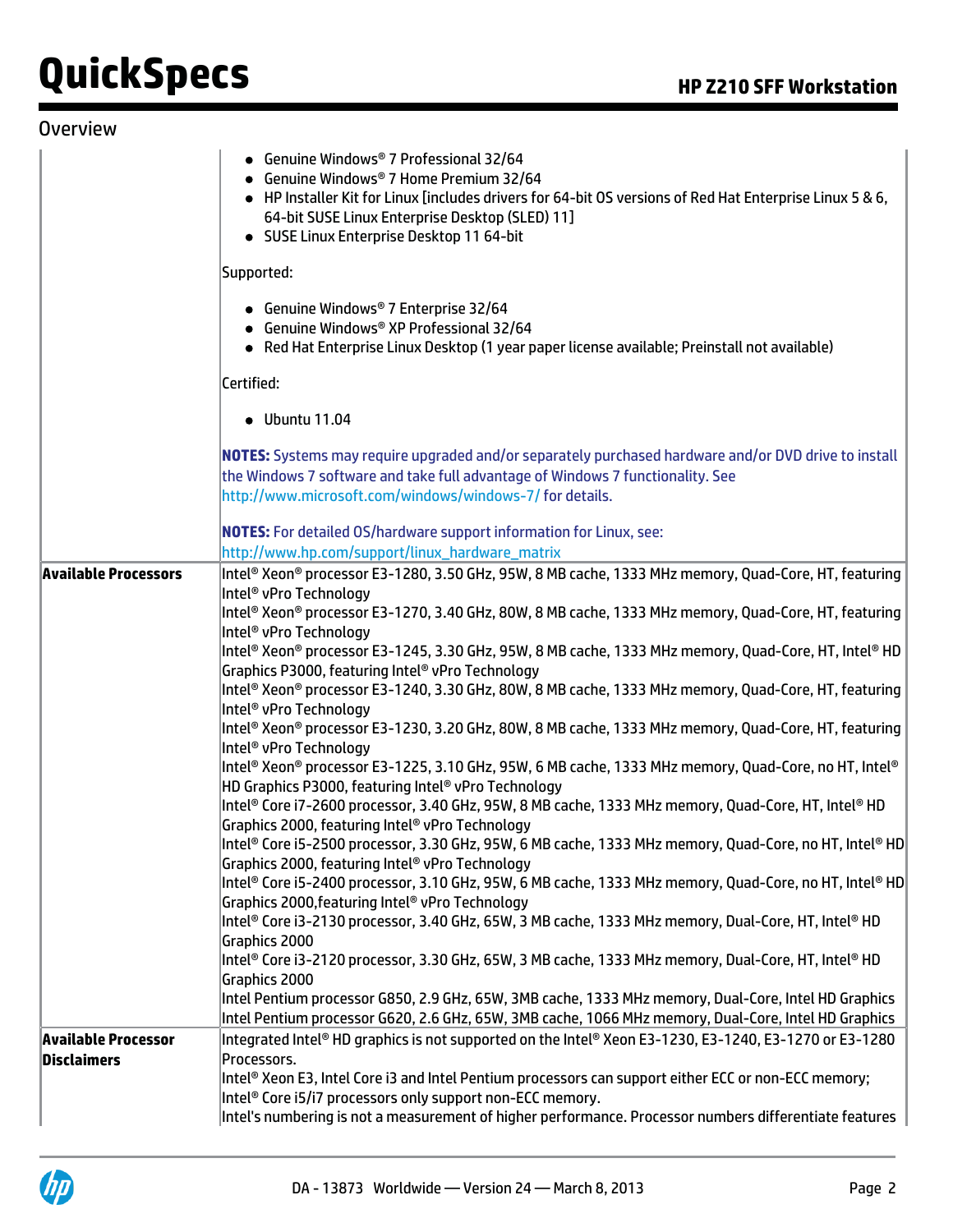|  |  |  | Overview |  |
|--|--|--|----------|--|
|  |  |  |          |  |

|                                           | within each processor family, not across different processor families. See:<br>http://www.intel.com/products/processor_number/ for details. |                                                                                                                                                                                                                                                                                                                                                                                                                                            |  |  |  |  |  |
|-------------------------------------------|---------------------------------------------------------------------------------------------------------------------------------------------|--------------------------------------------------------------------------------------------------------------------------------------------------------------------------------------------------------------------------------------------------------------------------------------------------------------------------------------------------------------------------------------------------------------------------------------------|--|--|--|--|--|
|                                           | linformation.                                                                                                                               | $64$ -bit computing on Intel® 64 architecture requires a computer system with a processor, chipset, BIOS,<br>operating system, device drivers and applications enabled for Intel 64 architecture. Processor will not<br>operate (including 32-bit operation) without an Intel 64 architecture-enabled BIOS. Performance will vary<br>depending on your hardware and software configurations. See: http://www.intel.com/info/em64t for more |  |  |  |  |  |
|                                           |                                                                                                                                             | Dual-Core and Quad-Core technologies are designed to improve performance of multithreaded software<br>products and hardware-aware multitasking operating systems and may require appropriate operating<br>system software for full benefits; check with software provider to determine suitability; Not all customers<br>or software applications will necessarily benefit from use of these technologies.                                 |  |  |  |  |  |
| Color                                     | Jack Black                                                                                                                                  |                                                                                                                                                                                                                                                                                                                                                                                                                                            |  |  |  |  |  |
| Convertibility                            | stand.                                                                                                                                      | The Z210 SFF can either be placed flat on the desktop or made to stand on the desk with the optional tower                                                                                                                                                                                                                                                                                                                                 |  |  |  |  |  |
| <b>Expansion Slots (see</b>               |                                                                                                                                             | • 1 PCI Express Gen2 slot x1 mechanical/x1 electrical (Low Profile)                                                                                                                                                                                                                                                                                                                                                                        |  |  |  |  |  |
| system board section for<br>more details) | • 1 PCI slot (Low Profile)                                                                                                                  | • 1 PCI Express Gen2 slot x16 mechanical/ x16 electrical (Low Profile, dedicated for graphics)<br>• 1 PCI Express Gen2 slot x16 mechanical/x4 electrical (Low Profile)                                                                                                                                                                                                                                                                     |  |  |  |  |  |
| <b>Expansion Bays (see</b>                |                                                                                                                                             | · 1 internal 3.5" bay, and 1 shared internal/external 3.5" bay.                                                                                                                                                                                                                                                                                                                                                                            |  |  |  |  |  |
| storage section for more<br>details)      |                                                                                                                                             | • 1 external 5.25" bay.                                                                                                                                                                                                                                                                                                                                                                                                                    |  |  |  |  |  |
| Front I/O                                 | Headphone                                                                                                                                   | 4 USB 2.0, 1 Headphone, and 1 Microphone; Microphone can be re-tasked to function as Line-in or                                                                                                                                                                                                                                                                                                                                            |  |  |  |  |  |
| Internal I/O                              |                                                                                                                                             | 4 USB 2.0 ports available by two separate 9-pin headers                                                                                                                                                                                                                                                                                                                                                                                    |  |  |  |  |  |
| Rear I/O                                  |                                                                                                                                             | 1 VGA and 1 DisplayPort output from Intel HD graphics (available on specific processors only); 6 USB 2.0, 1<br>standard and 1 optional serial port, 1 optional parallel port, 2 PS/2, RJ-45 (NIC), 1 Audio Line-in, and 1<br>Audio Line-out; Line-in can be re-tasked to function as Microphone;<br>2 IEEE 1394a/1394b ports(optional).                                                                                                    |  |  |  |  |  |
| <b>Interfaces Supported</b>               | 22-in-1 Media Card Reader (optional)                                                                                                        |                                                                                                                                                                                                                                                                                                                                                                                                                                            |  |  |  |  |  |
| xD)                                       |                                                                                                                                             | Chassis Dimensions (H x W Standard desktop orientation: 100 x 338 x 381 mm (3.95 x 13.3 x 15.0 in); Optional SFF Tower orientation<br>(excluding stand dimension): 338 x 100 x 381 mm (13.3 x 3.95 x 15.0 in)                                                                                                                                                                                                                              |  |  |  |  |  |
| Weight                                    | Exact weights depend upon configuration;<br>System Weight* 7.6 kg (16.72 lbs)<br>Shipping Weight* 8.1 kg (17.86 lbs)                        | Max Supported Weight (desktop orientation) 35 kg (77 lb)<br>*Configured with 1 hard drive, 1 optical drive and one NVIDIA Quadro NVS 295 low profile graphics card.                                                                                                                                                                                                                                                                        |  |  |  |  |  |
| Temperature                               | Operating:                                                                                                                                  | 40° to 95°F (5° to 35°C)                                                                                                                                                                                                                                                                                                                                                                                                                   |  |  |  |  |  |
|                                           | Non-operating:                                                                                                                              | -40° to 140°F (-40° to 60°C)                                                                                                                                                                                                                                                                                                                                                                                                               |  |  |  |  |  |
| <b>Humidity</b>                           | Operating:                                                                                                                                  | 8% to 85%                                                                                                                                                                                                                                                                                                                                                                                                                                  |  |  |  |  |  |
|                                           | Non-operating:                                                                                                                              | 8% to 90%                                                                                                                                                                                                                                                                                                                                                                                                                                  |  |  |  |  |  |
| <b>Maximum Altitude</b> (non-             | Operating:                                                                                                                                  | 3,000 m (10,000 ft)                                                                                                                                                                                                                                                                                                                                                                                                                        |  |  |  |  |  |
| pressurized)                              | Non-operating:                                                                                                                              | 9,100 m (30,000 ft).                                                                                                                                                                                                                                                                                                                                                                                                                       |  |  |  |  |  |
| <b>Power Supply</b>                       |                                                                                                                                             | 240 watts wide-ranging, active Power Factor Correction, 90% Efficient                                                                                                                                                                                                                                                                                                                                                                      |  |  |  |  |  |
|                                           |                                                                                                                                             | The Power Supply Efficiency Report for this product may be found at the following links:<br>The Power Supply Efficiency Report for this product may be found at the following links:                                                                                                                                                                                                                                                       |  |  |  |  |  |
|                                           |                                                                                                                                             | http://www.plugloadsolutions.com/psu_reports/HEWLETT-PACKARD_PS-4241-                                                                                                                                                                                                                                                                                                                                                                      |  |  |  |  |  |

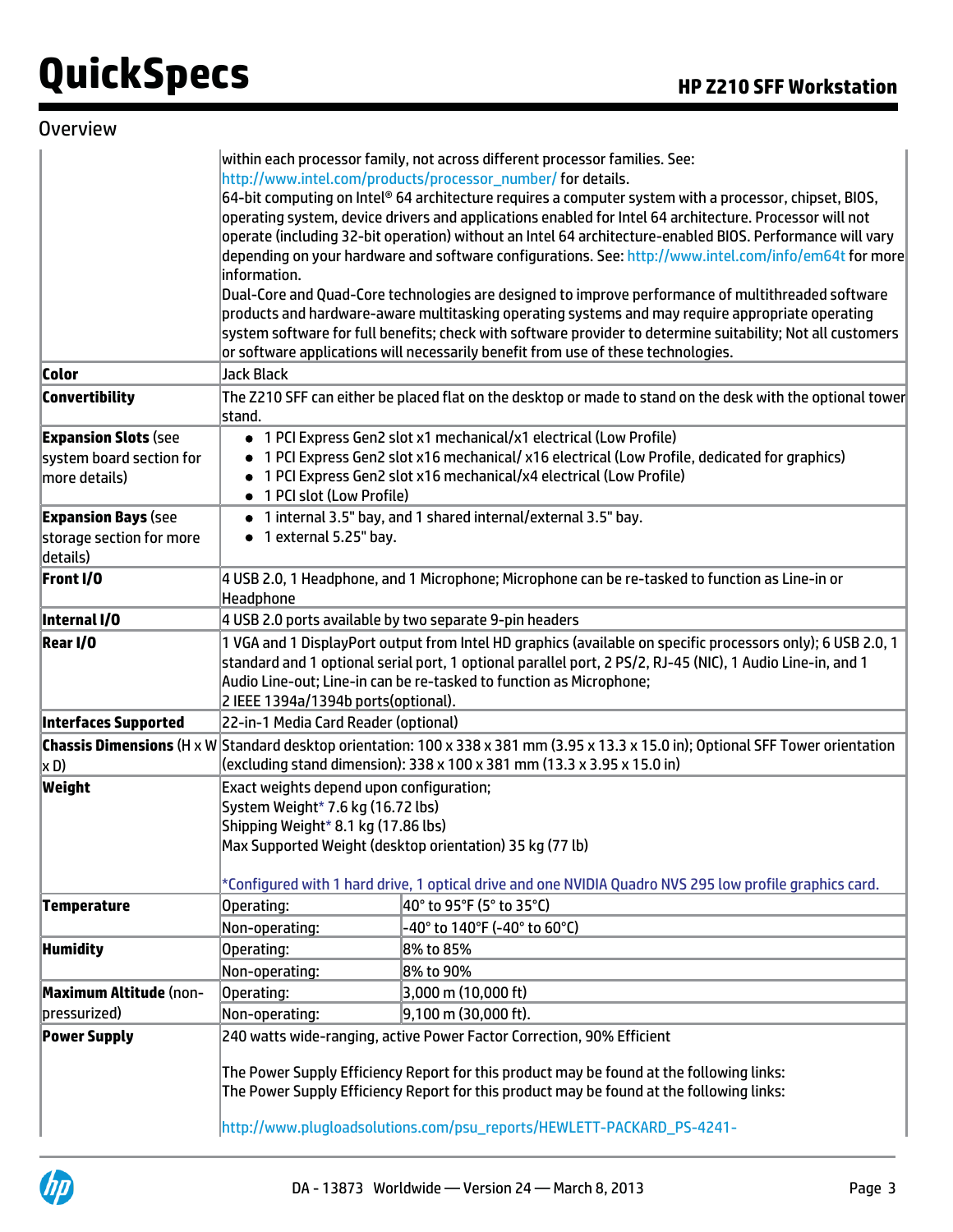#### **Overview**

|                       | 9HB_ECOS%202398_240W_Report.pdf                                                                                                                                                                                                                                                                                                                                                                                                              |
|-----------------------|----------------------------------------------------------------------------------------------------------------------------------------------------------------------------------------------------------------------------------------------------------------------------------------------------------------------------------------------------------------------------------------------------------------------------------------------|
|                       | http://www.plugloadsolutions.com/psu_reports/HEWLETT-PACKARD_PC9055-<br>020H_ECOS%202342_240W_Report.pdf http://www.plugloadsolutions.com/psu_reports/HEWLETT-<br>PACKARD%20COMPANY_D10-240P1A_ECOS%202307_240W_Report.pdf<br>http://www.plugloadsolutions.com/psu_reports/HP_DPS-240TB%20A_ECOS%202299_240W_Report.pdf<br>http://www.plugloadsolutions.com/psu_reports/HEWLETT-<br>PACKARD%20COMPANY_CFH240EWWB_EC0S%202304_240W_Report.pdf |
| <b>Backup Devices</b> | For a complete listing of compatible DAT tape drives, LTO tape drives and RDX Removable Disk Backup<br>System offerings, please visit: http://www.hp.com/go/connect                                                                                                                                                                                                                                                                          |
| <b>Chipset</b>        | Intel® C206 chipset                                                                                                                                                                                                                                                                                                                                                                                                                          |
| <b>Memory</b>         | 4 DIMM slots, supporting up to 32GB ECC/16GB non-ECC, DDR3 1333 MHz                                                                                                                                                                                                                                                                                                                                                                          |

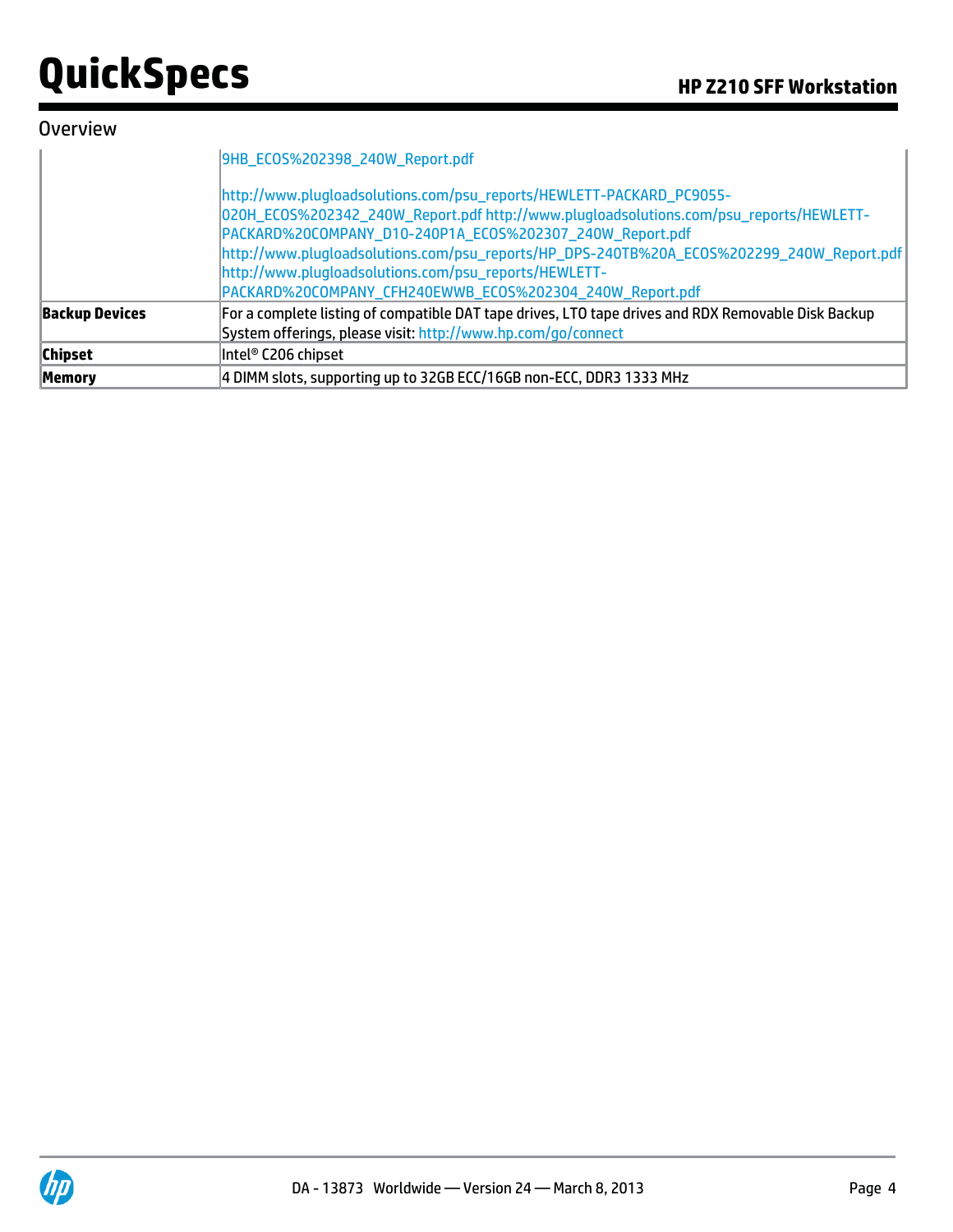#### Supported Components

| <b>Processors</b> |                                                                                                                                                           | <b>Factory</b><br><b>Configured</b> | <b>Option</b><br><b>Kit</b> | <b>Option</b><br><b>Kit Part</b><br><b>Number</b> | <b>Support</b><br><b>Notes</b> |
|-------------------|-----------------------------------------------------------------------------------------------------------------------------------------------------------|-------------------------------------|-----------------------------|---------------------------------------------------|--------------------------------|
|                   | Intel <sup>®</sup> Xeon <sup>®</sup> processor E3 family (Z210)                                                                                           |                                     |                             |                                                   |                                |
|                   | Intel Xeon processor E3-1280, 3.50 GHz, 95W, 8 MB cache,<br>1333 MHz memory, Quad-Core, HT, featuring Intel vPro<br>Technology                            | Y                                   | N                           |                                                   | <b>See Note</b><br>2           |
|                   | Intel Xeon processor E3-1270, 3.40 GHz, 80W, 8 MB cache,<br>1333 MHz memory, Quad-Core, HT, featuring Intel vPro<br>Technology                            | Y                                   | $\mathsf{N}$                |                                                   | <b>See Note</b><br>2           |
|                   | Intel Xeon processor E3-1245, 3.30 GHz, 95W, 8 MB cache,<br>1333 MHz memory, Quad-Core, HT, HD Graphics P3000,<br>featuring Intel vPro Technology         | Y                                   | N                           |                                                   | See Note<br>2                  |
|                   | Intel Xeon processor E3-1240, 3.30 GHz, 80W, 8 MB cache,<br>1333 MHz memory, Quad-Core, HT, featuring Intel vPro<br>Technology                            | Y                                   | N                           |                                                   | <b>See Note</b><br>2           |
|                   | Intel Xeon processor E3-1230, 3.20 GHz, 80W, 8 MB cache,<br>1333 MHz memory, Quad-Core, HT, featuring Intel vPro<br>Technology                            | Υ                                   | ${\sf N}$                   |                                                   | See Note<br>2                  |
|                   | Intel Xeon processor E3-1225, 3.10 GHz, 95W, 6 MB cache,<br>1333 MHz memory, Quad-Core, no HT, HD Graphics P3000,<br>featuring Intel vPro Technology      | Y                                   | N                           |                                                   | <b>See Note</b><br>2           |
|                   | 2nd generation Intel® Core™ processor family                                                                                                              |                                     |                             |                                                   |                                |
|                   | Intel Core i7-2600 processor, 3.40 GHz, 95W, 8 MB cache,<br>1333 MHz memory, Quad-Core, HT, Intel HD Graphics 2000,<br>featuring Intel vPro Technology    | Υ                                   | N                           |                                                   | <b>See Note</b><br>3           |
|                   | Intel Core i5-2500 processor, 3.30 GHz, 95W, 6 MB cache,<br>1333 MHz memory, Quad-Core, no HT, Intel HD Graphics<br>2000, featuring Intel vPro Technology | Y                                   | N                           |                                                   | <b>See Note</b><br>3           |
|                   | Intel Core i5-2400 processor, 3.10 GHz, 95W, 6 MB cache,<br>1333 MHz memory, Quad-Core, no HT, Intel HD Graphics<br>2000, featuring Intel vPro Technology | Υ                                   | N                           |                                                   | <b>See Note</b><br>3           |
|                   | Intel Core i3-2130 processor, 3.40 GHz, 65W, 3 MB cache,<br>1333 MHz memory, Dual-Core, HT, Intel HD Graphics 2000                                        | Υ                                   | N                           |                                                   | See Note<br>$\mathsf{Z}$       |
|                   | Intel Core i3-2120 processor, 3.30 GHz, 65W, 3 MB cache,<br>1333 MHz memory, Dual-Core, HT, Intel HD Graphics 2000                                        | Υ                                   | ${\sf N}$                   |                                                   | See Note<br>2                  |
|                   | <b>Dual-Core Intel Pentium processors (Z210)</b>                                                                                                          |                                     |                             |                                                   |                                |
|                   | Intel Pentium processor G850, 2.9 GHz, 65W, 3MB cache,<br>1333 MHz memory, Dual-Core, Intel HD Graphics                                                   | Y                                   | N                           |                                                   | See Note<br>2                  |
|                   | Intel Pentium processor G620, 2.6 GHz, 65W, 3MB cache,<br>1066 MHz memory, Dual-Core, Intel HD Graphics                                                   | Y                                   | N                           |                                                   | <b>See Note</b><br>2           |

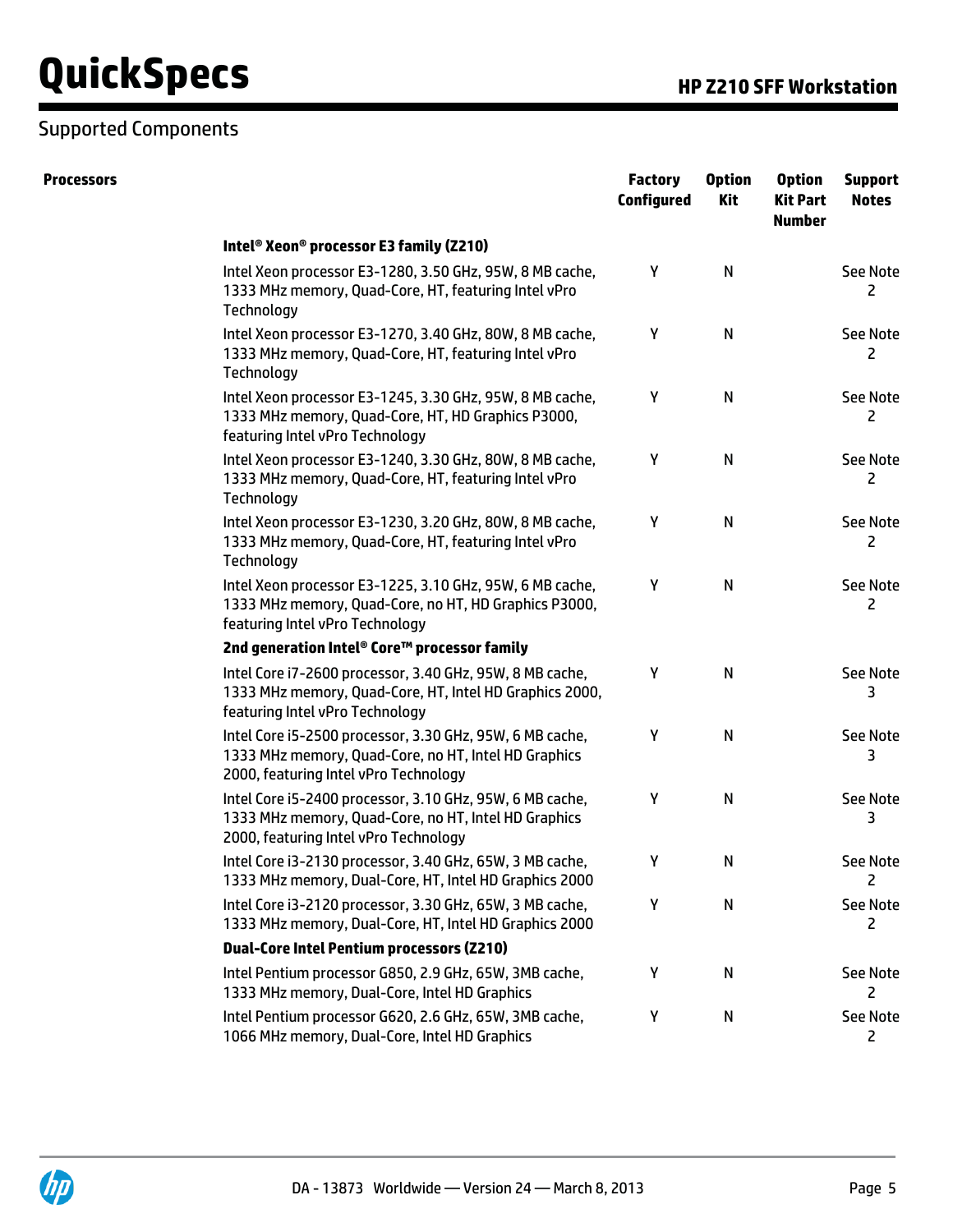#### Supported Components

**NOTE 1:** Intel HD Graphics P3000 provides improved desktop performance and supports workstationspecific graphics drivers for improved compatibility and performance on select professional applications\*, compared to Intel HD Graphics 2000. **NOTE 2:** These processors support either ECC or non-ECC memory **NOTE 3:** These processors support only non-ECC memory

| <b>Monitors / Displays</b> |                                                      | <b>Factory</b><br><b>Configured</b> | <b>Option</b><br>Kit | <b>Option</b><br><b>Kit Part</b><br><b>Number</b> | <b>Support</b><br><b>Notes</b> |
|----------------------------|------------------------------------------------------|-------------------------------------|----------------------|---------------------------------------------------|--------------------------------|
|                            | HP ZR30w 30-inch S-IPS LCD Monitor                   | N                                   | Υ                    | <b>VM617A8</b>                                    |                                |
|                            | HP DreamColor LP2480zx Professional Display          | N                                   | Υ                    | <b>GV546A</b>                                     |                                |
|                            | <b>HP LP2475w 24-inch Widescreen LCD Monitor</b>     | N                                   | γ                    | <b>KD911A</b>                                     |                                |
|                            | <b>HP ZR2740w 27-inch LED Backlit IPS Monitor</b>    | N                                   | Υ                    | XW476A8                                           |                                |
|                            | <b>HP ZR2440w 24-inch LED Backlit IPS Monitor</b>    | N                                   | Υ                    | XW477A8                                           |                                |
|                            | HP ZR2240w 21.5-inch LED Backlit IPS Monitor         | N                                   | Υ                    | XW475A8                                           |                                |
|                            | <b>HP ZR2040w 20-inch LED Backlit IPS Monitor</b>    | N                                   | γ                    | LM975A8                                           |                                |
|                            | Supported by all Operating Systems available from HP |                                     |                      |                                                   |                                |

Screen Size Diagonally Measured

| <b>Hard Drives</b>             |                                                          |                                     |                      |                                                   |                                |
|--------------------------------|----------------------------------------------------------|-------------------------------------|----------------------|---------------------------------------------------|--------------------------------|
| <b>SATA Hard Drives</b>        |                                                          | <b>Factory</b><br><b>Configured</b> | <b>Option</b><br>Kit | <b>Option</b><br><b>Kit Part</b><br><b>Number</b> | <b>Support</b><br><b>Notes</b> |
|                                | <b>SATA (Serial ATA) Hard Drives for HP Workstations</b> |                                     |                      |                                                   |                                |
|                                | 250GB SATA 7200 rpm 6Gb/s 3.5" HDD                       | Y                                   | Y                    | LQ034AA                                           |                                |
|                                | 500GB SATA 7200 rpm 6Gb/s 3.5" HDD                       | Y                                   | Y                    | LQ036AA                                           |                                |
|                                | 1TB SATA 7200 rpm 6Gb/s 3.5" HDD                         | Y                                   | Y                    | LQ037AA                                           |                                |
|                                | 160GB SATA 10K rpm SFF in 3.5" Frame HDD                 | Υ                                   | Y                    | <b>EW222AA</b>                                    |                                |
|                                | 300GB SATA 10K rpm SFF in 3.5" Frame HDD                 | Y                                   | Y                    | <b>FM802AA</b>                                    |                                |
|                                | 600GB SATA 10K rpm SFF in 3.5" Frame HDD                 | Υ                                   | Υ                    | <b>XP309AA</b>                                    |                                |
|                                | HP 320GB SATA 7.2K SED SFF HDD                           | γ                                   | N                    | (not<br>available<br>as AMO<br>today)             |                                |
| <b>SATA Solid State Drives</b> | <b>HP Solid State Drives for Workstations</b>            |                                     |                      |                                                   |                                |
|                                | <b>HP 160GB SATA SSD</b>                                 | Y                                   | Y                    | <b>LZ704AA</b>                                    |                                |
|                                | <b>HP 300GB SATA SSD</b>                                 | Y                                   | Y                    | <b>LZ069AA</b>                                    |                                |
|                                | HP 128GB SATA SSD                                        | Y                                   | Υ                    | A3D25AA                                           |                                |
|                                | <b>HP 256GB SATA SSD</b>                                 | γ                                   | Y                    | A3D26AA                                           |                                |

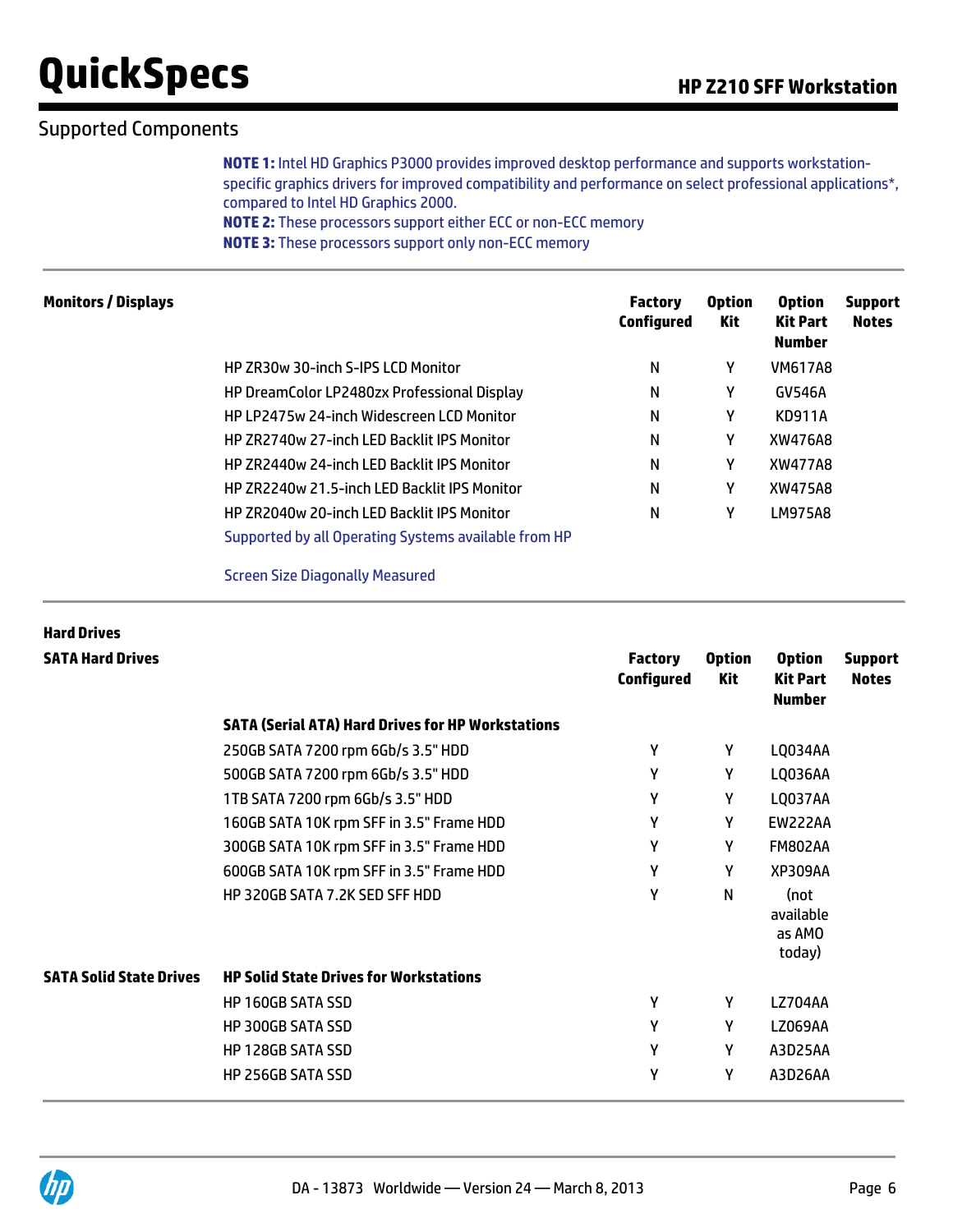#### Supported Components

| N |                                                               |                                                                                                                                                                                                            |  |  |  |  |  |  |  |
|---|---------------------------------------------------------------|------------------------------------------------------------------------------------------------------------------------------------------------------------------------------------------------------------|--|--|--|--|--|--|--|
|   |                                                               |                                                                                                                                                                                                            |  |  |  |  |  |  |  |
|   |                                                               |                                                                                                                                                                                                            |  |  |  |  |  |  |  |
|   | <b>Factory integrated RAID on motherboard for SATA drives</b> |                                                                                                                                                                                                            |  |  |  |  |  |  |  |
| N |                                                               |                                                                                                                                                                                                            |  |  |  |  |  |  |  |
| N |                                                               |                                                                                                                                                                                                            |  |  |  |  |  |  |  |
|   |                                                               |                                                                                                                                                                                                            |  |  |  |  |  |  |  |
|   |                                                               | SATA hardware RAID is not supported on Linux systems. The Linux kernel, with built-in software RAID,<br>provides excellent functionality and performance. It is a good alternative to hardware-based RAID. |  |  |  |  |  |  |  |

| <b>Graphics</b>            |                                                        |                                     |                             |                                                   |                                                                                                                                                                                                     |                                                  |  |  |  |  |
|----------------------------|--------------------------------------------------------|-------------------------------------|-----------------------------|---------------------------------------------------|-----------------------------------------------------------------------------------------------------------------------------------------------------------------------------------------------------|--------------------------------------------------|--|--|--|--|
| <b>Integrated Graphics</b> |                                                        | <b>Factory</b><br><b>Configured</b> | <b>Option</b><br><b>Kit</b> | <b>Option</b><br><b>Kit Part</b><br><b>Number</b> | <b>Support</b><br><b>Notes</b>                                                                                                                                                                      | <b>Supported</b><br><b>Multi</b><br><b>Mixed</b> |  |  |  |  |
|                            | Integrated Intel HD Graphics Media Accelerators (Z210) |                                     |                             |                                                   |                                                                                                                                                                                                     |                                                  |  |  |  |  |
|                            | Intel HD Graphics P3000                                | Υ                                   | $\mathsf{N}$                |                                                   | Available<br>on Intel<br>Xeon E3-<br>12x5<br>processors<br>only                                                                                                                                     | $\mathbf{1}$                                     |  |  |  |  |
|                            | Intel HD Graphics 2000                                 | Υ                                   | $\mathsf{N}$                |                                                   | Available<br>on Intel<br>Core<br>i3/i5/i7<br>processors<br>only                                                                                                                                     | $\mathbf{1}$                                     |  |  |  |  |
|                            | Intel HD Graphics                                      | Υ                                   | $\mathsf{N}$                |                                                   | Supported<br>on Pentium<br>G6xx/G8xx<br>processors.<br>Even<br>though<br>graphics on<br>this part is<br>branded as<br>Intel HD<br>Graphics, it<br>is similar to<br>Intel HD<br>Graphics<br>2000 but | $\mathbf{1}$                                     |  |  |  |  |

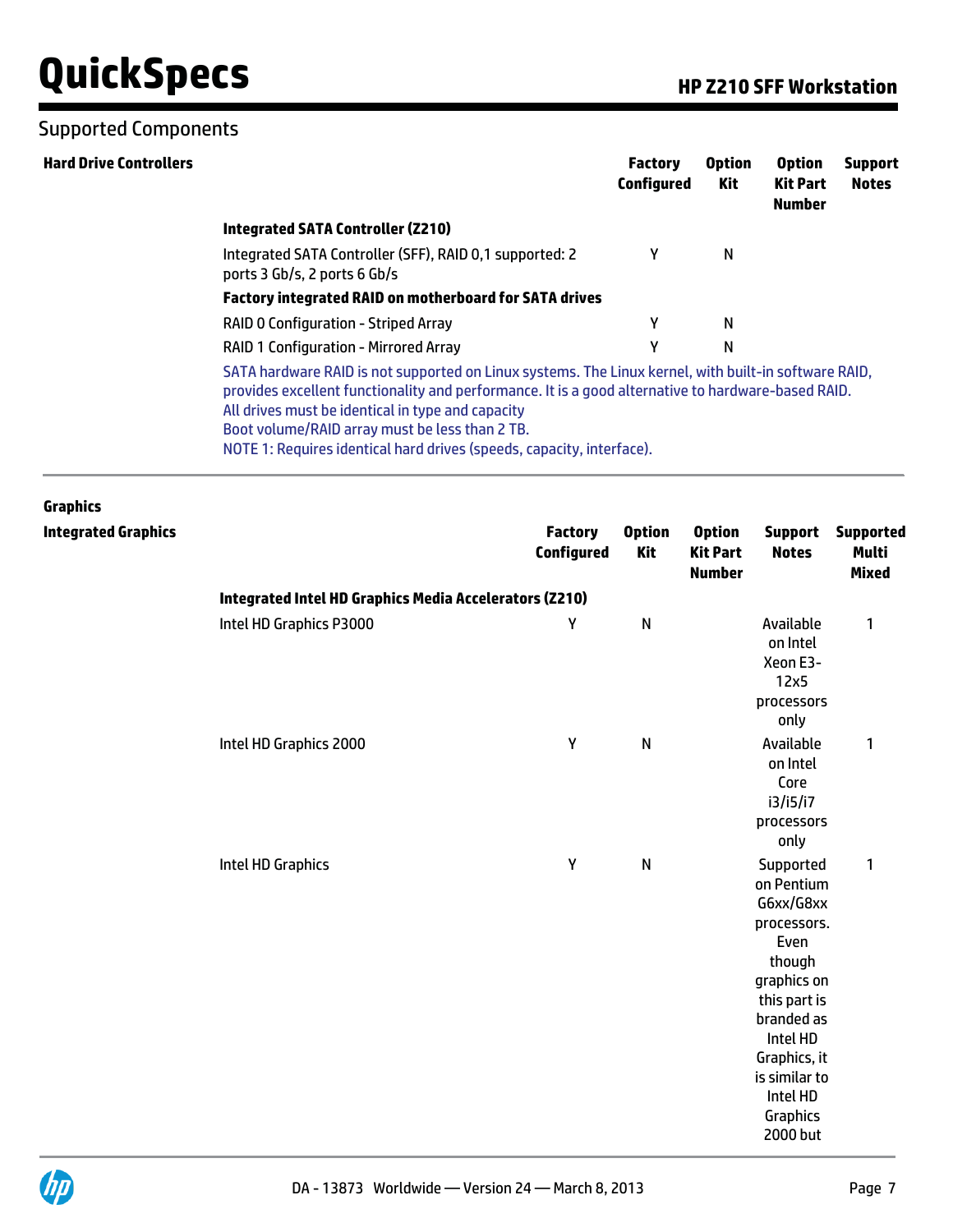#### Supported Components

|                                                   |   |   | lacks some<br>premium<br>media<br>capabilities. |   |
|---------------------------------------------------|---|---|-------------------------------------------------|---|
| <b>Professional 2D</b>                            |   |   |                                                 |   |
| NVIDIA Quadro NVS 295 256MB PCIe Graphics<br>Card | Υ | γ | <b>FY943AA</b>                                  |   |
| NVIDIA NVS300 512MB PCIe Graphics Card            | Υ | γ | <b>XP612AA</b>                                  | 2 |
| <b>Entry 3D</b>                                   |   |   |                                                 |   |
| ATI FirePro V3800 512MB PCIe Graphics Card        | γ | γ | WL048AA                                         |   |
| NVIDIA Quadro 400 512MB Graphics Card             | γ | γ | LD542AA                                         |   |
| NVIDIA Quadro 600 1GB Graphics Card               | Υ | γ | WS093AA                                         |   |

 Intermixing integrated Intel HD graphics and discrete graphics cards in order to drive more than two displays can be enabled using the Computer (F10) Setup Utility. However, HP recommends using only discrete graphics cards when attaching three or more displays.

#### **Memory Sub-Section Description/Notes**

Intel® Xeon E3, Intel Core i3 and Intel Pentium processors can support either ECC or non-ECC memory; Intel® Core i5/i7 processors only support non-ECC memory.

| <b>CTO</b>                                                         | <b>Option Kit Part</b><br><b>Number</b> | <b>Support Notes</b> |
|--------------------------------------------------------------------|-----------------------------------------|----------------------|
| PC3-10600 DDR3-1333 ECC Unbuffered DIMMs CTO                       |                                         |                      |
| 2GB (1x2GB) DDR3-1333 ECC Unbuffered RAM 1-CPU                     |                                         |                      |
| 4GB (2x2GB) DDR3-1333 ECC Unbuffered RAM 1-CPU                     |                                         |                      |
| 8GB (4x2GB) DDR3-1333 ECC Unbuffered RAM 1-CPU                     |                                         |                      |
| 8GB (2x4GB) DDR3-1333 ECC Unbuffered RAM 1-CPU                     |                                         |                      |
| 12GB (2x4GB+2x2GB) DDR3-1333 ECC Unbuffered RAM 1-<br><b>CPU</b>   |                                         |                      |
| 16GB (4x4GB) DDR3-1333 ECC Unbuffered RAM 1-CPU                    |                                         |                      |
| PC3-10600 DDR3-1333 nECC Unbuffered DIMMs CTO                      |                                         |                      |
| 2 GB (1x2GB) DDR3-1333 nECC Unbuffered RAM 1-CPU                   |                                         |                      |
| 4 GB (2x2GB) DDR3-1333 nECC Unbuffered RAM 1-CPU                   |                                         |                      |
| 8 GB (4x2GB) DDR3-1333 nECC Unbuffered RAM 1-CPU                   |                                         |                      |
| 8 GB (2x4GB) DDR3-1333 nECC Unbuffered RAM 1-CPU                   |                                         |                      |
| 12 GB (2x4GB+2x2GB) DDR3-1333 nECC Unbuffered RAM 1-<br><b>CPU</b> |                                         |                      |
| 16 GB (4x4GB) DDR3-1333 nECC Unbuffered RAM 1-CPU                  |                                         |                      |

**Sub-Section Description/Notes**

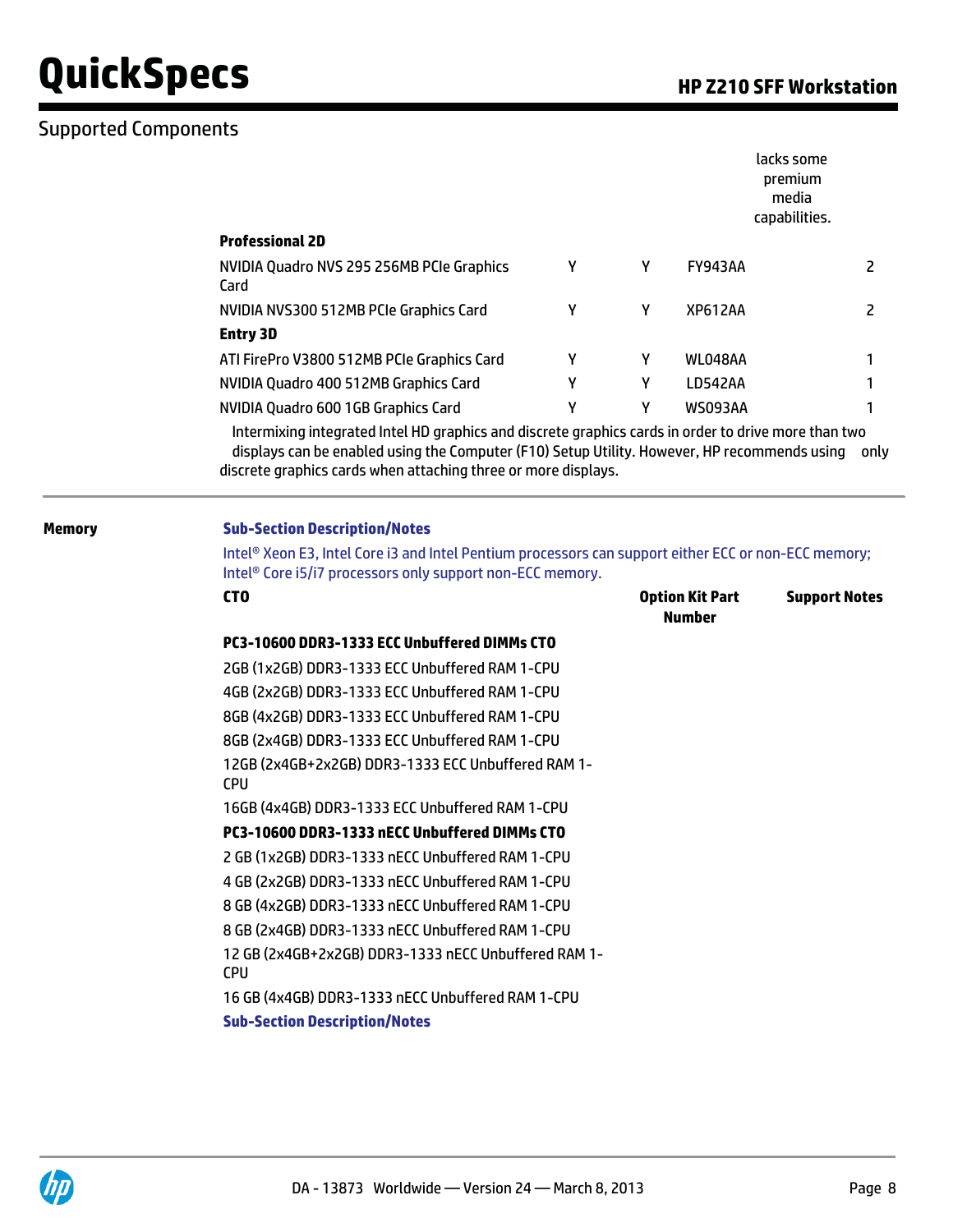#### Supported Components

Two channels of DDR3 memory are supported. To realize full performance at least one DIMM must be inserted into each channel.

The CPUs determine the speed at which the memory is clocked. If a 1066 MHz capable CPU is used in the system, the maximum speed the memory will run at is 1066 MHz regardless of the specified speed of the memory.

|                   | $\cdots$                                               |                                       |
|-------------------|--------------------------------------------------------|---------------------------------------|
|                   | <b>AMO</b>                                             |                                       |
|                   | PC3-10600 DDR3-1333 ECC Unbuffered DIMMs AMO           |                                       |
|                   | HP Z210 2GB (1x2GB) DDR3-1333 ECC Unbuffered RAM       | <b>OC447AA</b>                        |
|                   | HP Z210 4GB (1x4GB) DDR3-1333 ECC Unbuffered RAM       | <b>OC852AA</b>                        |
|                   | PC3-10600 DDR3-1333 nECC Unbuffered DIMMs AMO          |                                       |
|                   | HP 2GB DDR3-1333 non-ECC UDIMM                         | XC440AA                               |
|                   | HP 4GB DDR3-1333 non-ECC UDIMM                         | LB435AA                               |
|                   | <b>NOTE:</b> Only unbuffered DDR3 DIMMs are supported. |                                       |
|                   |                                                        |                                       |
| timadia and Audio |                                                        | Antion Kit Antion Kit Sunn<br>Eactory |
|                   |                                                        |                                       |

| <b>Multimedia and Audio</b><br><b>Devices</b> |                                            | Configured | <b>Factory</b> Option Kit Option Kit Support | Part    | <b>Notes</b> |
|-----------------------------------------------|--------------------------------------------|------------|----------------------------------------------|---------|--------------|
|                                               | Integrated Intel/Realtek HD ALC261 Audio   |            | N                                            | Number  |              |
|                                               | HP Thin USB Powered Speakers, BFR-PVC free |            |                                              | KK912AA |              |

| <b>Optical and Removable</b><br><b>Storage</b> |                                                         | <b>Factory</b><br><b>Configured</b> | <b>Option</b><br><b>Kit</b> | <b>Option</b><br>Kit Part<br><b>Number</b> | <b>Support</b><br><b>Notes</b> |
|------------------------------------------------|---------------------------------------------------------|-------------------------------------|-----------------------------|--------------------------------------------|--------------------------------|
|                                                | HP 16X DVD-ROM SATA Drive (non-Lightscribe)             |                                     |                             | AR629AA                                    |                                |
|                                                | HP 16X DVD+/-RW SuperMulti SATA Drive (non-Lightscribe) |                                     | γ                           | <b>QS208AA</b>                             |                                |
|                                                | <b>HP Blu-ray Writer</b>                                |                                     | γ                           | AR482AA                                    |                                |
|                                                | HP 22-in-1 Media Card Reader Kit (Workstations)         |                                     |                             | <b>NK361AA</b>                             |                                |

Actual speeds may vary. Does not permit copying of commercially available DVD movies or other copyright protected materials. Intended for creation and storage of your original material and other lawful uses. Double Layer discs can store more data than single layer discs. However, double-layer discs burned with this drive may not be compatible with many existing single-layer DVD drives and players. As Blu-ray is a new format containing new technologies, certain disc, digital connection, compatibility and/or performance issues may arise, and do not constitute defects in the product. Flawless playback on all systems is not guaranteed. In order for some Blu-ray titles to play, they may require a DVI or HDMI digital connection and your display may require HDCP support. HD-DVD movies cannot be played on this workstation.

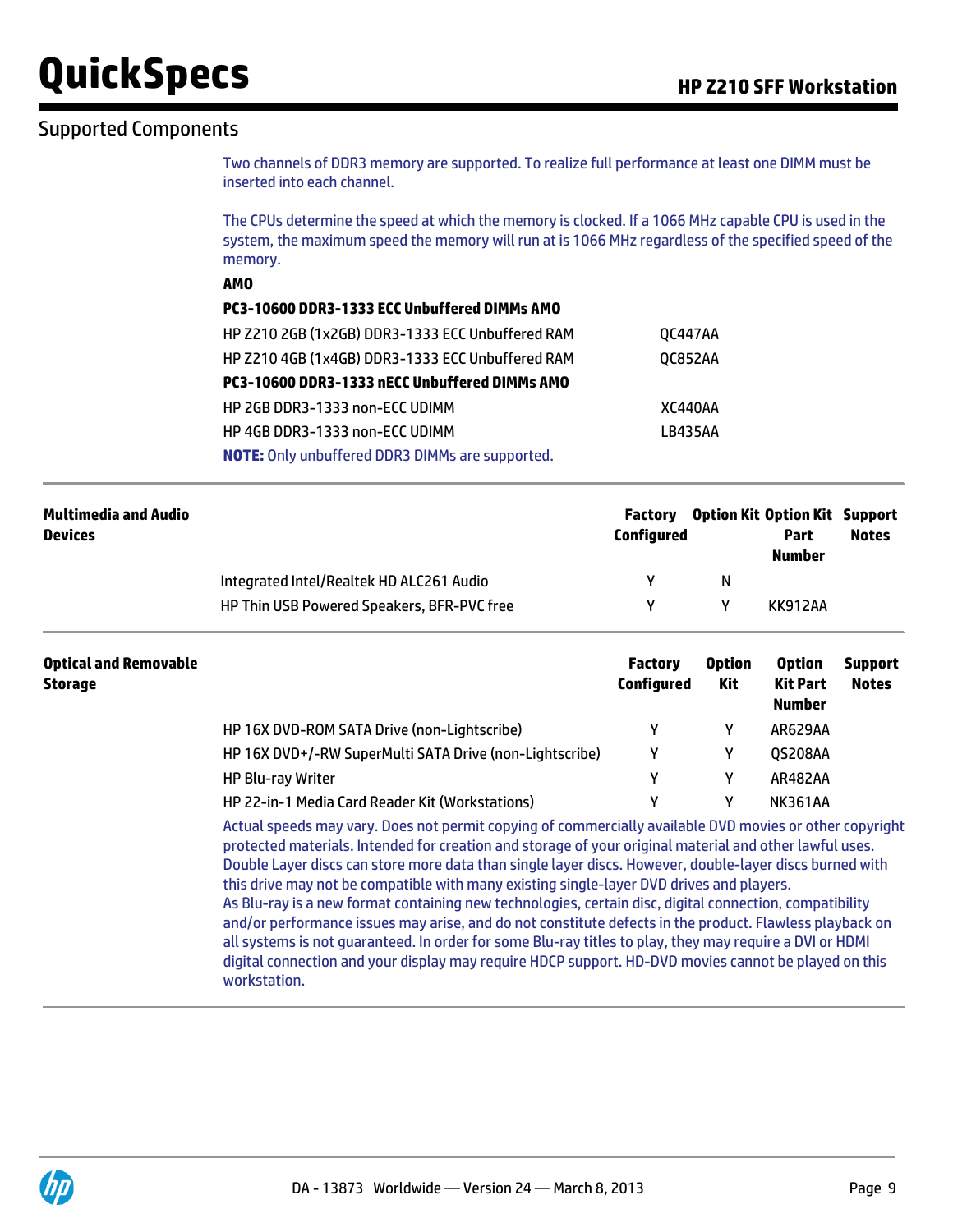#### Supported Components

| <b>Controller Cards</b> |                                     | <b>Factory</b><br>Configured | <b>Option</b><br><b>Kit</b> | <b>Option</b><br><b>Kit Part</b><br><b>Number</b> | <b>Support</b><br><b>Notes</b> |
|-------------------------|-------------------------------------|------------------------------|-----------------------------|---------------------------------------------------|--------------------------------|
|                         | HP FireWire IEEE 1394a PCIe x1 Card | Y.                           | γ                           | BW851AA See Note                                  |                                |
|                         | HP IEEE 1394b FireWire PCIe Card    | v.                           | γ                           | NK653AA See Note                                  |                                |

**NOTE 1**: For the Z210 SFF Workstation, this card is only supported on Slots 1 or 2

| <b>Networking and</b><br><b>Communications</b> |                                                                                                                                                                                                                                                                                                                                                                                                                                            | <b>Factory</b><br><b>Configured</b> | <b>Option</b><br>Kit | <b>Option</b><br><b>Support Notes</b><br><b>Kit Part</b><br><b>Number</b>     |
|------------------------------------------------|--------------------------------------------------------------------------------------------------------------------------------------------------------------------------------------------------------------------------------------------------------------------------------------------------------------------------------------------------------------------------------------------------------------------------------------------|-------------------------------------|----------------------|-------------------------------------------------------------------------------|
|                                                | Integrated Intel 82579LM PCIe GbE Controller                                                                                                                                                                                                                                                                                                                                                                                               | Υ                                   | N                    |                                                                               |
|                                                | Intel Gigabit CT Desktop NIC                                                                                                                                                                                                                                                                                                                                                                                                               | Υ                                   | Υ                    |                                                                               |
|                                                | Broadcom NetXtreme Gigabit Ethernet Plus NIC (PCIe)                                                                                                                                                                                                                                                                                                                                                                                        | Υ                                   | Υ                    | <b>FS215AA</b>                                                                |
|                                                | not connote actual operating speed of 1 Gb/sec. For high speed transmission, connection to a Gigabit<br>Ethernet server and network infrastructure is required.<br>The Intel Gigabit CT NIC is supported on the following operating systems:<br>Microsoft Windows XP Pro 32-bit and 64-bit and Microsoft Windows 7 32-bit and 64-bit versions.<br>Red Hat Enterprise Linux (RHEL), 5 Desktop/Workstation<br><b>Novell SLED 10 &amp; 11</b> |                                     |                      |                                                                               |
|                                                | <b>NOTE 2:</b> The integrated network connection is required to support Intel vPro Technology.<br><b>NOTE 3:</b> If AMT is enabled network teaming with the built in LAN port is not possible.                                                                                                                                                                                                                                             |                                     |                      |                                                                               |
| <b>Racking and Physical</b><br><b>Security</b> |                                                                                                                                                                                                                                                                                                                                                                                                                                            | <b>Factory</b><br><b>Configured</b> |                      | <b>Option Kit Option Kit Support</b><br><b>Notes</b><br>Part<br><b>Number</b> |
|                                                | Security Cable with Kensington Lock                                                                                                                                                                                                                                                                                                                                                                                                        | N                                   | Y                    | <b>PC766A</b>                                                                 |
|                                                | HP 2009 (SFF) Solenoid Lock and Hood Sensor                                                                                                                                                                                                                                                                                                                                                                                                | Υ                                   | Y                    |                                                                               |

HP Business PC Security Lock Kit N N Y PV606AA

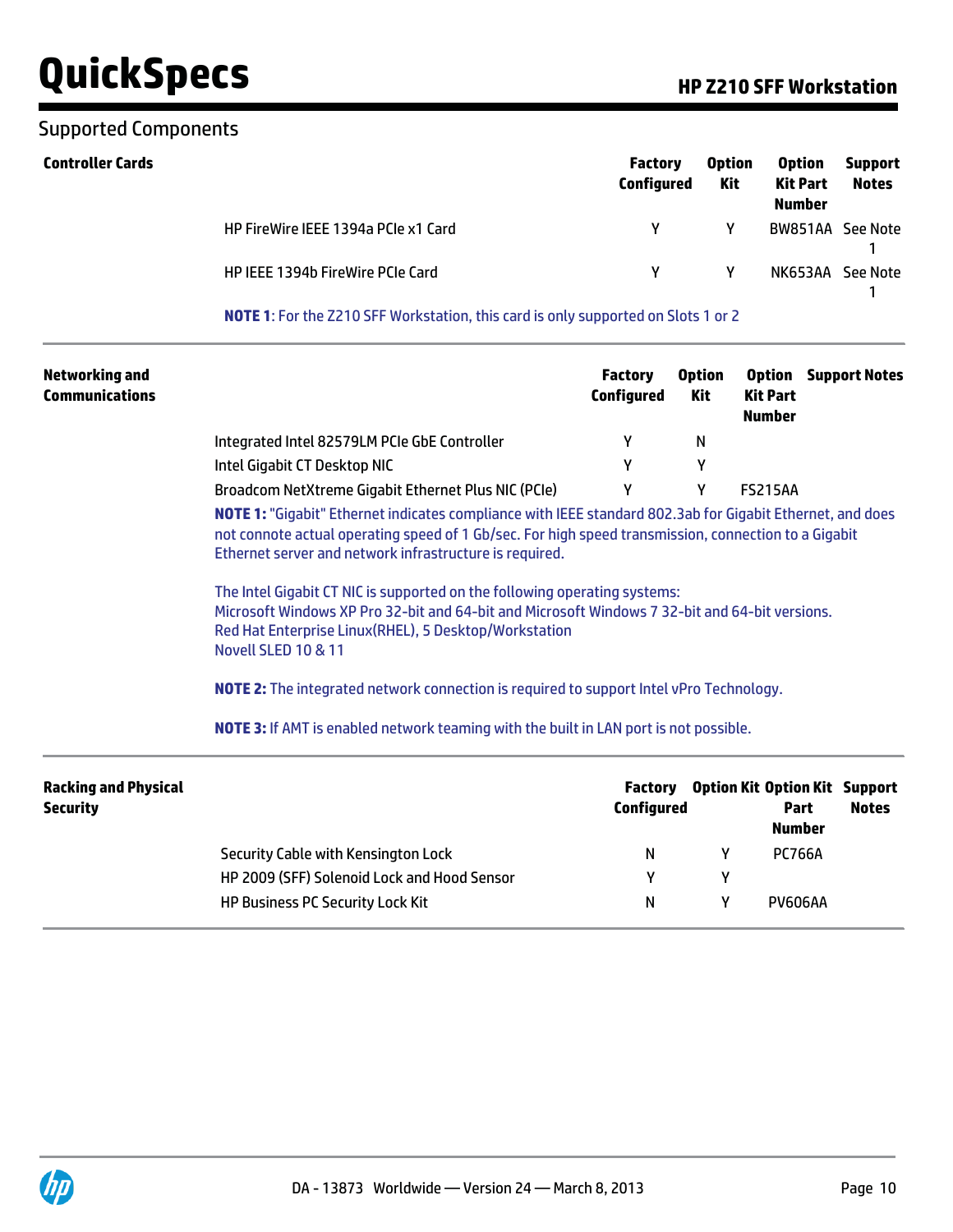#### Supported Components

| <b>Input Devices</b>                  | Factory<br><b>Configured</b> |   | <b>Option Kit Option Kit Support</b><br><b>Part</b><br><b>Number</b> | <b>Notes</b> |
|---------------------------------------|------------------------------|---|----------------------------------------------------------------------|--------------|
| <b>HP USB Standard Keyboard</b>       | Y                            | γ | <b>DT528A</b>                                                        |              |
| HP PS/2 Standard Keyboard             | Y                            | γ | <b>DT527A</b>                                                        |              |
| <b>HP USB Smart Card Keyboard</b>     | N                            | γ | ED707AA                                                              |              |
| <b>HP USB CCID SmartCard Keyboard</b> | γ                            | γ | <b>BV813AA</b>                                                       |              |
| HP 2.4GHz Wireless Keyboard & Mouse   | N                            | γ | <b>NB896AA</b>                                                       |              |
| <b>HP USB Laser Mouse</b>             | γ                            | γ | <b>GW405AA</b>                                                       |              |
| HP USB 2-Button Optical Scroll Mouse  | γ                            | γ | <b>DC172B</b>                                                        |              |
| HP PS/2 Optical Scroll Mouse          | γ                            | γ | <b>EY703AA</b>                                                       |              |
| <b>HP USB Optical 3-Button Mouse</b>  | Y                            | γ | <b>DY651A</b>                                                        |              |
| HP SpaceExplorer 3D USB Controller    | N                            | γ | <b>RY429AA</b>                                                       |              |

| Other Hardware                           | <b>Factory</b><br>Configured |   | <b>Option Kit Option Kit Support</b><br><b>Part</b><br><b>Number</b> | <b>Notes</b>  |
|------------------------------------------|------------------------------|---|----------------------------------------------------------------------|---------------|
| <b>HP Power Cord Kit</b>                 | N                            | Y | <b>DM293A</b>                                                        |               |
| <b>HP Workstation Mouse Pad</b>          | γ                            | N |                                                                      | Japan<br>only |
| <b>HP Serial Port Adapter</b>            | γ                            | Υ | <b>PA716A</b>                                                        |               |
| HP ENERGY STAR 5.0 Enabled Configuration | γ                            | N |                                                                      |               |
| <b>HP Parallel Port Adapter Kit</b>      | N                            | γ | <b>KD061AA</b>                                                       |               |
| <b>HP Internal USB Port Kit</b>          | N                            | γ |                                                                      |               |
| <b>HP eSATA PCI Cable Kit</b>            | γ                            | γ | <b>FH966AA</b>                                                       |               |
| HP 2009 (SFF) Chassis Tower Stand        | γ                            | γ | <b>VN569AA</b>                                                       |               |

| <b>Software</b> |                                                                | <b>Factory</b><br><b>Configured</b> | <b>Option</b><br><b>Kit</b> | <b>Option</b><br><b>Kit Part</b><br><b>Number</b> | <b>Support</b><br><b>Notes</b>                                                                                                                 |
|-----------------|----------------------------------------------------------------|-------------------------------------|-----------------------------|---------------------------------------------------|------------------------------------------------------------------------------------------------------------------------------------------------|
|                 | <b>HP Performance Advisor</b>                                  | Υ                                   | N                           |                                                   | <b>Supports</b><br>Windows 7<br>only.<br>Available<br>as a web<br>download,<br><b>or</b><br>preloaded<br>with all<br>Windows 7<br>preinstalls. |
|                 | Roxio Easy Media Creator (DVD/Blu-ray Disc burner<br>software) | Υ                                   | N                           |                                                   |                                                                                                                                                |

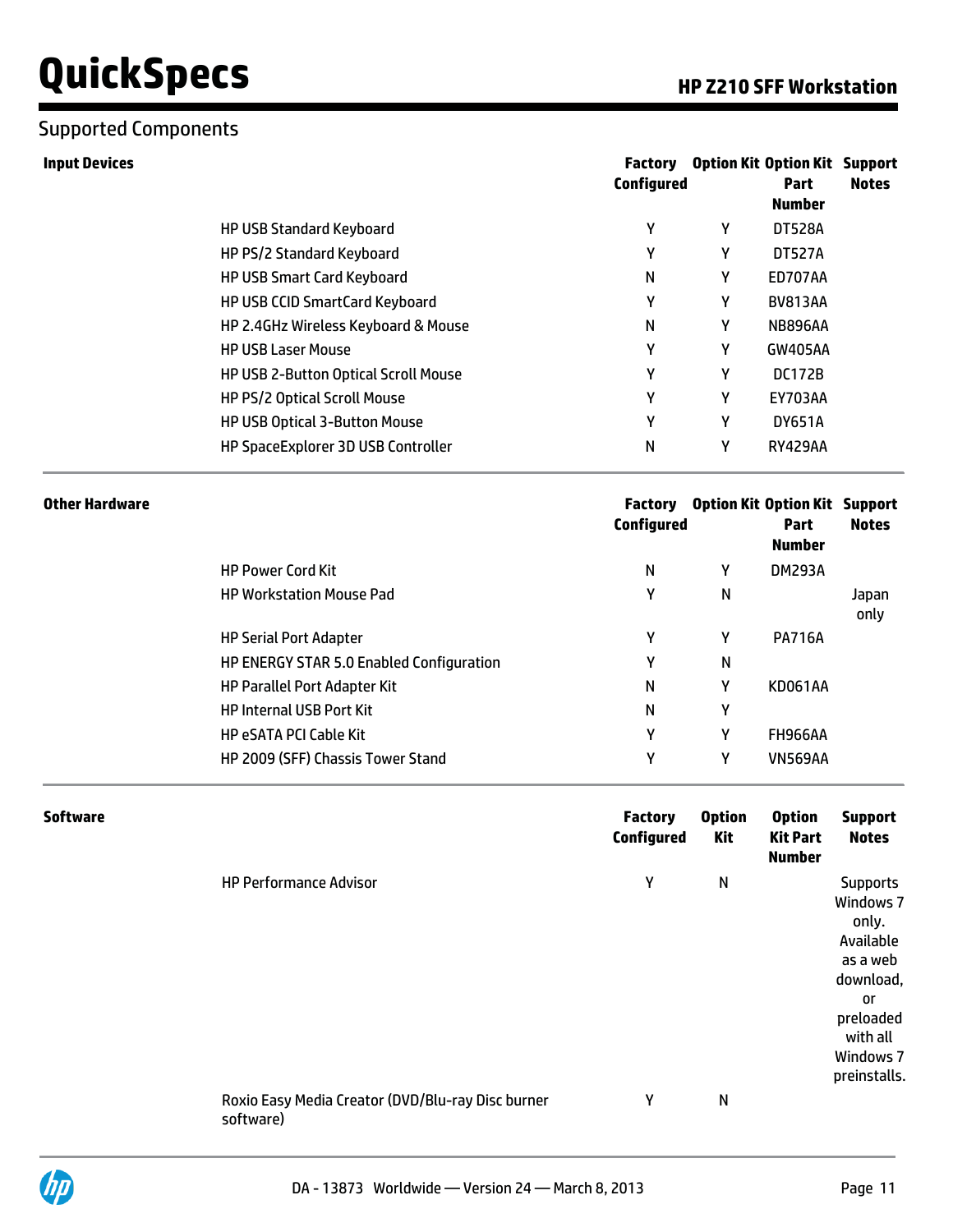| <b>Supported Components</b>                    |   |              |                                                                                                                                                                   |
|------------------------------------------------|---|--------------|-------------------------------------------------------------------------------------------------------------------------------------------------------------------|
| Intervideo WinDVD (DVD player/burner software) | Υ | N            |                                                                                                                                                                   |
| <b>HP ProtectTools Security</b>                | Y | $\mathsf{N}$ | Available<br>June 2011.<br>Must be<br>selected as<br>а<br>Configure<br>to Order<br>option.<br><b>Delivered</b><br>in the form<br>of a "Drop<br>in the Box"<br>CD. |
| PDF Complete - Trial Edition                   | Υ | N            |                                                                                                                                                                   |
| <b>HP Support Assistant</b>                    | Y | N            |                                                                                                                                                                   |
| MS Office Home & Business 2010                 | Y | N            |                                                                                                                                                                   |

#### **Operating Systems Support Notes**

| Genuine Windows® 7 Ultimate 64-bit                                                                                          |                                                                        |
|-----------------------------------------------------------------------------------------------------------------------------|------------------------------------------------------------------------|
| Genuine Windows® 7 Professional 32-bit                                                                                      | See http://www.microsoft.com/windows/windows-7/for<br>support details. |
| Genuine Windows® 7 Professional 64-bit                                                                                      | See http://www.microsoft.com/windows/windows-7/for<br>support details. |
| Genuine Windows® 7 Home Premium 32-bit                                                                                      | See http://www.microsoft.com/windows/windows-7/for<br>support details. |
| Genuine Windows® 7 Home Premium 64-bit                                                                                      | See http://www.microsoft.com/windows/windows-7/for<br>support details. |
| <b>HP Linux Installer Kit</b>                                                                                               |                                                                        |
| Red Hat Enterprise Linux (RHEL) Workstation -<br>Paper License (1yr)                                                        | See http://www.redhat.com/rhel/desktop/                                |
| <b>SUSE Linux Enterprise Desktop 11</b><br>Windows XP 32-bit/64-bit OS supported. Drivers available on HP support web site. | See http://www.suse.com/products/desktop/                              |
|                                                                                                                             |                                                                        |

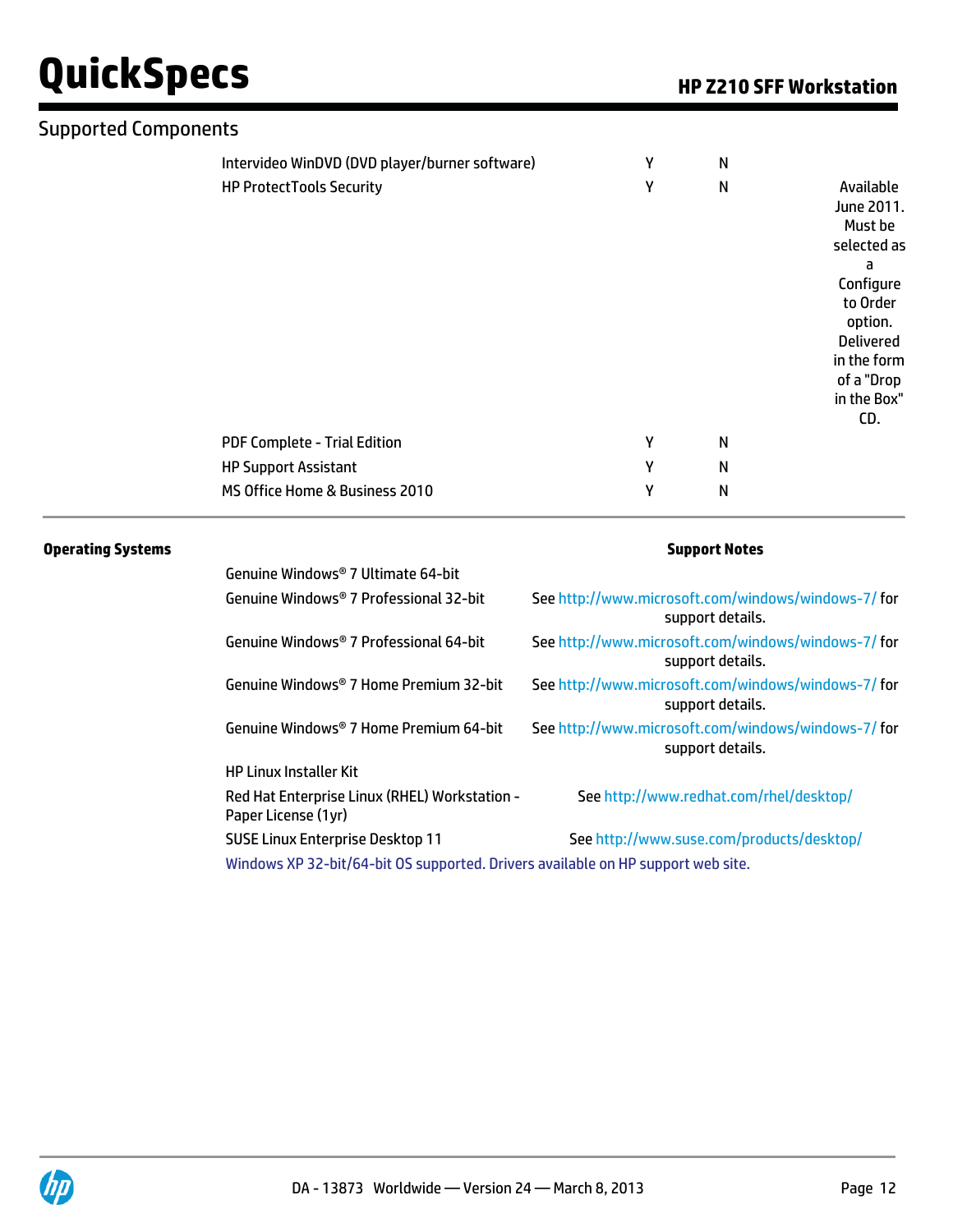| <b>System Board</b>                       |                                                                                                                                                                                                                                                                                                                                                                                              |                                                                                                                                                                                                                                                                                                                                                      |                                                                                  |                         |                                                                                               |      |                                                                                    |
|-------------------------------------------|----------------------------------------------------------------------------------------------------------------------------------------------------------------------------------------------------------------------------------------------------------------------------------------------------------------------------------------------------------------------------------------------|------------------------------------------------------------------------------------------------------------------------------------------------------------------------------------------------------------------------------------------------------------------------------------------------------------------------------------------------------|----------------------------------------------------------------------------------|-------------------------|-----------------------------------------------------------------------------------------------|------|------------------------------------------------------------------------------------|
| <b>System Board Form</b><br><b>Factor</b> |                                                                                                                                                                                                                                                                                                                                                                                              | BTX 21.2mm x 26.7mm                                                                                                                                                                                                                                                                                                                                  |                                                                                  |                         |                                                                                               |      |                                                                                    |
| <b>Processor Socket</b>                   | Single LGA 1155                                                                                                                                                                                                                                                                                                                                                                              |                                                                                                                                                                                                                                                                                                                                                      |                                                                                  |                         |                                                                                               |      |                                                                                    |
| <b>CPU Bus Speed</b>                      | DMI                                                                                                                                                                                                                                                                                                                                                                                          |                                                                                                                                                                                                                                                                                                                                                      |                                                                                  |                         |                                                                                               |      |                                                                                    |
| <b>Chipset</b>                            | Intel <sup>®</sup> PCH C206                                                                                                                                                                                                                                                                                                                                                                  |                                                                                                                                                                                                                                                                                                                                                      |                                                                                  |                         |                                                                                               |      |                                                                                    |
| <b>Memory Expansion Slots</b>             | 4 DDR3 memory slots                                                                                                                                                                                                                                                                                                                                                                          |                                                                                                                                                                                                                                                                                                                                                      |                                                                                  |                         |                                                                                               |      |                                                                                    |
| <b>Memory Type Supported</b>              |                                                                                                                                                                                                                                                                                                                                                                                              | DDR3, UDIMM (Unbuffered), ECC & non-ECC                                                                                                                                                                                                                                                                                                              |                                                                                  |                         |                                                                                               |      |                                                                                    |
| <b>Memory Modes</b>                       |                                                                                                                                                                                                                                                                                                                                                                                              |                                                                                                                                                                                                                                                                                                                                                      |                                                                                  |                         |                                                                                               |      | Non-Interleaved for single channel. Interleaved when both channels are populated.  |
| Memory Speed Supported   1333MHz DDR3     |                                                                                                                                                                                                                                                                                                                                                                                              |                                                                                                                                                                                                                                                                                                                                                      |                                                                                  |                         |                                                                                               |      |                                                                                    |
| <b>Memory Protection</b>                  | ECC available on data.                                                                                                                                                                                                                                                                                                                                                                       |                                                                                                                                                                                                                                                                                                                                                      |                                                                                  |                         |                                                                                               |      |                                                                                    |
| <b>Maximum Memory</b>                     | 16GB                                                                                                                                                                                                                                                                                                                                                                                         |                                                                                                                                                                                                                                                                                                                                                      |                                                                                  |                         |                                                                                               |      |                                                                                    |
|                                           |                                                                                                                                                                                                                                                                                                                                                                                              | <b>Memory</b><br>Size (GB)<br>1<br>2<br>3<br>4<br>8                                                                                                                                                                                                                                                                                                  | DIMM1<br>1 <sub>GB</sub><br>1 <sub>GB</sub><br>1 <sub>GB</sub><br>2 GB<br>$2$ GB | 1 <sub>GB</sub><br>2 GB | DIMM2 DIMM3 DIMM4<br>1 <sub>GB</sub><br>1 <sub>GB</sub><br>2 <sub>GB</sub><br>2 <sub>GB</sub> | 2 GB |                                                                                    |
|                                           |                                                                                                                                                                                                                                                                                                                                                                                              | 8                                                                                                                                                                                                                                                                                                                                                    | 4 GB                                                                             |                         | 4 <sub>GB</sub>                                                                               |      |                                                                                    |
|                                           |                                                                                                                                                                                                                                                                                                                                                                                              | 16                                                                                                                                                                                                                                                                                                                                                   | 4 GB                                                                             | 4 GB                    | 4 GB                                                                                          | 4 GB |                                                                                    |
| <b>Memory Configuration</b>               |                                                                                                                                                                                                                                                                                                                                                                                              |                                                                                                                                                                                                                                                                                                                                                      |                                                                                  |                         |                                                                                               |      | 1GB, 2GB and 4GB ECC and non-ECC unbuffered DIMMs are supported, but not if mixed. |
| (Supported)                               | NOTE: * Maximum memory capacities assume 64-bit operating systems, such as genuine Genuine<br>Windows® 7 Professional 64-Bit, Genuine Windows® 7 Professional 64-bit Downgrade to Genuine<br>Microsoft <sup>®</sup> Windows® XP Professional 64-bitRed Hat Linux 64-bit. Genuine Windows Vista Home 32 and XP<br>Professional (32-bit) support up to 4 GB. 32-bit Linux supports up to 8 GB. |                                                                                                                                                                                                                                                                                                                                                      |                                                                                  |                         |                                                                                               |      |                                                                                    |
| <b>PCI Express Connectors</b>             |                                                                                                                                                                                                                                                                                                                                                                                              | 1 PCI Express Gen2 x16 LP slot (x16 electrical/x16 mechanical)<br>1 PCI Express Gen2 x16 LP slot (x4 electrical/x16 mechanical)<br>1 PCI Express Gen2 x1 LP slot (x1 electrical/x1 mechanical)<br><b>NOTE:</b> $LP = low profile$<br>NOTES: In the PCIe x16 (x16 electrical/x16 mechanical) Gen 2 slot, if it is not being used for a graphics card, |                                                                                  |                         |                                                                                               |      |                                                                                    |
|                                           |                                                                                                                                                                                                                                                                                                                                                                                              | only cards certified as After Market Options for this platform are supported.                                                                                                                                                                                                                                                                        |                                                                                  |                         |                                                                                               |      |                                                                                    |

| <b>PCI Connectors (5.0V)</b>          | 11 PCI LP slot |                                                                                                                                                                                                                                   |  |  |  |  |  |
|---------------------------------------|----------------|-----------------------------------------------------------------------------------------------------------------------------------------------------------------------------------------------------------------------------------|--|--|--|--|--|
| <b>Supported Drive</b><br>∣Interfaces | <b>SATA</b>    | Integrated (4) Serial ATA interfaces (2x 6Gb/s SATA in blue, 2x 3Gb/s SATA in<br>black). One port can optionally be used for eSATA. NOTE: the Z210 SFF<br>supports a maximum of two SATA/SSD drives only. RAID 0 and 1 supported. |  |  |  |  |  |

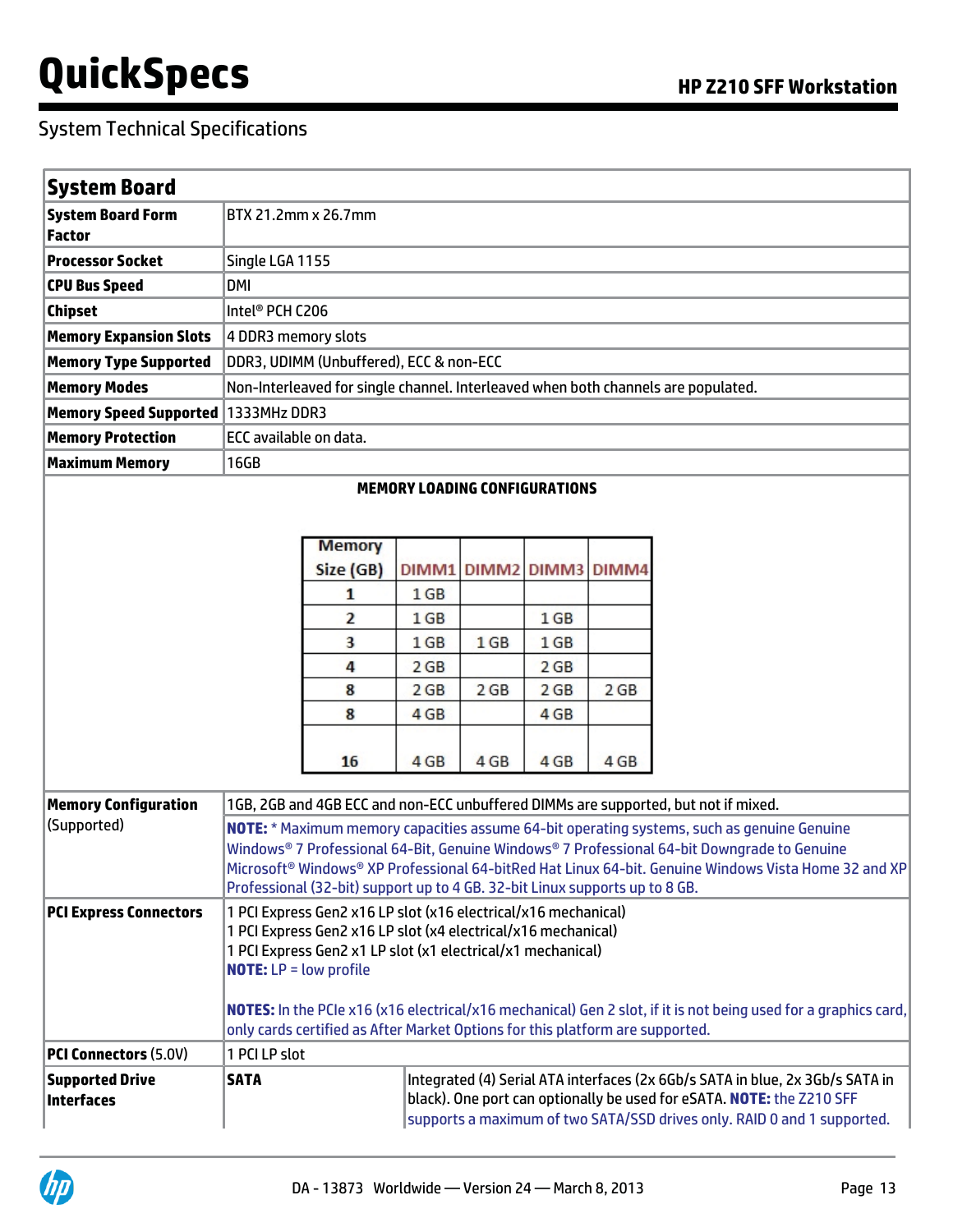|                                                     | (Factory integrated RAID is Microsoft Windows only).                |                                                                                                                                                                                                                                                                                                                                                                                                                                                                                     |  |  |
|-----------------------------------------------------|---------------------------------------------------------------------|-------------------------------------------------------------------------------------------------------------------------------------------------------------------------------------------------------------------------------------------------------------------------------------------------------------------------------------------------------------------------------------------------------------------------------------------------------------------------------------|--|--|
|                                                     | <b>Serial Attached SCSI</b>                                         | None                                                                                                                                                                                                                                                                                                                                                                                                                                                                                |  |  |
|                                                     | <b>Integrated RAID</b>                                              | <b>NOTE:</b> Requires identical hard drives (speeds, capacity, interface)                                                                                                                                                                                                                                                                                                                                                                                                           |  |  |
|                                                     | <b>Integrated Graphics</b>                                          | Integrated Intel HD Graphics (on Intel Core i3/Core i5/Core i7 processors).<br>Integrated Intel HD Graphics P3000 (on Intel Xeon E3-12x5 processors).<br>Unified Memory Architecture (UMA) - A region of system memory is reserved<br>and dedicated to the graphics display. DirectX 10.0 compliant; (OpenGL 3.0 on<br>Intel HD Graphics P3000); 1 VGA & 1 DP graphics ports integrated in<br>motherboard.<br>Integrated graphics can support dual display across DP & VGA outputs. |  |  |
|                                                     | <b>Network Controller</b>                                           | Integrated Gbit LAN MAC by Intel PHY Lewisville 82579LM; Management<br>capabilities WOL, PXE 2.1 and AMT 7                                                                                                                                                                                                                                                                                                                                                                          |  |  |
|                                                     | <b>External SATA (eSATA)</b>                                        | 1 port eSATA capable with optional eSATA After-Market Option cable kit.                                                                                                                                                                                                                                                                                                                                                                                                             |  |  |
|                                                     | <b>IDE</b> connector                                                | No                                                                                                                                                                                                                                                                                                                                                                                                                                                                                  |  |  |
|                                                     | <b>Floppy connector</b>                                             | No                                                                                                                                                                                                                                                                                                                                                                                                                                                                                  |  |  |
|                                                     | <b>Network Controller</b>                                           | Management capabilities WOL, PXE 2.1 and AMT 7                                                                                                                                                                                                                                                                                                                                                                                                                                      |  |  |
|                                                     | <b>Serial</b>                                                       | 1 rear port                                                                                                                                                                                                                                                                                                                                                                                                                                                                         |  |  |
|                                                     | <b>2nd Serial</b><br>Yes- requires optional Serial Port Adapter Kit |                                                                                                                                                                                                                                                                                                                                                                                                                                                                                     |  |  |
|                                                     | <b>Parallel</b>                                                     | 1 internal header (optional parallel port adapter required)                                                                                                                                                                                                                                                                                                                                                                                                                         |  |  |
|                                                     | <b>HD Integrated Audio</b>                                          | Yes                                                                                                                                                                                                                                                                                                                                                                                                                                                                                 |  |  |
|                                                     | <b>CD-ROM input (Audio)</b>                                         | No                                                                                                                                                                                                                                                                                                                                                                                                                                                                                  |  |  |
|                                                     | <b>AUX input (Audio)</b>                                            | No                                                                                                                                                                                                                                                                                                                                                                                                                                                                                  |  |  |
| <b>IEEE 1394 Connector(s)</b>                       | <b>Front</b>                                                        | No                                                                                                                                                                                                                                                                                                                                                                                                                                                                                  |  |  |
|                                                     | Rear                                                                | 2 IEEE 1394a (requires optional PCIe card)                                                                                                                                                                                                                                                                                                                                                                                                                                          |  |  |
|                                                     | <b>Internal</b>                                                     | No                                                                                                                                                                                                                                                                                                                                                                                                                                                                                  |  |  |
| <b>USB Connector(s)</b>                             | <b>Front</b>                                                        | 4 USB 2.0                                                                                                                                                                                                                                                                                                                                                                                                                                                                           |  |  |
|                                                     | Rear                                                                | 6 USB 2.0                                                                                                                                                                                                                                                                                                                                                                                                                                                                           |  |  |
|                                                     | <b>Internal</b>                                                     | 4 USB 2.0                                                                                                                                                                                                                                                                                                                                                                                                                                                                           |  |  |
| <b>HD Integrated Audio</b>                          | Yes                                                                 |                                                                                                                                                                                                                                                                                                                                                                                                                                                                                     |  |  |
| <b>Flash ROM</b>                                    | Yes                                                                 |                                                                                                                                                                                                                                                                                                                                                                                                                                                                                     |  |  |
| <b>CPU Fan Header</b>                               | Not applicable - passive CPU heatsink                               |                                                                                                                                                                                                                                                                                                                                                                                                                                                                                     |  |  |
| <b>Chassis Fan Header</b>                           | Yes                                                                 |                                                                                                                                                                                                                                                                                                                                                                                                                                                                                     |  |  |
| <b>Front PCI Fan Header</b>                         | Yes                                                                 |                                                                                                                                                                                                                                                                                                                                                                                                                                                                                     |  |  |
| <b>Front Control</b><br><b>Panel/Speaker Header</b> | Yes                                                                 |                                                                                                                                                                                                                                                                                                                                                                                                                                                                                     |  |  |
| <b>CMOS Battery Holder -</b><br><b>Lithium</b>      | Yes                                                                 |                                                                                                                                                                                                                                                                                                                                                                                                                                                                                     |  |  |
| <b>Integrated Trusted</b><br><b>Platform Module</b> | Integrated TPM 1.2.                                                 | The TPM module disabled where restricted by law, i.e. Russia.                                                                                                                                                                                                                                                                                                                                                                                                                       |  |  |
| <b>Power Supply Headers</b>                         | Yes                                                                 |                                                                                                                                                                                                                                                                                                                                                                                                                                                                                     |  |  |

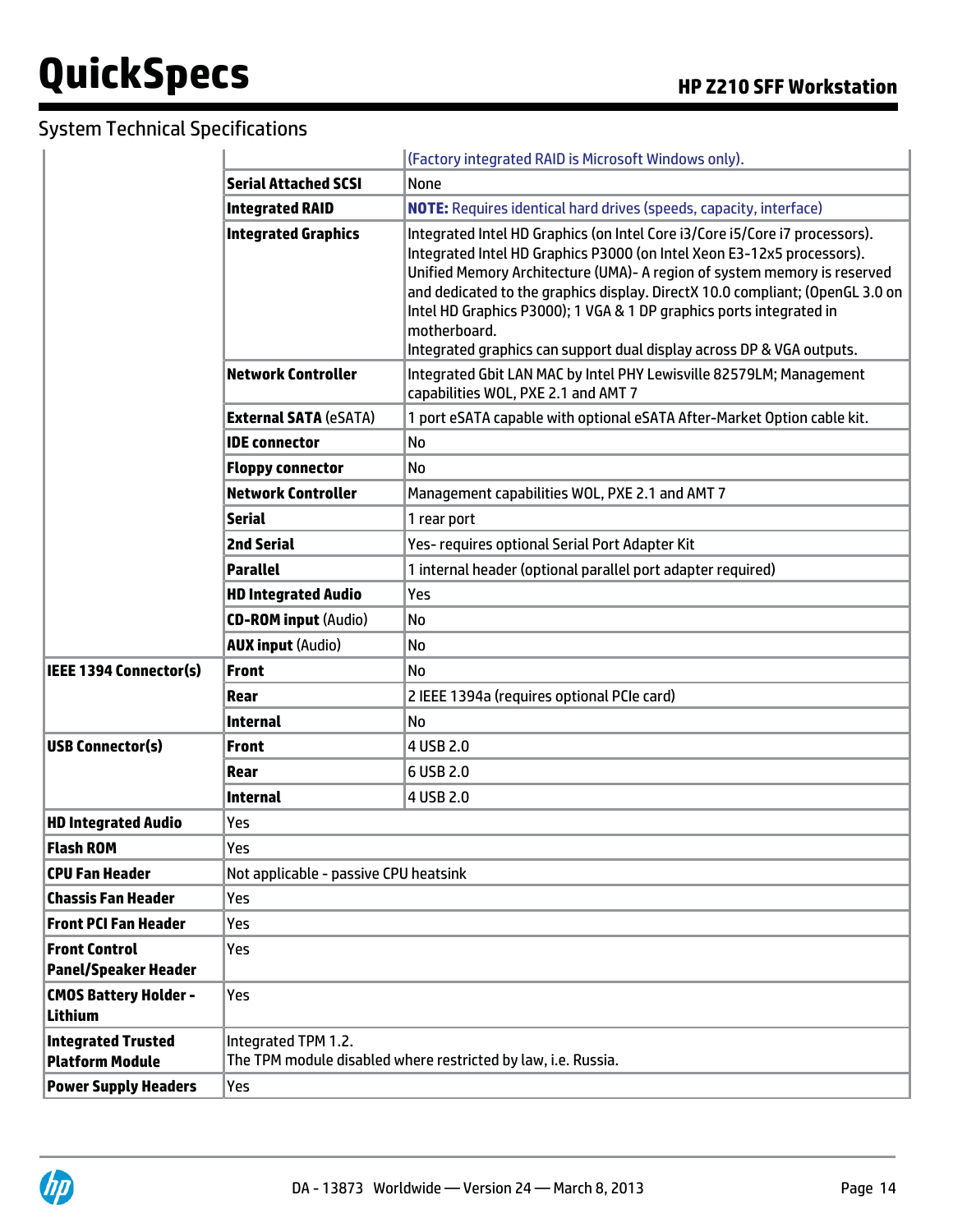| <b>Power Switch, Power LED</b><br>& Hard Drive LED Header                                                | ∣Yes                                                                                                                                                                                                                                                                                                                                                                                                                                                                                                                                                                                                                                                    |
|----------------------------------------------------------------------------------------------------------|---------------------------------------------------------------------------------------------------------------------------------------------------------------------------------------------------------------------------------------------------------------------------------------------------------------------------------------------------------------------------------------------------------------------------------------------------------------------------------------------------------------------------------------------------------------------------------------------------------------------------------------------------------|
| <b>Clear Password Jumper</b>                                                                             | Yes                                                                                                                                                                                                                                                                                                                                                                                                                                                                                                                                                                                                                                                     |
| <b>Keyboard/Mouse</b>                                                                                    | USB or PS/2                                                                                                                                                                                                                                                                                                                                                                                                                                                                                                                                                                                                                                             |
| <b>Power Supply</b>                                                                                      | 240W, 90% efficiency, Wide-Ranging, Active PFC Power Supply                                                                                                                                                                                                                                                                                                                                                                                                                                                                                                                                                                                             |
| <b>Operating Voltage Range</b>                                                                           | 90-264 VAC                                                                                                                                                                                                                                                                                                                                                                                                                                                                                                                                                                                                                                              |
| <b>Rated Voltage Range</b>                                                                               | 100-240 VAC                                                                                                                                                                                                                                                                                                                                                                                                                                                                                                                                                                                                                                             |
| <b>Rated Line Frequency</b>                                                                              | 50-60 Hz                                                                                                                                                                                                                                                                                                                                                                                                                                                                                                                                                                                                                                                |
| <b>Operating Line Frequency 47-63 Hz</b><br>Range                                                        |                                                                                                                                                                                                                                                                                                                                                                                                                                                                                                                                                                                                                                                         |
| <b>Rated Input Current</b>                                                                               | 4A @ 100-240V                                                                                                                                                                                                                                                                                                                                                                                                                                                                                                                                                                                                                                           |
| <b>Heat Dissipation</b>                                                                                  | Typical 541 btu/hr<br>(136.3 kg-cal/hr)<br>Maximum 1098 btu/hr<br>(276.6 kg-cal/ hr)                                                                                                                                                                                                                                                                                                                                                                                                                                                                                                                                                                    |
| <b>Power Supply Fan</b>                                                                                  | 92x25 mm variable speed                                                                                                                                                                                                                                                                                                                                                                                                                                                                                                                                                                                                                                 |
| <b>ENERGY STAR<sup>®</sup> qualified</b><br>(Config Dependent)                                           | Yes                                                                                                                                                                                                                                                                                                                                                                                                                                                                                                                                                                                                                                                     |
| <b>80 PLUS Compliant</b>                                                                                 | Yes, Gold.<br>For the PSU Efficiency Report for the power supply, please go to these links:<br>http://www.plugloadsolutions.com/psu_reports/HEWLETT-PACKARD_PS-4241-<br>9HB_EC0S%202398_240W_Report.pdf<br>http://www.plugloadsolutions.com/psu_reports/HEWLETT-PACKARD_PC9055-<br>020H_EC0S%202342_240W_Report.pdf http://www.plugloadsolutions.com/psu_reports/HEWLETT-<br>PACKARD%20COMPANY_D10-240P1A_EC0S%202307_240W_Report.pdf<br>http://www.plugloadsolutions.com/psu_reports/HP_DPS-240TB%20A_ECOS%202299_240W_Report.pdf<br>http://www.plugloadsolutions.com/psu_reports/HEWLETT-<br>PACKARD%20COMPANY_CFH240EWWB_EC0S%202304_240W_Report.pdf |
| <b>FEMP Standby Power</b><br><b>Compliant</b>                                                            | Yes, with Wake-on-LAN disabled: < 2W in S5- Power Off                                                                                                                                                                                                                                                                                                                                                                                                                                                                                                                                                                                                   |
| <b>Power consumption in</b><br>sleep mode (as defined by<br><b>ENERGY STAR) - Suspend</b><br>to RAM (S3) | <4W                                                                                                                                                                                                                                                                                                                                                                                                                                                                                                                                                                                                                                                     |
| <b>Built-in Self Test (BIST)</b><br>LED                                                                  | No                                                                                                                                                                                                                                                                                                                                                                                                                                                                                                                                                                                                                                                      |
| <b>Surge Tolerant Full</b><br><b>Ranging Power Supply</b><br>(withstands power surges<br>up to 2000V)    | Yes                                                                                                                                                                                                                                                                                                                                                                                                                                                                                                                                                                                                                                                     |
| ErP Lot 6- Tier 1<br>Compliance @ 230V (<1W<br>in S5- Power Off)                                         | Yes                                                                                                                                                                                                                                                                                                                                                                                                                                                                                                                                                                                                                                                     |

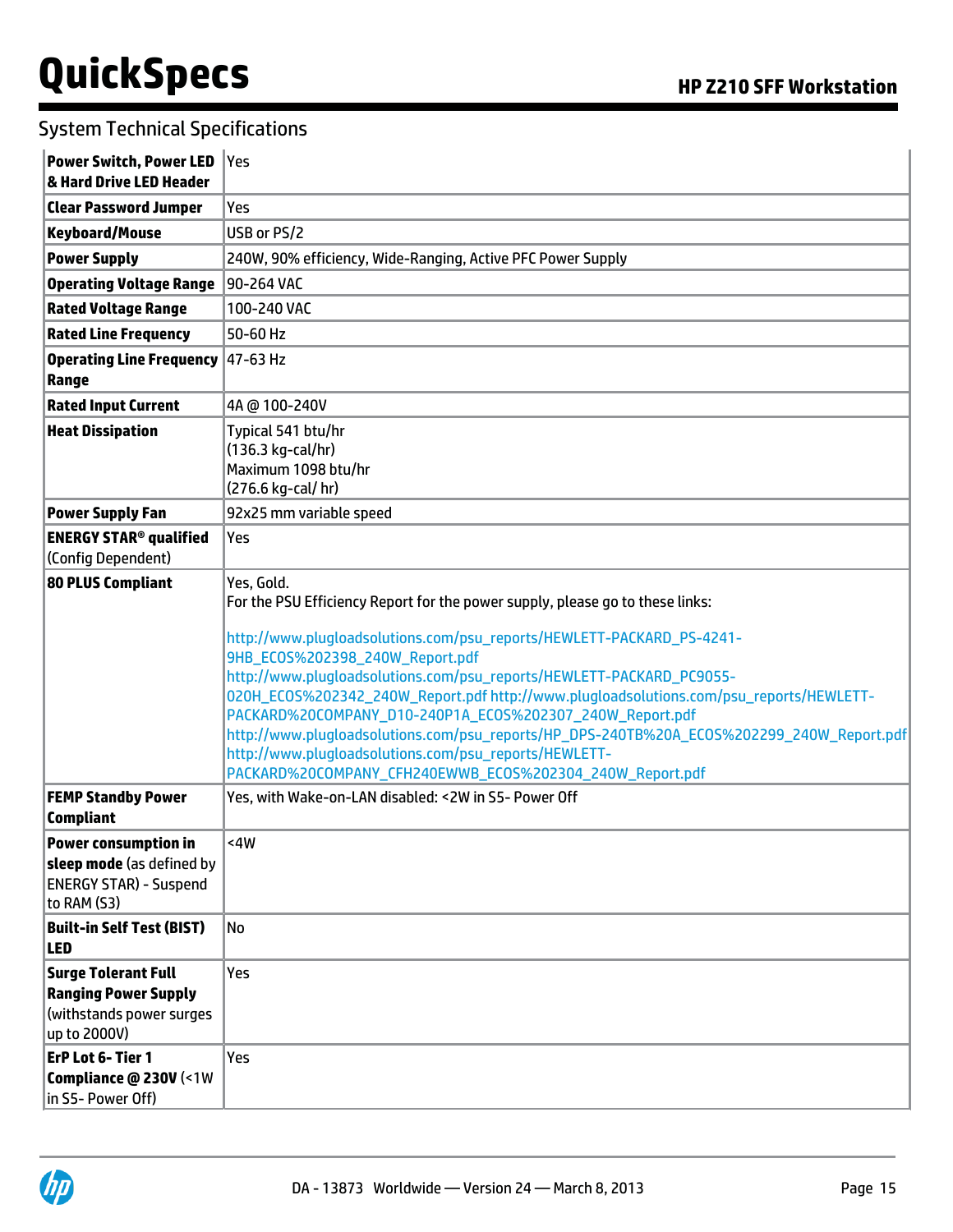#### System Technical Specifications

| ErP Lot 6- Tier 2            | Yes |
|------------------------------|-----|
| Compliance @ 230V            |     |
| $ $ (<0.5W in S5- Power Off) |     |

#### Energy Consumption and Heat Dissipation: Configurations

| <b>System Configuration</b>     |                                                                                           |                                                                                                                                                                                                                 |                         |               |                                                                            |               |                |
|---------------------------------|-------------------------------------------------------------------------------------------|-----------------------------------------------------------------------------------------------------------------------------------------------------------------------------------------------------------------|-------------------------|---------------|----------------------------------------------------------------------------|---------------|----------------|
| <b>Example Configuration #1</b> | Processor Info<br>Memory Info<br>Graphics Info<br>Disks/Optical/Floppy<br>PSU<br>OS /BIOS | 1x Intel Core i3-2120 3.3 3MB 2C 65W GT1 CPU<br>1GB (1x 1GB) 1333MHz DDR3 ECC<br>1x ATI FireGL V3800 512MB PCIe Graphics<br>2x SATA 500GB 7.2k rpm / 1 Optical / 0 Floppy<br>240W 90% Rev 0A<br>Win7 32 / v0.57 |                         |               |                                                                            |               |                |
| <b>Energy Consumption</b>       |                                                                                           |                                                                                                                                                                                                                 | <b>115 VAC</b>          |               | <b>230 VAC</b>                                                             |               | <b>100 VAC</b> |
|                                 |                                                                                           |                                                                                                                                                                                                                 |                         |               | LAN Enabled LAN Disabled LAN Enabled LAN Disabled LAN Enabled LAN Disabled |               |                |
|                                 | Windows Idle (S0)                                                                         |                                                                                                                                                                                                                 | 33.9 W                  | 34.8 W        |                                                                            | 34.3 W        |                |
|                                 | Windows Busy Typ(S0)                                                                      | 85.1 W                                                                                                                                                                                                          |                         | 83.4 W        |                                                                            | 85.2 W        |                |
|                                 | Windows Busy Max (S0)                                                                     | 105.1 W                                                                                                                                                                                                         |                         | 100.4 W       |                                                                            | 106.6 W       |                |
|                                 | Sleep (S3)                                                                                | 2.21 W                                                                                                                                                                                                          | 1.83 W                  | 2.39 W        | 2.00 W                                                                     | 2.20 W        | 1.81W          |
|                                 | Off (S5)                                                                                  | 1.22 W                                                                                                                                                                                                          | 1.06 W                  | 1.37 W        | 1.21 W                                                                     | 1.20 W        | 1.05 W         |
|                                 | Zero Power Mode (EuP)                                                                     | 0.17W                                                                                                                                                                                                           |                         | 0.27 W        |                                                                            | 0.16W         |                |
| Heat Dissipation**              |                                                                                           |                                                                                                                                                                                                                 | <b>115 VAC</b>          |               | <b>230 VAC</b>                                                             |               | <b>100 VAC</b> |
|                                 |                                                                                           |                                                                                                                                                                                                                 |                         |               | LAN Enabled LAN Disabled LAN Enabled LAN Disabled LAN Enabled LAN Disabled |               |                |
|                                 | Windows Idle (S0)                                                                         |                                                                                                                                                                                                                 | 115.7 btu/hr            | 118.7 btu/hr  |                                                                            | 117.0 btu/hr  |                |
|                                 | Windows Busy Typ(S0)                                                                      |                                                                                                                                                                                                                 | 290.4 btu/hr            | 284.6 btu/hr  |                                                                            | 290.7 btu/hr  |                |
|                                 | Windows Busy Max (S0)                                                                     |                                                                                                                                                                                                                 | 358.6 btu/hr            |               | 342.6 btu/hr                                                               |               | 363.7 btu/hr   |
|                                 | Sleep (S3)                                                                                | $7.54$ btu/hr                                                                                                                                                                                                   | $6.24$ btu/hr           | $8.15$ btu/hr | $6.82$ btu/hr                                                              | $7.51$ btu/hr | $6.18$ btu/hr  |
|                                 | Off (S5)                                                                                  |                                                                                                                                                                                                                 | 4.16 btu/hr 3.62 btu/hr | $4.67$ btu/hr | $4.13$ btu/hr                                                              | $4.09$ btu/hr | $3.58$ btu/hr  |
|                                 | Zero Power Mode (EuP)                                                                     |                                                                                                                                                                                                                 | $0.58$ btu/hr           |               | $0.92$ btu/hr                                                              |               | $0.55$ btu/hr  |

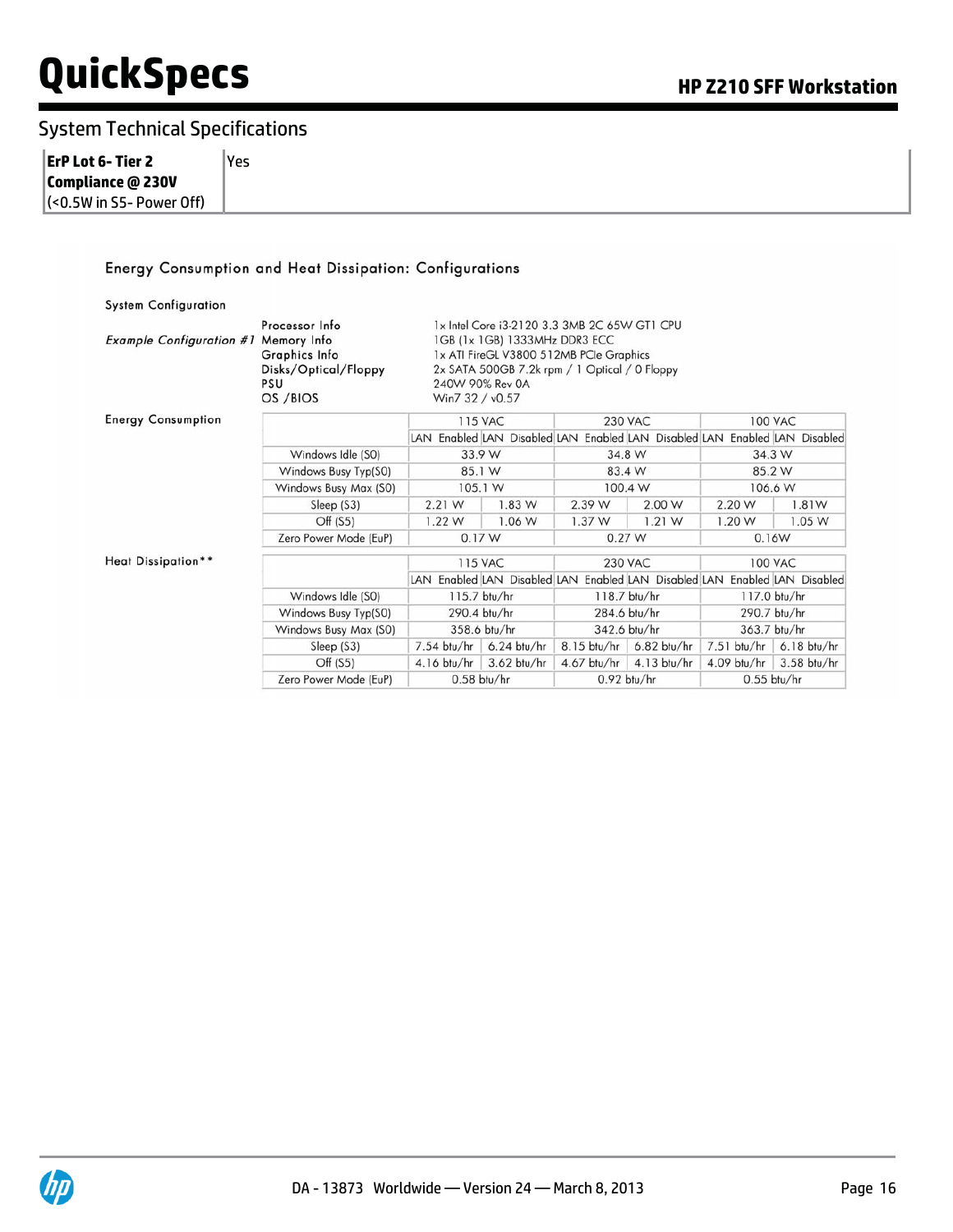| Example Configuration #2 Memory Info | Processor Info<br>Graphics Info<br>Disks/Optical/Floppy<br>PSU<br>OS /BIOS | 240W 90% Rev 0A<br>Win7 32 / v0.57                                                                                                                        | 1x Intel Xeon E3-1280 3.5 8MB 4C 95W GT0 CPU<br>1x 2GB 1333MHz DDR3 ECC | 1x NVIDIA Quadro 600 1GB PCIe Graphics<br>2x SATA 1000GB 7.2k rpm / 1 Optical / 0 Floppy |         |                              |                |
|--------------------------------------|----------------------------------------------------------------------------|-----------------------------------------------------------------------------------------------------------------------------------------------------------|-------------------------------------------------------------------------|------------------------------------------------------------------------------------------|---------|------------------------------|----------------|
| <b>Energy Consumption</b>            |                                                                            |                                                                                                                                                           | <b>115 VAC</b>                                                          | <b>230 VAC</b>                                                                           |         |                              | <b>100 VAC</b> |
|                                      |                                                                            |                                                                                                                                                           |                                                                         | LAN Enabled LAN Disabled LAN Enabled LAN Disabled LAN Enabled LAN Disabled               |         |                              |                |
|                                      | Windows Idle (S0)                                                          |                                                                                                                                                           | 27.3 W                                                                  | 28.1 W                                                                                   |         | 27.4 W                       |                |
|                                      | Windows Busy Typ(S0)                                                       |                                                                                                                                                           | 153.7 W                                                                 |                                                                                          | 150.8 W |                              | 154.2 W        |
|                                      | Windows Busy Max (S0)                                                      |                                                                                                                                                           | 172.5 W                                                                 |                                                                                          | 170.3 W |                              | 176.2 W        |
|                                      | Sleep (S3)                                                                 | 2.32 W                                                                                                                                                    | 2.26W                                                                   | 2.50 W                                                                                   | 2.45 W  | 2.31 W                       | 2.25W          |
|                                      | Off (S5)                                                                   | 1.22W                                                                                                                                                     | 1.06 W                                                                  | 1.37W                                                                                    | 1.21 W  | 1.20 W                       | 1.05 W         |
|                                      | 0.17W                                                                      |                                                                                                                                                           | 0.17W                                                                   | 0.27 W                                                                                   |         | 0.16W                        |                |
| Heat Dissipation**                   |                                                                            |                                                                                                                                                           | <b>115 VAC</b>                                                          | <b>230 VAC</b>                                                                           |         |                              | <b>100 VAC</b> |
|                                      |                                                                            |                                                                                                                                                           |                                                                         | LAN Enabled LAN Disabled LAN Enabled LAN Disabled LAN Enabled LAN Disabled               |         |                              |                |
|                                      | Windows Idle (S0)                                                          |                                                                                                                                                           | 93.1 btu/hr                                                             | 95.9 btu/hr                                                                              |         | 93.5 btu/hr                  |                |
|                                      | Windows Busy Typ(S0)                                                       |                                                                                                                                                           | 524.4 btu/hr                                                            | 514.5 btu/hr                                                                             |         | 526.1 btu/hr                 |                |
|                                      | Windows Busy Max (S0)                                                      |                                                                                                                                                           | 58836 btu/hr                                                            | 581.1 btu/hr                                                                             |         |                              | 601.2 btu/hr   |
|                                      | Sleep (S3)                                                                 |                                                                                                                                                           | 7.92 btu/hr 7.71 btu/hr                                                 | 8.53 btu/hr   8.36 btu/hr                                                                |         | 7.88 btu/hr                  | 7.68 btu/hr    |
|                                      | Off (S5)<br>Zero Power Mode (EuP)                                          |                                                                                                                                                           | 4.16 btu/hr 3.62 btu/hr<br>$0.58$ btu/hr                                | 4.67 btu/hr 4.13 btu/hr<br>$0.92$ btu/hr                                                 |         | 4.09 btu/hr<br>$0.55$ btu/hr | 3.58 btu/hr    |
| <b>Example Configuration</b><br>#3   | Memory Info<br>Graphics Info<br>Disks/Optical/Floppy<br>PSU<br>OS /BIOS    | 4x 4GB 1333MHz DDR3 ECC<br>1x NVIDIA Quadro 600 1GB PCIe Graphics<br>2x SATA 1000GB 7.2k rpm / 1 Optical / 0 Floppy<br>240W 90% Rev 0A<br>Win7 64 / v0.57 |                                                                         |                                                                                          |         |                              |                |
| <b>Energy Consumption</b>            |                                                                            |                                                                                                                                                           |                                                                         |                                                                                          |         |                              |                |
|                                      |                                                                            |                                                                                                                                                           |                                                                         |                                                                                          |         |                              |                |
|                                      |                                                                            | <b>115 VAC</b>                                                                                                                                            |                                                                         | <b>230 VAC</b>                                                                           |         | <b>100 VAC</b>               |                |
|                                      |                                                                            |                                                                                                                                                           |                                                                         | LAN Enabled LAN Disabled LAN Enabled LAN Disabled LAN Enabled LAN Disabled               |         |                              |                |
|                                      | Windows Idle (S0)                                                          | 34.7 W                                                                                                                                                    |                                                                         | 35.3 W                                                                                   |         | 35.1 W                       |                |
|                                      | Windows Busy Typ(S0)                                                       | 173.7 W                                                                                                                                                   |                                                                         | 175.6 W                                                                                  |         | 173.5 W                      |                |
|                                      | Windows Busy Max (S0)                                                      | 196.8 W                                                                                                                                                   |                                                                         | 190.2 W                                                                                  |         | 198.5 W                      |                |
|                                      | Sleep (S3)                                                                 | 2.79W                                                                                                                                                     | 2.42 W                                                                  | 2.98 W                                                                                   | 2.62 W  | 2.77 W                       | 2.41 W         |
|                                      | Off (S5)<br>Zero Power Mode (EuP)                                          | 1.22W<br>0.17 W                                                                                                                                           | 1.06 W                                                                  | 1.37 W<br>0.27 W                                                                         | 1.21 W  | 1.20 W<br>0.16W              | 1.05W          |
| Heat Dissipation**                   |                                                                            | <b>115 VAC</b>                                                                                                                                            |                                                                         | <b>230 VAC</b>                                                                           |         | <b>100 VAC</b>               |                |
|                                      |                                                                            |                                                                                                                                                           |                                                                         | LAN Enabled LAN Disabled LAN Enabled LAN Disabled LAN Enabled LAN Disabled               |         |                              |                |
|                                      | Windows Idle (S0)                                                          | 118.4 btu/hr                                                                                                                                              |                                                                         | 120.4 btu/hr                                                                             |         | 119.8 btu/hr                 |                |
|                                      | Windows Busy Typ(S0)                                                       | 592.7 btu/hr                                                                                                                                              |                                                                         | 599.1 btu/hr                                                                             |         | 592.0 btu/hr                 |                |
|                                      | Windows Busy Max (S0)                                                      | 671.48 btu/hr                                                                                                                                             |                                                                         | 649.0 btu/hr                                                                             |         | 677.3 btu/hr                 |                |
|                                      | Sleep (S3)                                                                 | 9.52 btu/hr   8.26 btu/hr                                                                                                                                 |                                                                         | 10.17 btu/hr 8.94 btu/hr                                                                 |         | 9.45 btu/hr   8.22 btu/hr    |                |
|                                      | Off (S5)                                                                   | 4.16 btu/hr 3.62 btu/hr                                                                                                                                   |                                                                         | 4.67 btu/hr 4.13 btu/hr                                                                  |         | 4.09 btu/hr 3.58 btu/hr      |                |

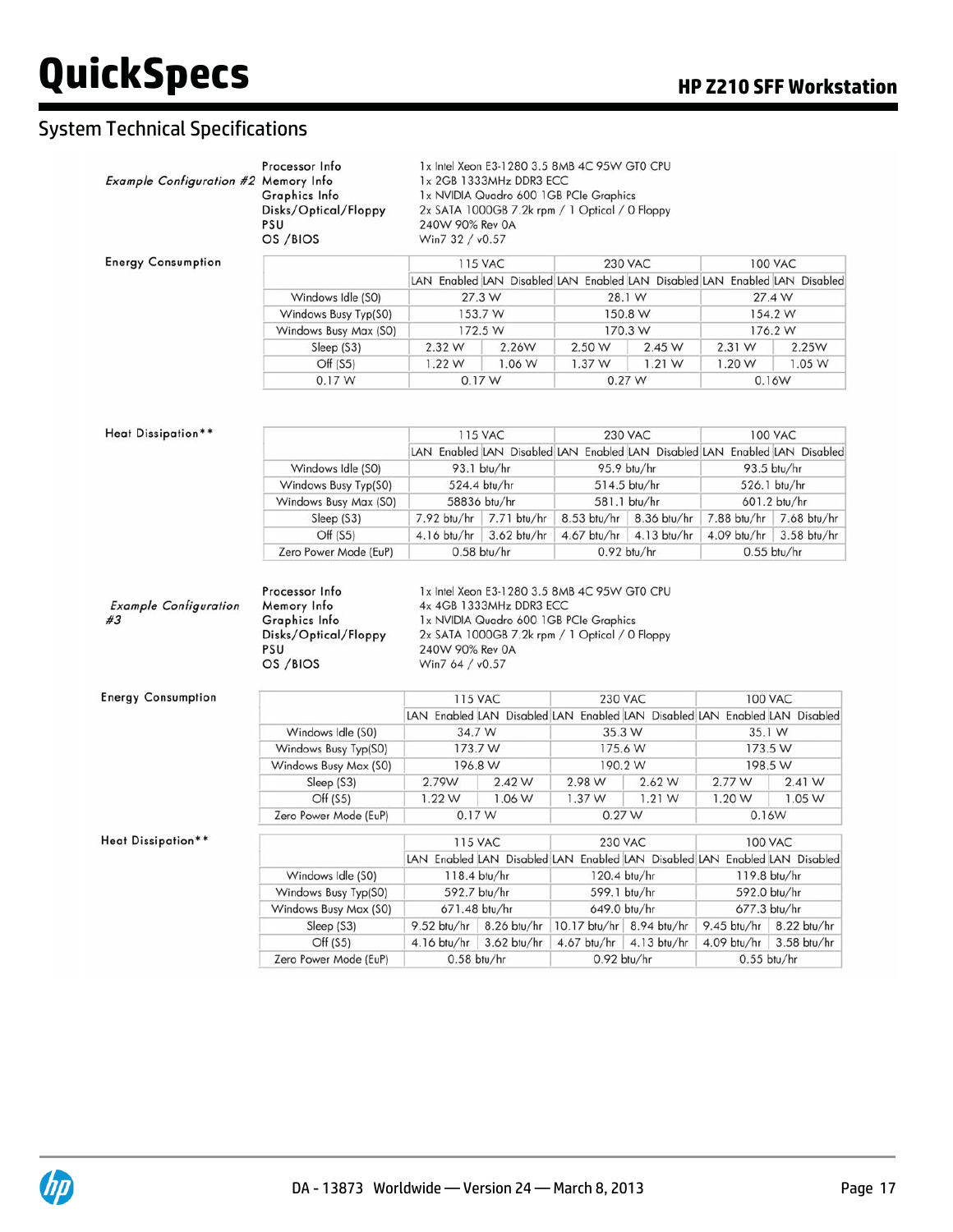#### System Technical Specifications

| Example<br>Configuration #4<br>(ENERGY STAR Qualified) | Processor Info<br>Memory Info<br>Graphics Info<br>Disks/Optical/Floppy<br>PSU<br>OS /BIOS  | 1x Intel Core i3-2120 3.3 3MB 2C 65W GT1 CPU<br>4x 4GB 1333MHz DDR3 nECC<br><b>Integrated Graphics</b><br>2x SATA 1000GB 7.2k rpm / 1 Optical / 0 Floppy<br>240W 90% Rev 0A<br>Win7 64 / v0.57 |                |                                                                            |               |               |                                                                            |
|--------------------------------------------------------|--------------------------------------------------------------------------------------------|------------------------------------------------------------------------------------------------------------------------------------------------------------------------------------------------|----------------|----------------------------------------------------------------------------|---------------|---------------|----------------------------------------------------------------------------|
| <b>Energy Consumption</b>                              |                                                                                            |                                                                                                                                                                                                | <b>115 VAC</b> | <b>230 VAC</b>                                                             |               |               | <b>100 VAC</b>                                                             |
|                                                        |                                                                                            |                                                                                                                                                                                                |                |                                                                            |               |               | LAN Enabled LAN Disabled LAN Enabled LAN Disabled LAN Enabled LAN Disabled |
|                                                        | On-Idle (ENERGY STAR®<br>$Idle$ (SO))                                                      |                                                                                                                                                                                                | 29.6 W         | 30.6 W                                                                     |               |               | 29.8 W                                                                     |
|                                                        | <b>ENERGY STAR® PMAX</b><br>Windows running Linpack<br>and Viewperf                        |                                                                                                                                                                                                | 212.17 W       |                                                                            | 208.04W       |               | 210.42 W                                                                   |
|                                                        | <b>ENERGY STAR®</b> "Sleep"<br>(S3)                                                        | 2.74W                                                                                                                                                                                          | 2.35 W         | 2.93 W                                                                     | 2.53 W        | 2.74 W        | 2.35 W                                                                     |
|                                                        | ENERGY STAR® "Standby"<br>$(Off)$ (S5)                                                     | 1.22 W                                                                                                                                                                                         | 1.06 W         | 1.37 W                                                                     | 1.21 W        | 1.20 W        | 1.05 W                                                                     |
| Heat Dissipation**                                     |                                                                                            |                                                                                                                                                                                                | <b>115 VAC</b> | <b>230 VAC</b>                                                             |               |               | <b>100 VAC</b>                                                             |
|                                                        |                                                                                            |                                                                                                                                                                                                |                | LAN Enabled LAN Disabled LAN Enabled LAN Disabled LAN Enabled LAN Disabled |               |               |                                                                            |
|                                                        | On-Idle (ENERGY STAR®<br>Idle (SO)                                                         |                                                                                                                                                                                                | 101.0 btu/hr   |                                                                            | 104.4 btu/hr  |               | 101.7 btu/hr                                                               |
|                                                        | <b>ENERGY STAR<sup>®</sup></b> P <sub>MAX</sub><br>Windows running Linpack<br>and Viewperf |                                                                                                                                                                                                | 723.9 btu/hr   |                                                                            | 709.8 btu/hr  |               | 718.0 btu/hr                                                               |
|                                                        | <b>ENERGY STAR®</b> "Sleep"<br>(S3)                                                        | 9.35 btu/hr                                                                                                                                                                                    | 8.02 btu/hr    | 10.00 btu/hr 8.63 btu/hr                                                   |               | $9.35$ btu/hr | 8.02 btu/hr                                                                |
|                                                        | ENERGY STAR <sup>®</sup> "Standby"<br>$(Off)$ (S5)                                         | 4.16 btu/hr                                                                                                                                                                                    | $3.62$ btu/hr  | $4.67$ btu/hr                                                              | $4.13$ btu/hr | 4.09 btu/hr   | 3.58 btu/hr                                                                |

NOTES:

\*\* Heat dissipation is calculated based on the measured watts, assuming the service level is attained for one hour.

| <b>Declared Noise Emissions</b> (Entry-level and High-end configurations) |                      |                                   |  |  |  |  |
|---------------------------------------------------------------------------|----------------------|-----------------------------------|--|--|--|--|
|                                                                           |                      |                                   |  |  |  |  |
| <b>System Configuration</b>                                               | Processor Info       | Intel Xeon E3-1270 3.4 GHz        |  |  |  |  |
| (Entry level)                                                             | Memory Info          | 2 x 2GB DDR3 1333 MHz             |  |  |  |  |
|                                                                           | Graphics Info        | NVIDIA Quadro NVS 300             |  |  |  |  |
|                                                                           | Disks/Optical/Floppy | 1 x 250 GB 7200 RPM SATA/ DVD-ROM |  |  |  |  |

| Declared Noise Emissions<br>(in accordance with ISO |                          | <b>Sound Power (LWAd, bels)</b> | <b>Desktop operator Sound Pressure</b><br>(LpAm, decibels) |
|-----------------------------------------------------|--------------------------|---------------------------------|------------------------------------------------------------|
| 7779 and ISO 9296)                                  | Idle                     | 3.3 Bels                        | 22 dB                                                      |
|                                                     | Hard drive Operating     | 3.4 Bels                        | 24 dB                                                      |
|                                                     | (random reads)           |                                 |                                                            |
|                                                     | <b>DVD-ROM Operating</b> | 5.0 Bels                        | 40 dB                                                      |
|                                                     | (sequential reads)       |                                 |                                                            |

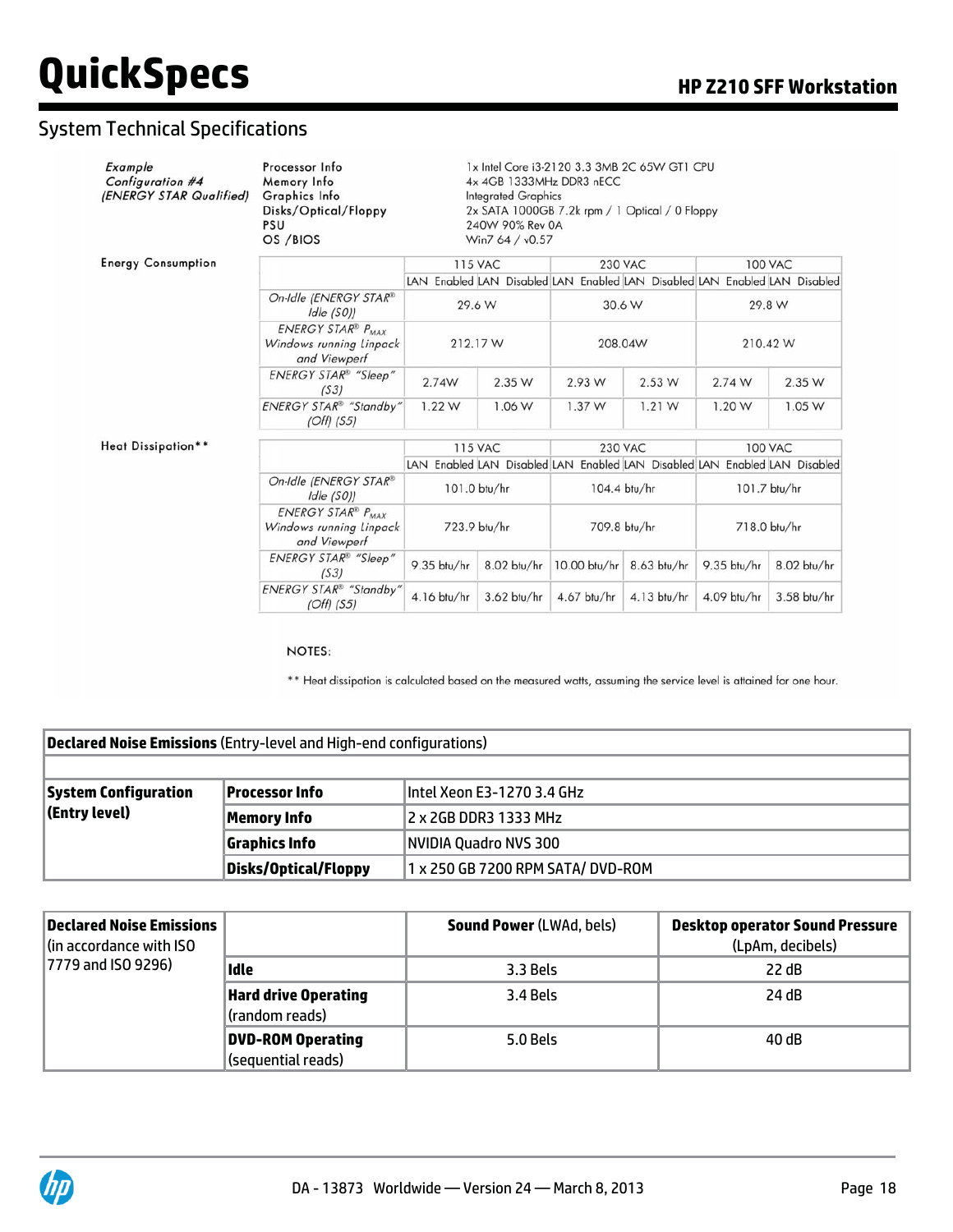| <b>System Configuration</b> | Processor Info       | Intel Xeon E3-1280 3.5 GHz     |
|-----------------------------|----------------------|--------------------------------|
| $\vert$ (High-end)          | Memory Info          | 4 x 4GB DDR3 1333 MHz          |
|                             | <b>Graphics Info</b> | NVIDIA Quadro 600              |
|                             | Disks/Optical/Floppy | 2 x 300GB 10K rpm SATA/DVD-ROM |

| Declared Noise Emissions<br>$\left  \right $ (in accordance with ISO |                             | <b>Sound Power (LWAd, bels)</b> | <b>Desktop operator Sound Pressure</b><br>(LpAm, decibels) |
|----------------------------------------------------------------------|-----------------------------|---------------------------------|------------------------------------------------------------|
| 7779 and ISO 9296)                                                   | Idle                        | 3.6 Bels                        | 27 dB                                                      |
|                                                                      | <b>Hard drive Operating</b> | 4.0 Bels                        | 30 dB                                                      |
|                                                                      | (random reads)              |                                 |                                                            |
|                                                                      | DVD-ROM Operating           | 5.0 Bels                        | 40 db                                                      |
|                                                                      | (sequential reads)          |                                 |                                                            |

| <b>Environmental</b><br><b>Requirements</b> | <b>Temperature</b>      | Operating: 40° to 95° F (5° to 35° C)<br>Non-operating: -40° to 140° F (-40° to 60° C)                                                                                                                                                                                                                                                                                                                |
|---------------------------------------------|-------------------------|-------------------------------------------------------------------------------------------------------------------------------------------------------------------------------------------------------------------------------------------------------------------------------------------------------------------------------------------------------------------------------------------------------|
|                                             | <b>Humidity</b>         | Operating: 8% to 85% RH, non-condensing<br>Non-operating: 8% to 90% RH, non-condensing                                                                                                                                                                                                                                                                                                                |
|                                             | <b>Maximum Altitude</b> | Operating: 10,000 feet (3,000 m)<br>Non-operating: 30,000 feet (9,100 m)                                                                                                                                                                                                                                                                                                                              |
|                                             | <b>Dynamic</b> (new)    | <b>Shock</b><br>Operating: 1/2-sine: 40g, 2-3ms<br>Non-operating:<br>$1/2$ -sine: 160 cm/s, 2-3ms (~100g)<br>square: 422 cm/s, 20g<br><b>Vibration</b><br>Operating random: 0.5g (rms), 5-300 Hz<br>Non-operating random: 2.0g (rms), 10-500 Hz<br><b>NOTE:</b> Values represent individual shock events and do not indicate repetitive<br>shock events. Values do not indicate continuous vibration. |
|                                             | <b>Cooling</b>          | Above 5,000 ft (1524 m) altitude, maximum operating temperature is de-<br>rated by 1.8° F (1° C) per 1,000 ft (305 m) elevation increase                                                                                                                                                                                                                                                              |

|                                                        | <b>Physical Security and Serviceability</b>               |  |  |  |
|--------------------------------------------------------|-----------------------------------------------------------|--|--|--|
| Access Panel                                           | Tool-less<br>Includes system board and memory information |  |  |  |
| <b>Expansion Cards</b>                                 | Tool-less                                                 |  |  |  |
| Processor Socket                                       | Tool-less, except for the processor heatsink.             |  |  |  |
| Green User Touch Points                                | Yes, on tool-free internal chassis mechanisms             |  |  |  |
| <b>Color-coordinated Cables  Yes</b><br>and Connectors |                                                           |  |  |  |
| Memory                                                 | Tool-less                                                 |  |  |  |

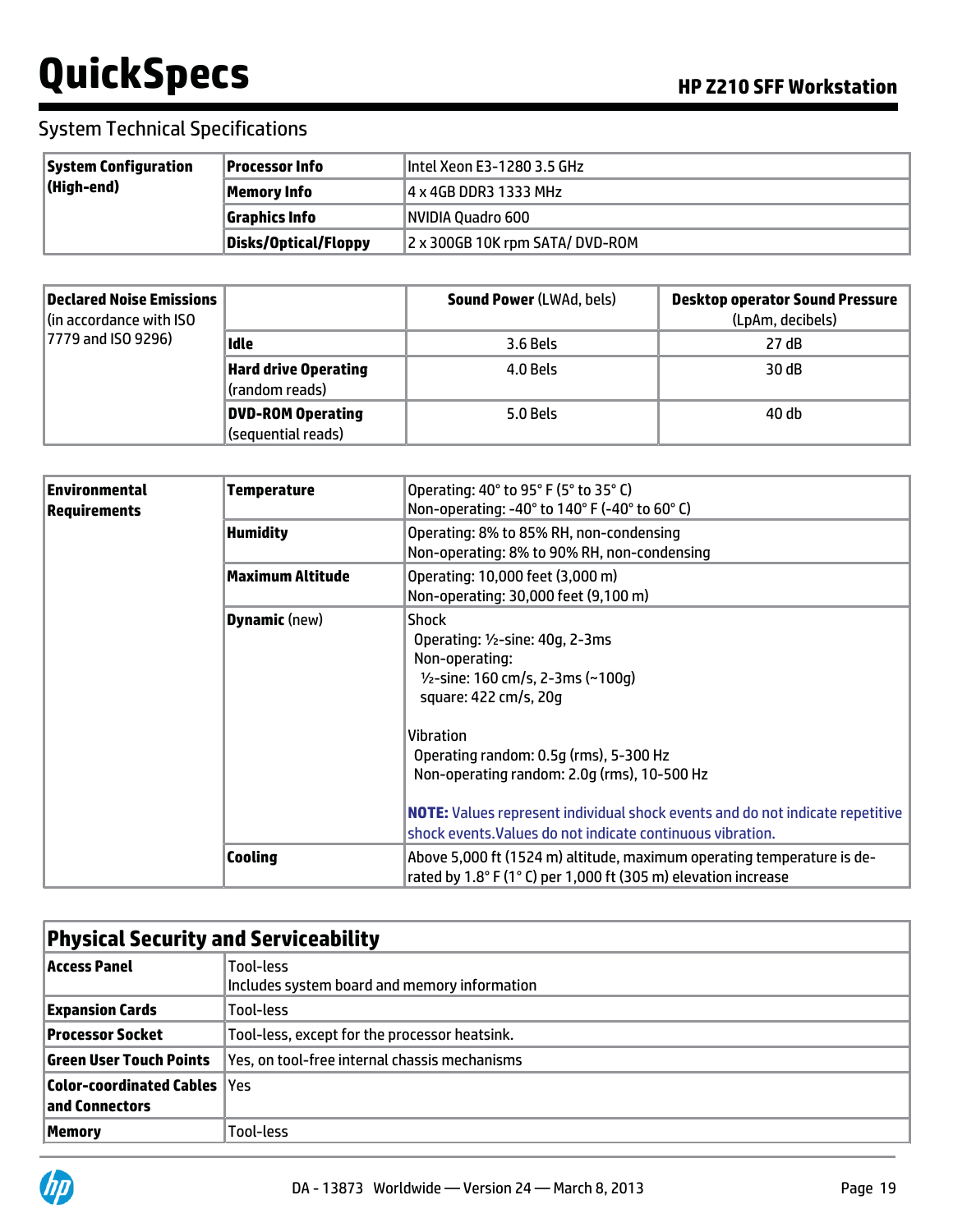| <b>System Board</b>                                                                       | Screw-In                                                                                                                                                                                                                                                                                 |  |  |  |  |
|-------------------------------------------------------------------------------------------|------------------------------------------------------------------------------------------------------------------------------------------------------------------------------------------------------------------------------------------------------------------------------------------|--|--|--|--|
| <b>Dual Color Power and HD</b>                                                            | Yes                                                                                                                                                                                                                                                                                      |  |  |  |  |
| <b>LED on Front of Computer</b>                                                           |                                                                                                                                                                                                                                                                                          |  |  |  |  |
| <b>Configuration Record SW</b>                                                            | Yes                                                                                                                                                                                                                                                                                      |  |  |  |  |
| <b>Over-Temp Warning on</b><br><b>Screen</b>                                              | Yes                                                                                                                                                                                                                                                                                      |  |  |  |  |
| <b>Restore CD/DVD Set</b>                                                                 | Restores the computer to its original factory shipping operating system. Orderable with the workstation,<br>or available from Support.                                                                                                                                                   |  |  |  |  |
| <b>Dual Function Front</b><br><b>Power Switch</b>                                         | Yes, causes a fail-safe power off when held for 4 seconds                                                                                                                                                                                                                                |  |  |  |  |
| <b>Padlock Support</b>                                                                    | Yes (optional): Locks side cover and secures chassis from theft<br>0.22-in diameter padlock loop at rear of system                                                                                                                                                                       |  |  |  |  |
| <b>Cable Lock Support</b>                                                                 | Yes, Kensington Cable Lock (optional): Locks side cover and secures chassis from theft<br>3 mm x 7 mm slot at rear of system                                                                                                                                                             |  |  |  |  |
| <b>Universal Chassis Clamp</b><br><b>Lock Support</b>                                     | Yes (optional): Locks side cover and locks cables to chassis. Secures chassis from theft and allows multiple<br>units to be chained together when used with optional cable<br>Threaded feature at rear of system                                                                         |  |  |  |  |
| <b>Solenoid Lock and Hood</b><br><b>Sensor</b>                                            | Yes (optional)<br>The Solenoid Hood Lock eliminates the need for a physical key by making the chassis lockable through<br>software and a password. You can also lock and unlock the chassis remotely over the network. The Sensor<br>Kit detects when the access panel has been removed. |  |  |  |  |
| <b>Rear Port Control Cover</b>                                                            | Yes, locks rear IO cables to prevent cable theft                                                                                                                                                                                                                                         |  |  |  |  |
| Serial, Parallel, USB,<br>Audio, Network,<br><b>Enable/Disable Port</b><br><b>Control</b> | Yes, enables or disables serial, USB, audio, and network ports                                                                                                                                                                                                                           |  |  |  |  |
| <b>Removable Media</b><br><b>Write/Boot Control</b>                                       | Yes, prevents ability to boot from removable media on supported devices (and can disable writes to<br>media)                                                                                                                                                                             |  |  |  |  |
| <b>Power-On Password</b>                                                                  | Yes, prevents an unauthorized person from booting up the workstation                                                                                                                                                                                                                     |  |  |  |  |
| <b>Setup Password</b>                                                                     | Yes, prevents an unauthorized person from changing the workstation configuration                                                                                                                                                                                                         |  |  |  |  |
| 3.3V Aux Power LED on<br><b>System PCA</b>                                                | Yes                                                                                                                                                                                                                                                                                      |  |  |  |  |
| <b>NIC LEDs (integrated)</b><br>(Green & Amber)                                           | Yes                                                                                                                                                                                                                                                                                      |  |  |  |  |
| <b>CPUs and Heatsinks</b>                                                                 | A T-15 Torx or flat blade screwdriver is needed to remove the CPU heatsink before the CPU can be<br>removed. CPU removal is tool-less.                                                                                                                                                   |  |  |  |  |
| <b>Power Supply Diagnostic</b><br>LED                                                     | No                                                                                                                                                                                                                                                                                       |  |  |  |  |
| <b>Front Power Button</b>                                                                 | Yes, ACPI multi-function                                                                                                                                                                                                                                                                 |  |  |  |  |
| <b>Front Power LED</b>                                                                    | Yes, blue (normal), red (fault)                                                                                                                                                                                                                                                          |  |  |  |  |
| <b>Front Hard Drive Activity</b><br><b>LED</b>                                            | Yes, green                                                                                                                                                                                                                                                                               |  |  |  |  |
|                                                                                           |                                                                                                                                                                                                                                                                                          |  |  |  |  |

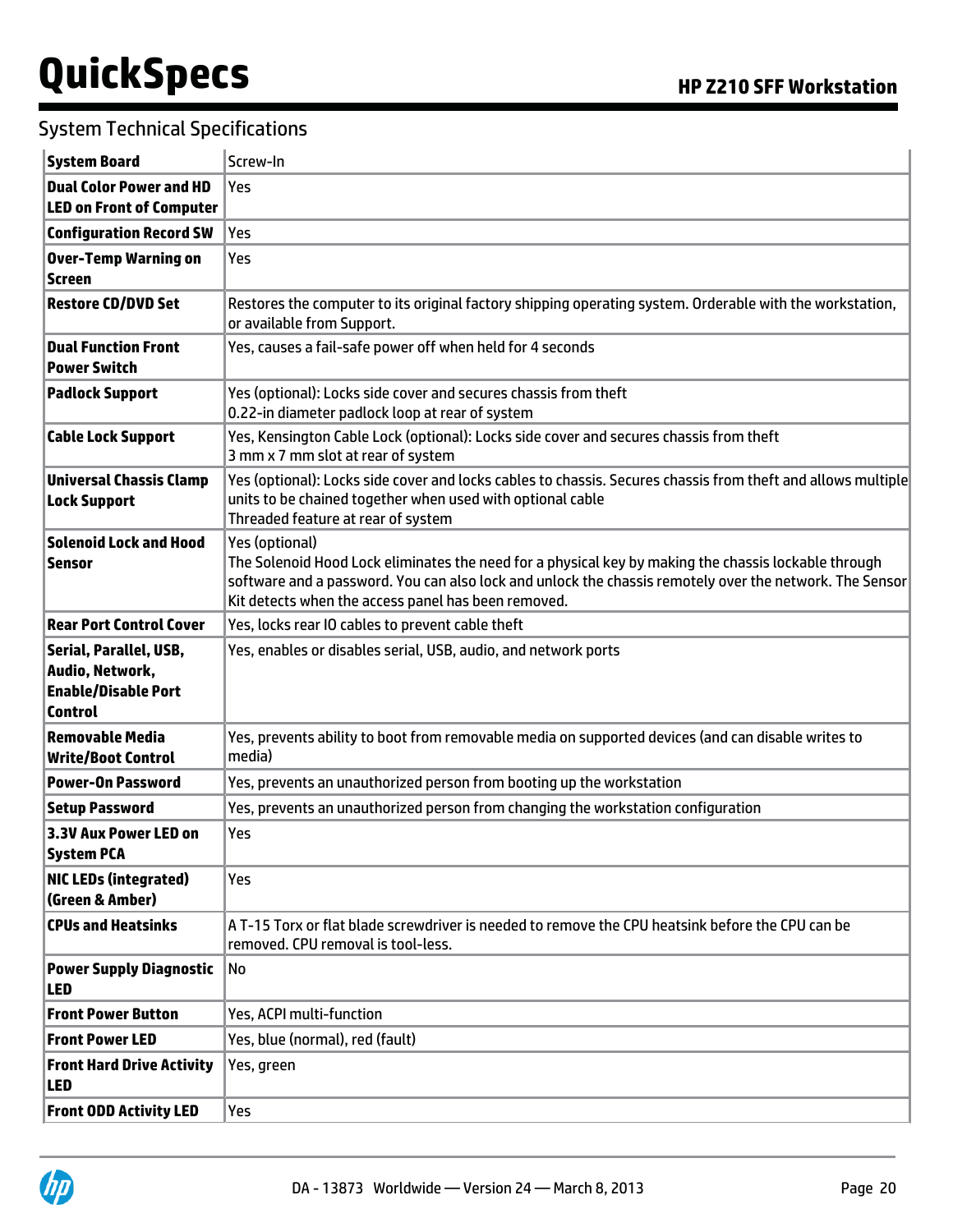| <b>Internal Speaker</b>                                                                     | Yes                                                                                                                                                                                                                                           |  |  |  |  |
|---------------------------------------------------------------------------------------------|-----------------------------------------------------------------------------------------------------------------------------------------------------------------------------------------------------------------------------------------------|--|--|--|--|
| <b>System/Emergency ROM</b><br><b>Flash Recovery</b>                                        | Recovers corrupted system BIOS.                                                                                                                                                                                                               |  |  |  |  |
| <b>Cooling Solutions</b>                                                                    | Air cooled forced convection                                                                                                                                                                                                                  |  |  |  |  |
| <b>Power Supply Fans</b>                                                                    | 92 mm x 92 mm x 25 mm 4-wire PWM (non-serviceable)                                                                                                                                                                                            |  |  |  |  |
| <b>CPU Heatsink Fan</b>                                                                     | Not applicable- CPU heatsink is passive.                                                                                                                                                                                                      |  |  |  |  |
| <b>MXM Heatsink Fan</b>                                                                     | 92 mm x 92mm x 25 mm 4-wire PWM                                                                                                                                                                                                               |  |  |  |  |
| <b>Memory Heatsink Fan</b>                                                                  | No                                                                                                                                                                                                                                            |  |  |  |  |
| <b>HP Vision Diagnostics</b><br><b>Offline Edition</b>                                      | HP Vision Diagnostics utility must be booted from USB or CD, and enables you to perform testing and to<br>view critical computer hardware and software configuration information from various sources.                                        |  |  |  |  |
| <b>Access Panel Key Lock</b>                                                                | No                                                                                                                                                                                                                                            |  |  |  |  |
| <b>ACPI-Ready Hardware</b>                                                                  | Advanced Configuration and Power Management Interface (ACPI).                                                                                                                                                                                 |  |  |  |  |
|                                                                                             | • Allows the system to wake from a low power mode.<br>• Controls system power consumption, making it possible to place individual cards and peripherals in<br>a low-power or powered-off state without affecting other elements of the system |  |  |  |  |
| <b>Trusted Platform Module</b><br><b>Chip with optional</b><br><b>ProtectTools Software</b> | Yes                                                                                                                                                                                                                                           |  |  |  |  |
| <b>Integrated Chassis</b><br><b>Handles</b>                                                 | <b>No</b>                                                                                                                                                                                                                                     |  |  |  |  |
| <b>Power Supply</b>                                                                         | <b>Tool-less</b>                                                                                                                                                                                                                              |  |  |  |  |
| <b>PCI Card Retention</b>                                                                   | Yes, rear (all), middle (none), front (none)                                                                                                                                                                                                  |  |  |  |  |
| <b>Flash ROM</b>                                                                            | Yes                                                                                                                                                                                                                                           |  |  |  |  |
| <b>Diagnostic Power Switch</b><br><b>LED on board</b>                                       | Yes                                                                                                                                                                                                                                           |  |  |  |  |
| <b>Clear Password Jumper</b>                                                                | Yes                                                                                                                                                                                                                                           |  |  |  |  |
| <b>Clear CMOS Button</b>                                                                    | Yes                                                                                                                                                                                                                                           |  |  |  |  |
| <b>CMOS Battery Holder</b>                                                                  | Yes                                                                                                                                                                                                                                           |  |  |  |  |
| <b>DIMM Connectors</b>                                                                      | Yes                                                                                                                                                                                                                                           |  |  |  |  |
| <b>HP ProtectTools Security</b><br><b>Manager</b>                                           | Yes - Not supported on Microsoft XP x64 or Linux                                                                                                                                                                                              |  |  |  |  |

| <b>BIOS</b>            |                                                                                                                                                                                                                                        |
|------------------------|----------------------------------------------------------------------------------------------------------------------------------------------------------------------------------------------------------------------------------------|
| BIOS 32-bit Services   | Standard BIOS 32-bit Service Directory Proposal v0.4                                                                                                                                                                                   |
| <b>PCI 3.0 Support</b> | Full BIOS support for PCI Express through industry standard interfaces.                                                                                                                                                                |
| <b>ATAPI</b>           | ATAPI Removable Media Device BIOS Specification Version 1.0.                                                                                                                                                                           |
| <b>BBS</b>             | <b>BIOS Boot Specification v1.01.</b>                                                                                                                                                                                                  |
| <b>WMI Support</b>     | WMI is Microsoft's implementation of Web-Based Enterprise Management (WBEM) for Windows. WMI is<br>fully compliant with the Distributed Management Task Force (DMTF) Common Information Model (CIM) and<br><b>WBEM</b> specifications. |

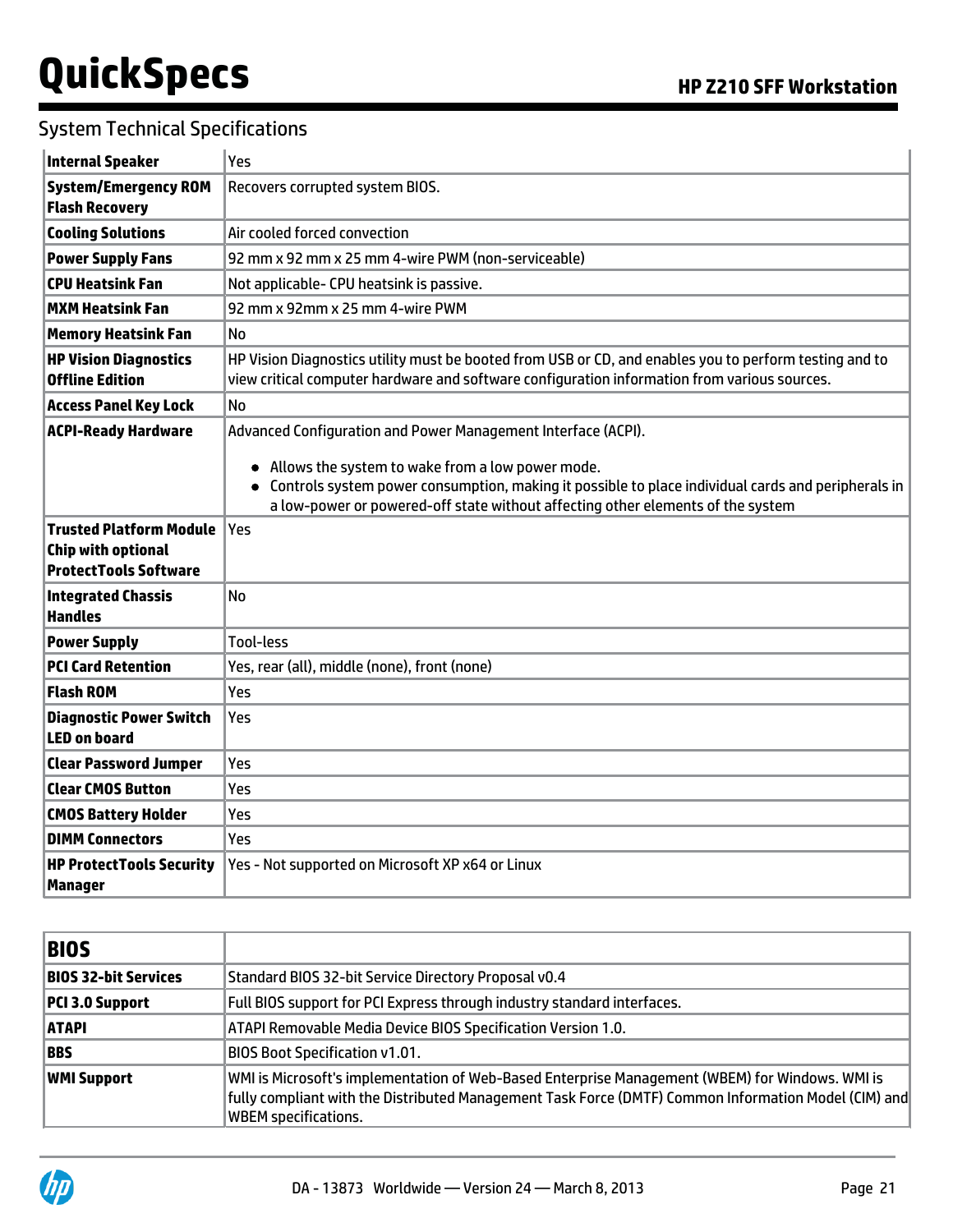| BIOS Boot Spec 1.01+                                                                          | Provides more control over how and from what devices the workstation will boot.                                                                                                                                                                                                                                                                                                                                           |  |  |  |  |
|-----------------------------------------------------------------------------------------------|---------------------------------------------------------------------------------------------------------------------------------------------------------------------------------------------------------------------------------------------------------------------------------------------------------------------------------------------------------------------------------------------------------------------------|--|--|--|--|
| <b>BIOS Power On</b>                                                                          | Users can define a specific date and time for the system to power on.                                                                                                                                                                                                                                                                                                                                                     |  |  |  |  |
| <b>ROM Based Computer</b><br><b>Setup Utility (F10)</b>                                       | Review and customize system configuration settings controlled by the BIOS.                                                                                                                                                                                                                                                                                                                                                |  |  |  |  |
| <b>System/Emergency ROM</b><br><b>Flash Recovery with Video</b>                               | Recovers system BIOS in corrupted Flash ROM.                                                                                                                                                                                                                                                                                                                                                                              |  |  |  |  |
| <b>Replicated Setup</b>                                                                       | Saves BIOS settings to USB flash device in human readable file. Repset.exe utility can then replicate these<br>settings on machines being deployed without entering Computer Configuration Utility (F10 Setup).                                                                                                                                                                                                           |  |  |  |  |
| <b>SMBIOS</b>                                                                                 | System Management BIOS 2.7.1, for system management information.                                                                                                                                                                                                                                                                                                                                                          |  |  |  |  |
| <b>Boot Control</b>                                                                           | Disables the ability to boot from removable media on supported devices.                                                                                                                                                                                                                                                                                                                                                   |  |  |  |  |
| <b>Memory Change Alert</b>                                                                    | Alerts management console if memory is removed or changed.                                                                                                                                                                                                                                                                                                                                                                |  |  |  |  |
| <b>Thermal Alert</b>                                                                          | Monitors the temperature state within the chassis. Three modes:<br>NORMAL - normal temperature ranges.<br>• ALERTED - excessive temperatures are detected. Raises a flag so action can be taken to avoid<br>shutdown or provide for a smoother system shutdown.<br>• SHUTDOWN - excessive temperatures are encountered. Automatically shuts down the computer<br>without warning before hardware component damage occurs. |  |  |  |  |
| <b>Remote ROM Flash</b>                                                                       | Provides secure, fail-safe ROM image management from a central network console.                                                                                                                                                                                                                                                                                                                                           |  |  |  |  |
| <b>ACPI (Advanced</b><br><b>Configuration and Power</b><br><b>Management Interface)</b>       | Allows the system to enter and resume from low power modes (sleep states).<br>Enables an operating system to control system power consumption based on the dynamic workload.<br>Makes it possible to place individual cards and peripherals in a low-power or powered-off state without<br>affecting other elements of the system.                                                                                        |  |  |  |  |
| <b>Ownership Tag</b>                                                                          | A user-defined string stored in non-volatile memory that is displayed in the BIOS splash screen.                                                                                                                                                                                                                                                                                                                          |  |  |  |  |
| <b>Remote Wakeup/Remote</b><br><b>Shutdown</b>                                                | System administrators can power on, restart, and power off a client computer from a remote location.                                                                                                                                                                                                                                                                                                                      |  |  |  |  |
| <b>ASF 2.0 Compliant</b>                                                                      | No.                                                                                                                                                                                                                                                                                                                                                                                                                       |  |  |  |  |
| <b>Instantly Available PC</b><br><b>(Suspend to RAM - ACPI</b><br>sleep state S3)             | Allows for very low power consumption with quick resume time.                                                                                                                                                                                                                                                                                                                                                             |  |  |  |  |
| <b>Remote System</b><br><b>Installation via F12 (PXE</b><br>2.1) (Remote Boot from<br>Server) | Allows a new or existing system to boot over the network and download software, including the operating<br>system.                                                                                                                                                                                                                                                                                                        |  |  |  |  |
| <b>ROM revision levels</b>                                                                    | Reports the system BIOS revision level in Computer Configuration Utility (F10 Setup). Version is available<br>through an industry standard interface (SMBIOS) so that management SW applications can use and report<br>this information.                                                                                                                                                                                  |  |  |  |  |
| <b>System board revision</b><br><b>level</b>                                                  | Allows management SW to read revision level of the system board.<br>Revision level is digitally encoded into the HW and cannot be modified.                                                                                                                                                                                                                                                                               |  |  |  |  |
| <b>Start-up Diagnostics</b><br>(Power-on Self-Test)                                           | Assesses system health at boot time with selectable levels of testing.                                                                                                                                                                                                                                                                                                                                                    |  |  |  |  |
| <b>Auto Setup when new</b><br>hardware installed                                              | System automatically detects addition of new hardware.                                                                                                                                                                                                                                                                                                                                                                    |  |  |  |  |
| <b>Keyboard-less Operation</b>                                                                | The system can be booted without a keyboard.                                                                                                                                                                                                                                                                                                                                                                              |  |  |  |  |

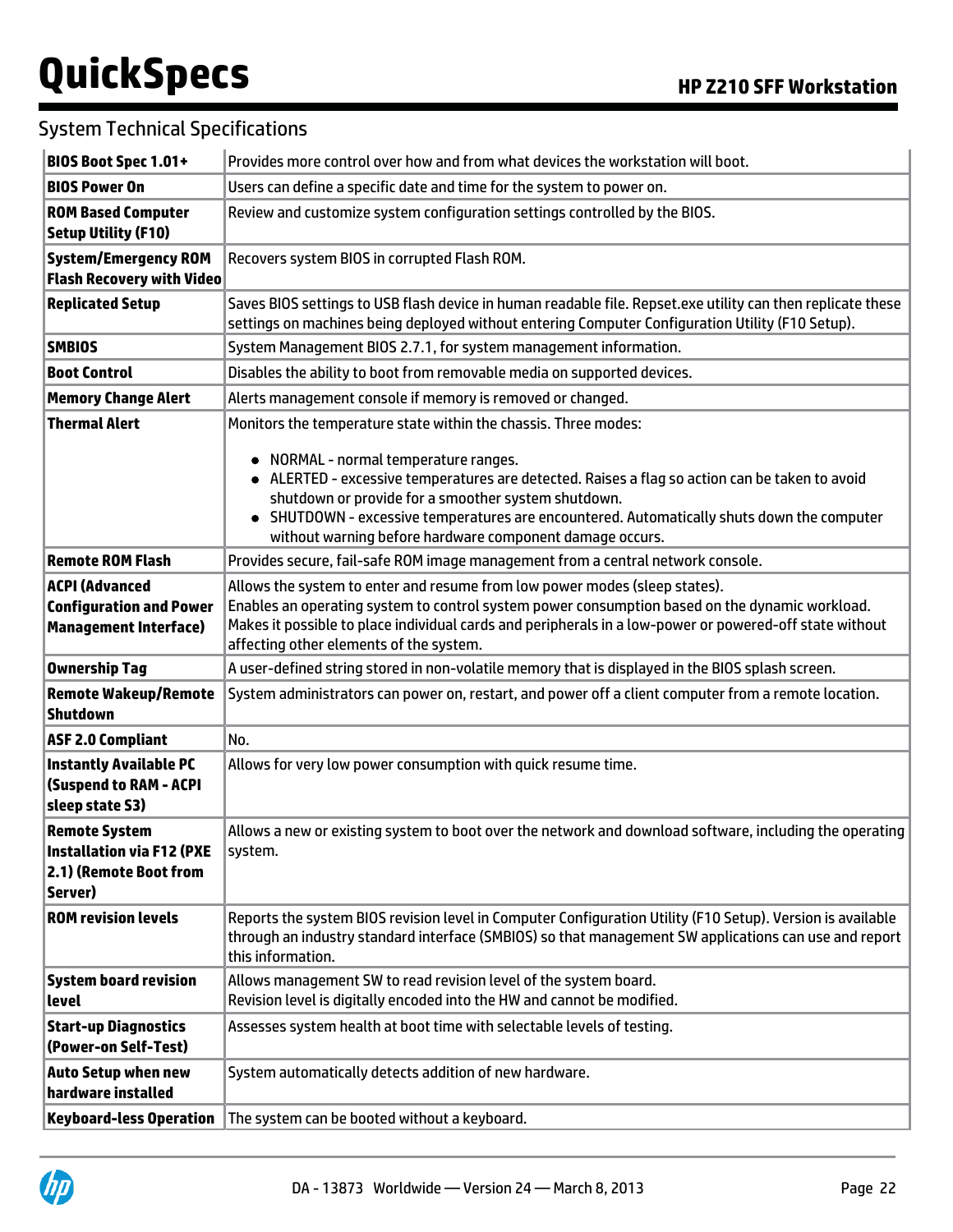#### System Technical Specifications

| The user or MIS to set a unique tag string in non-volatile memory.<br><b>Asset Tag</b><br>Allows I/O slot parameters (option ROM enable/disable, bus latency) to be configured individually.<br><b>Per-slot Control</b><br>Control parameters are set according to detected hardware configuration for optimal acoustics.<br><b>Adaptive Cooling</b><br><b>Pre-boot Diagnostics</b><br>(Pre-video) critical errors are reported via beeps and blinks on the power LED.<br>Intel® Active Management AMT 7.0; Allows workstation status to be monitored on a remote console<br><b>Technology (AMT)</b><br><b>Industry Standard</b><br><b>Specification Support</b><br><b>Industry Standard</b><br><b>Revision Supported by the BIOS</b><br><b>ACPI</b><br>Advanced Configuration and Power Management Interface, Version 1.0<br>ATA (IDE)<br>AT Attachment 6 with Packet Interface (ATA/ATAPI-6), Revision 3b<br><b>CD Boot</b><br>"El Torito" Bootable CD-ROM Format Specification Version 1.0<br><b>EDD</b><br>• Enhanced Disk Drive Specification Version 1.1<br>• BIOS Enhanced Disk Drive Specification Version 3.0<br>Enhanced Host Controller Interface for Universal Serial Bus, Revision 1.0<br><b>EHCI</b><br><b>PCI Local Bus Specification, Revision 2.3</b><br>PCI<br>PCI Power Management Specification, Revision 1.1<br>PCI Firmware Specification, Revision 3.0, Draft .7<br><b>PCI Express</b><br>PCI Express Base Specification, Revision 2.0<br><b>PMM</b><br>POST Memory Manager Specification, Version 1.01<br><b>SATA</b><br>• Serial ATA Specification, Revision 1.0a<br>• Serial ATA II: Extensions to Serial ATA 1.0, Revision 1.0a<br>• Serial ATA II Cables and Connectors Volume 2 Gold<br><b>SPD</b><br>PC SDRAM Serial Presence Detect (SPD) Specification, Revision 1.2B<br><b>TPM</b><br>Trusted Computing Group TPM Specification Version 1.2<br><b>Universal Serial Bus Revision 1.1 Specification</b><br><b>USB</b><br><b>Universal Serial Bus Revision 2.0 Specification</b> | <b>Localized ROM Setup</b> | Common BIOS image supports System Configuration Utility (F10 Setup) menus in 12 languages with local<br>keyboard mappings. |  |  |  |  |
|----------------------------------------------------------------------------------------------------------------------------------------------------------------------------------------------------------------------------------------------------------------------------------------------------------------------------------------------------------------------------------------------------------------------------------------------------------------------------------------------------------------------------------------------------------------------------------------------------------------------------------------------------------------------------------------------------------------------------------------------------------------------------------------------------------------------------------------------------------------------------------------------------------------------------------------------------------------------------------------------------------------------------------------------------------------------------------------------------------------------------------------------------------------------------------------------------------------------------------------------------------------------------------------------------------------------------------------------------------------------------------------------------------------------------------------------------------------------------------------------------------------------------------------------------------------------------------------------------------------------------------------------------------------------------------------------------------------------------------------------------------------------------------------------------------------------------------------------------------------------------------------------------------------------------------------------------------------------------------------------------------------|----------------------------|----------------------------------------------------------------------------------------------------------------------------|--|--|--|--|
|                                                                                                                                                                                                                                                                                                                                                                                                                                                                                                                                                                                                                                                                                                                                                                                                                                                                                                                                                                                                                                                                                                                                                                                                                                                                                                                                                                                                                                                                                                                                                                                                                                                                                                                                                                                                                                                                                                                                                                                                                |                            |                                                                                                                            |  |  |  |  |
|                                                                                                                                                                                                                                                                                                                                                                                                                                                                                                                                                                                                                                                                                                                                                                                                                                                                                                                                                                                                                                                                                                                                                                                                                                                                                                                                                                                                                                                                                                                                                                                                                                                                                                                                                                                                                                                                                                                                                                                                                |                            |                                                                                                                            |  |  |  |  |
|                                                                                                                                                                                                                                                                                                                                                                                                                                                                                                                                                                                                                                                                                                                                                                                                                                                                                                                                                                                                                                                                                                                                                                                                                                                                                                                                                                                                                                                                                                                                                                                                                                                                                                                                                                                                                                                                                                                                                                                                                |                            |                                                                                                                            |  |  |  |  |
|                                                                                                                                                                                                                                                                                                                                                                                                                                                                                                                                                                                                                                                                                                                                                                                                                                                                                                                                                                                                                                                                                                                                                                                                                                                                                                                                                                                                                                                                                                                                                                                                                                                                                                                                                                                                                                                                                                                                                                                                                |                            |                                                                                                                            |  |  |  |  |
|                                                                                                                                                                                                                                                                                                                                                                                                                                                                                                                                                                                                                                                                                                                                                                                                                                                                                                                                                                                                                                                                                                                                                                                                                                                                                                                                                                                                                                                                                                                                                                                                                                                                                                                                                                                                                                                                                                                                                                                                                |                            |                                                                                                                            |  |  |  |  |
|                                                                                                                                                                                                                                                                                                                                                                                                                                                                                                                                                                                                                                                                                                                                                                                                                                                                                                                                                                                                                                                                                                                                                                                                                                                                                                                                                                                                                                                                                                                                                                                                                                                                                                                                                                                                                                                                                                                                                                                                                |                            |                                                                                                                            |  |  |  |  |
|                                                                                                                                                                                                                                                                                                                                                                                                                                                                                                                                                                                                                                                                                                                                                                                                                                                                                                                                                                                                                                                                                                                                                                                                                                                                                                                                                                                                                                                                                                                                                                                                                                                                                                                                                                                                                                                                                                                                                                                                                |                            |                                                                                                                            |  |  |  |  |
|                                                                                                                                                                                                                                                                                                                                                                                                                                                                                                                                                                                                                                                                                                                                                                                                                                                                                                                                                                                                                                                                                                                                                                                                                                                                                                                                                                                                                                                                                                                                                                                                                                                                                                                                                                                                                                                                                                                                                                                                                |                            |                                                                                                                            |  |  |  |  |
|                                                                                                                                                                                                                                                                                                                                                                                                                                                                                                                                                                                                                                                                                                                                                                                                                                                                                                                                                                                                                                                                                                                                                                                                                                                                                                                                                                                                                                                                                                                                                                                                                                                                                                                                                                                                                                                                                                                                                                                                                |                            |                                                                                                                            |  |  |  |  |
|                                                                                                                                                                                                                                                                                                                                                                                                                                                                                                                                                                                                                                                                                                                                                                                                                                                                                                                                                                                                                                                                                                                                                                                                                                                                                                                                                                                                                                                                                                                                                                                                                                                                                                                                                                                                                                                                                                                                                                                                                |                            |                                                                                                                            |  |  |  |  |
|                                                                                                                                                                                                                                                                                                                                                                                                                                                                                                                                                                                                                                                                                                                                                                                                                                                                                                                                                                                                                                                                                                                                                                                                                                                                                                                                                                                                                                                                                                                                                                                                                                                                                                                                                                                                                                                                                                                                                                                                                |                            |                                                                                                                            |  |  |  |  |
|                                                                                                                                                                                                                                                                                                                                                                                                                                                                                                                                                                                                                                                                                                                                                                                                                                                                                                                                                                                                                                                                                                                                                                                                                                                                                                                                                                                                                                                                                                                                                                                                                                                                                                                                                                                                                                                                                                                                                                                                                |                            |                                                                                                                            |  |  |  |  |
|                                                                                                                                                                                                                                                                                                                                                                                                                                                                                                                                                                                                                                                                                                                                                                                                                                                                                                                                                                                                                                                                                                                                                                                                                                                                                                                                                                                                                                                                                                                                                                                                                                                                                                                                                                                                                                                                                                                                                                                                                |                            |                                                                                                                            |  |  |  |  |
|                                                                                                                                                                                                                                                                                                                                                                                                                                                                                                                                                                                                                                                                                                                                                                                                                                                                                                                                                                                                                                                                                                                                                                                                                                                                                                                                                                                                                                                                                                                                                                                                                                                                                                                                                                                                                                                                                                                                                                                                                |                            |                                                                                                                            |  |  |  |  |
|                                                                                                                                                                                                                                                                                                                                                                                                                                                                                                                                                                                                                                                                                                                                                                                                                                                                                                                                                                                                                                                                                                                                                                                                                                                                                                                                                                                                                                                                                                                                                                                                                                                                                                                                                                                                                                                                                                                                                                                                                |                            |                                                                                                                            |  |  |  |  |
|                                                                                                                                                                                                                                                                                                                                                                                                                                                                                                                                                                                                                                                                                                                                                                                                                                                                                                                                                                                                                                                                                                                                                                                                                                                                                                                                                                                                                                                                                                                                                                                                                                                                                                                                                                                                                                                                                                                                                                                                                |                            |                                                                                                                            |  |  |  |  |
|                                                                                                                                                                                                                                                                                                                                                                                                                                                                                                                                                                                                                                                                                                                                                                                                                                                                                                                                                                                                                                                                                                                                                                                                                                                                                                                                                                                                                                                                                                                                                                                                                                                                                                                                                                                                                                                                                                                                                                                                                |                            |                                                                                                                            |  |  |  |  |
|                                                                                                                                                                                                                                                                                                                                                                                                                                                                                                                                                                                                                                                                                                                                                                                                                                                                                                                                                                                                                                                                                                                                                                                                                                                                                                                                                                                                                                                                                                                                                                                                                                                                                                                                                                                                                                                                                                                                                                                                                |                            |                                                                                                                            |  |  |  |  |
|                                                                                                                                                                                                                                                                                                                                                                                                                                                                                                                                                                                                                                                                                                                                                                                                                                                                                                                                                                                                                                                                                                                                                                                                                                                                                                                                                                                                                                                                                                                                                                                                                                                                                                                                                                                                                                                                                                                                                                                                                |                            |                                                                                                                            |  |  |  |  |
|                                                                                                                                                                                                                                                                                                                                                                                                                                                                                                                                                                                                                                                                                                                                                                                                                                                                                                                                                                                                                                                                                                                                                                                                                                                                                                                                                                                                                                                                                                                                                                                                                                                                                                                                                                                                                                                                                                                                                                                                                | UEFI                       | <b>UEFI 2.1</b>                                                                                                            |  |  |  |  |

### **Social and Environmental Responsibility**

| Declarations | <b>Eco-Label Certifications &amp;</b> This product has received or is in the process of being certified to the following approvals and may be<br>llabeled with one or more of these marks:                         |  |  |
|--------------|--------------------------------------------------------------------------------------------------------------------------------------------------------------------------------------------------------------------|--|--|
|              | $\bullet$ ENERGY STAR® (energy-saving features available on selected configurations -Windows only)<br>• US Federal Energy Management Program (FEMP)<br>• China Energy Conservation Program<br>• IT ECO declaration |  |  |
| Batteries    | The battery in this product complies with EU Directive 2006/66/EC<br>Battery size: CR2032 (coin cell)                                                                                                              |  |  |

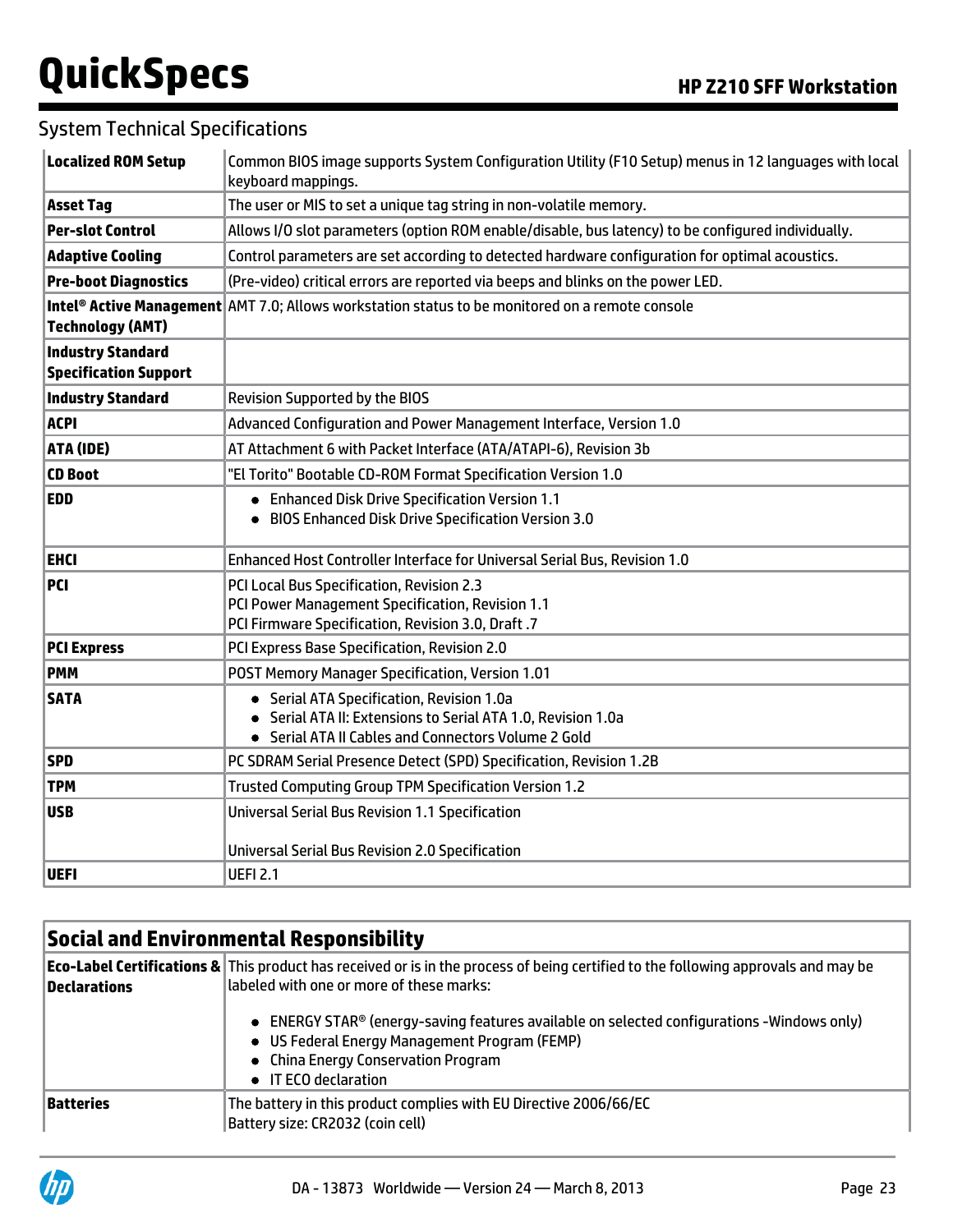|                                                                                | Battery type: Lithium Metal                                                                                                                                                                                                                                                                                                                                                                                                                                                                                                                                                                                                                                                                                                                                                                                                                                                                                       |  |  |  |  |  |
|--------------------------------------------------------------------------------|-------------------------------------------------------------------------------------------------------------------------------------------------------------------------------------------------------------------------------------------------------------------------------------------------------------------------------------------------------------------------------------------------------------------------------------------------------------------------------------------------------------------------------------------------------------------------------------------------------------------------------------------------------------------------------------------------------------------------------------------------------------------------------------------------------------------------------------------------------------------------------------------------------------------|--|--|--|--|--|
|                                                                                | Batteries used in the product do not contain:                                                                                                                                                                                                                                                                                                                                                                                                                                                                                                                                                                                                                                                                                                                                                                                                                                                                     |  |  |  |  |  |
|                                                                                | • Mercury greater than 5ppm by weight<br>• Cadmium greater than 10ppm by weight<br>• Lead greater than 40 ppm by weight.                                                                                                                                                                                                                                                                                                                                                                                                                                                                                                                                                                                                                                                                                                                                                                                          |  |  |  |  |  |
|                                                                                | Restricted Material Usage This product meets the material restrictions specified in HP's General Specification for the the<br>Environment: http://www.hp.com/hpinfo/globalcitizenship/environment/pdf/gse.pdf                                                                                                                                                                                                                                                                                                                                                                                                                                                                                                                                                                                                                                                                                                     |  |  |  |  |  |
|                                                                                | Hewlett-Packard is committed to compliance with all applicable environmental laws and regulations,<br>including the European Union Restriction of Hazardous Substances (RoHS) Directive. HP's goal is to exceed<br>compliance obligations by meeting the requirements of the RoHS Directive on a worldwide basis.                                                                                                                                                                                                                                                                                                                                                                                                                                                                                                                                                                                                 |  |  |  |  |  |
|                                                                                | This product is brominated flame retardant and polyvinyl chloride free (BFR/PVC-free); meeting the<br>evolving definition of "BFR/PVC-free" as set forth in the "iNEMI Position Statement on the 'Definition of<br>Low-Halogen Electronics (BFR/CFR/PVC-Free)." Plastic parts contain <1,000 ppm (0.1 percent) of bromine<br>(if the Br source is from BFRs) and <1,000 ppm (0.1 percent) of chlorine (if the Cl source is from CFRs or<br>PVC or PVC copolymers). All printed circuit board (PCB) and substrate laminates contain bromine/chlorine<br>total <1,500 ppm (0.15 percent) with a maximum chlorine of 900 ppm (0.09 percent) and maximum<br>bromine being 900 ppm (0.09 percent). Service parts after purchase may not be BFR/PVC-free. Exceptions<br>to this claim that may be shipped with the product include the power cord, keyboard, mouse and video<br>adapters which may not be BFR/PVC-free. |  |  |  |  |  |
| <b>End-of-Life Management</b><br>and Recycling                                 | Hewlett-Packard offers end-of-life HP product return and recycling programs in many geographic areas.<br>To recycle your product, please go to: http://www.hp.com/recycle or contact your nearest HP sales office.<br>Products returned to HP will be recycled, recovered or disposed of in a responsible manner.<br>This product is greater than 90% recyclable by weight when properly disposed of at end of life.<br>This HP product is designed to comply with the Waste Electrical and Electronic Equipment (WEEE) Directive<br>- 2002/96/EC.                                                                                                                                                                                                                                                                                                                                                                |  |  |  |  |  |
| <b>Hewlett-Packard</b><br><b>Corporate Environmental</b><br><b>Information</b> | For more information about HP's commitment to the environment:<br><b>Global Citizenship Report</b>                                                                                                                                                                                                                                                                                                                                                                                                                                                                                                                                                                                                                                                                                                                                                                                                                |  |  |  |  |  |
|                                                                                | http://www.hp.com/hpinfo/globalcitizenship/gcreport/index.html                                                                                                                                                                                                                                                                                                                                                                                                                                                                                                                                                                                                                                                                                                                                                                                                                                                    |  |  |  |  |  |
| <b>Additional Information</b>                                                  | • This product is in compliance with the Restrictions of Hazardous Substances (RoHS) directive -<br>2002/95/EC.<br>This HP product is designed to comply with the Waste Electrical and Electronic Equipment (WEEE)                                                                                                                                                                                                                                                                                                                                                                                                                                                                                                                                                                                                                                                                                                |  |  |  |  |  |
|                                                                                | Directive - 2002/96/EC.<br>Plastic parts weighing over 25 grams used in the product are marked per ISO 11469 and ISO1043.<br>This product contains 0% recycled materials (by weight)                                                                                                                                                                                                                                                                                                                                                                                                                                                                                                                                                                                                                                                                                                                              |  |  |  |  |  |
|                                                                                | • This product is >90% recycle-able when properly disposed of at end of life.                                                                                                                                                                                                                                                                                                                                                                                                                                                                                                                                                                                                                                                                                                                                                                                                                                     |  |  |  |  |  |
|                                                                                | For more details on the following please refer to the respective sections:                                                                                                                                                                                                                                                                                                                                                                                                                                                                                                                                                                                                                                                                                                                                                                                                                                        |  |  |  |  |  |
|                                                                                | <b>Energy Consumption and Power Supply Efficiency</b><br><b>Heat Dissipation</b><br>• Declared Noise Emissions                                                                                                                                                                                                                                                                                                                                                                                                                                                                                                                                                                                                                                                                                                                                                                                                    |  |  |  |  |  |
| <b>Packaging</b>                                                               | This product meets the packaging requirements specified in HP's General Specification for the<br>Environment. http://www.hp.com/hpinfo/globalcitizenship/environment/pdf/gse.pdf                                                                                                                                                                                                                                                                                                                                                                                                                                                                                                                                                                                                                                                                                                                                  |  |  |  |  |  |
|                                                                                | Design packaging materials for ease of disassembly.<br>$\bullet$                                                                                                                                                                                                                                                                                                                                                                                                                                                                                                                                                                                                                                                                                                                                                                                                                                                  |  |  |  |  |  |

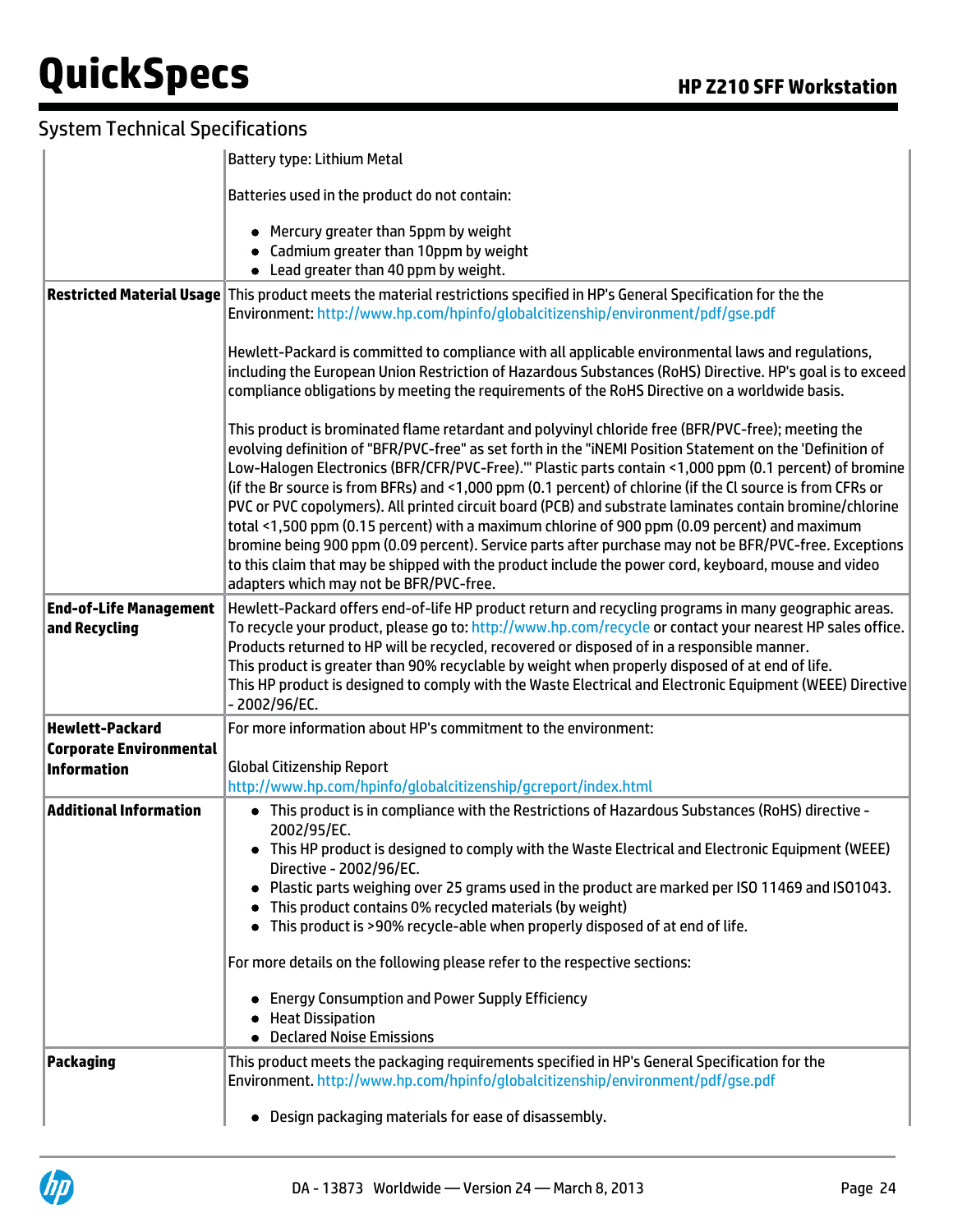|                            | • Maximize the use of post-consumer recycled content materials in packaging materials.<br>• Use readily recyclable packaging materials such as paper and corrugated materials.<br>• Reduce size and weight of packages to improve transportation fuel efficiency. |
|----------------------------|-------------------------------------------------------------------------------------------------------------------------------------------------------------------------------------------------------------------------------------------------------------------|
| <b>Packaging Materials</b> |                                                                                                                                                                                                                                                                   |
| ∣Internal                  | EPE - Expanded Polyethylene, Polyethylene low density foam.<br>The EPE - Expanded Polyethylene packaging material is made from 100% recycled content<br>The Polyethylene low density foam packaging material is made from 100% recycled content                   |
| External                   | Corrugated Carton.<br>The Corrugated Carton packaging material is made from 100% recycled content.                                                                                                                                                                |

| <b>Manageability</b>                                      |                                                                                                                                                                                                                                                                                                                                                                                                                                                                                                                                                                                                                                                                                                                                                                                                                                                                                                                                                                                                                                                                                                                                                                                                                                                                                                                                                                                                                                                                            |  |  |  |  |  |
|-----------------------------------------------------------|----------------------------------------------------------------------------------------------------------------------------------------------------------------------------------------------------------------------------------------------------------------------------------------------------------------------------------------------------------------------------------------------------------------------------------------------------------------------------------------------------------------------------------------------------------------------------------------------------------------------------------------------------------------------------------------------------------------------------------------------------------------------------------------------------------------------------------------------------------------------------------------------------------------------------------------------------------------------------------------------------------------------------------------------------------------------------------------------------------------------------------------------------------------------------------------------------------------------------------------------------------------------------------------------------------------------------------------------------------------------------------------------------------------------------------------------------------------------------|--|--|--|--|--|
| <b>Industry Standard</b><br><b>Specifications</b>         | This product meets the following industry standard specifications for manageability functionality:<br>• DASH 1.1 (via integrated Intel LAN)                                                                                                                                                                                                                                                                                                                                                                                                                                                                                                                                                                                                                                                                                                                                                                                                                                                                                                                                                                                                                                                                                                                                                                                                                                                                                                                                |  |  |  |  |  |
| <b>Intel Active Management</b><br><b>Technology (AMT)</b> | Intel Active Management Technology (AMT) 7.0<br>An advanced set of remote management features and functionality which provides network<br>administrators the latest and most effective tools to remotely discover, heal, and protect networked client<br>systems regardless of the system's health or power state. AMT 7.0 includes the following advanced<br>management functions:<br>• Power Management (on, off, reset)<br>• Hardware Inventory (includes BIOS and firmware revisions<br>• Hardware Alerting<br>• Agent Presence<br>• System Defense Filters<br>• SOL/IDER<br>• Cisco NAC/SDN Support<br>• ME Wake-on-LAN<br>• DASH 1.1 compliance<br>• IPv6 Support<br>• Fast Call for Help - a client inside or outside the firewall may initiate a call for help via BIOS screen,<br>periodic connections, or alert triggered connection<br>• Remote Scheduled Maintenance - pre-schedule when the PC connects to the IT or service provider<br>console for maintenance. Remote PCs can get required patches, be inventoried, etc by connecting to<br>their IT console or Service Provider when it's convenient<br>• Remote Alerts - automatically alert IT or service provider if issues arise<br>• Access Monitor - Provides oversight into Intel® AMT actions to support security requirements<br>• PC Alarm Clock<br>• Microsoft NAP Support<br>• Host Base set-up and configuration<br>• Management Engine (ME) firmware roll back<br>• Enhanced KVM resolution |  |  |  |  |  |
| Intel® vPro™ Technology                                   | The HP Z210 workstations support Intel vPro technology when purchased with a vPro technology capable<br>CPU: Intel® Xeon® processor E3-1200 family or 2nd Generation Intel Core i5/i7 processors with Intel VT<br>and Intel TXT technology                                                                                                                                                                                                                                                                                                                                                                                                                                                                                                                                                                                                                                                                                                                                                                                                                                                                                                                                                                                                                                                                                                                                                                                                                                 |  |  |  |  |  |
| <b>Remote Manageability</b><br>Software Solutions         | The HP Z210 Workstation is supported on the following remote manageability software consoles:                                                                                                                                                                                                                                                                                                                                                                                                                                                                                                                                                                                                                                                                                                                                                                                                                                                                                                                                                                                                                                                                                                                                                                                                                                                                                                                                                                              |  |  |  |  |  |

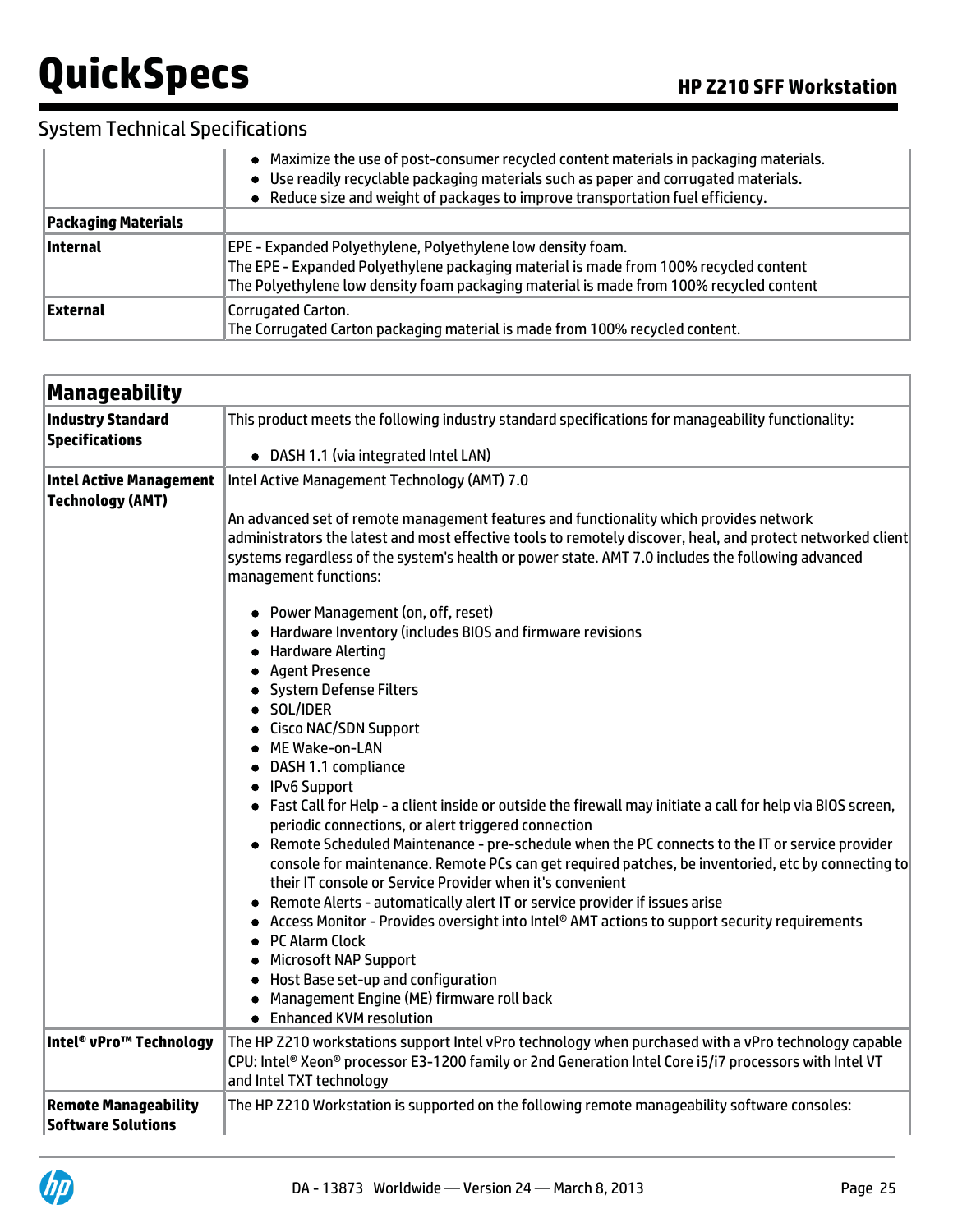|                                                 | • LANDesk Management Suite (PSG recommended solution)<br>• Microsoft System Center Configuration Manager<br>• HP Client Automation Enterprise<br>For questions or support for manageability needs, please visit: http://www.hp.com/go/easydeploy<br>System Software Manager For questions or support for SSM, please visit: http://www.hp.com/go/ssm                                                                                                                                                                                                                                                                                                                                                                                                                                                                                                                                                                                                                                                                                                                                                         |
|-------------------------------------------------|--------------------------------------------------------------------------------------------------------------------------------------------------------------------------------------------------------------------------------------------------------------------------------------------------------------------------------------------------------------------------------------------------------------------------------------------------------------------------------------------------------------------------------------------------------------------------------------------------------------------------------------------------------------------------------------------------------------------------------------------------------------------------------------------------------------------------------------------------------------------------------------------------------------------------------------------------------------------------------------------------------------------------------------------------------------------------------------------------------------|
| <b>Service, Support, and</b><br><b>Warranty</b> | On-site Warranty and Service (Note 1): One and Three-years, limited warranty and service offering delivers<br>on-site, next business-day (Note 2) service for parts and labor and includes free telephone support (Note<br>3) 8am - 5pm. Global coverage (Note 2) ensures that any product purchased in one country and<br>transferred to another, non-restricted country will remain fully covered under the original warranty and<br>service offering.                                                                                                                                                                                                                                                                                                                                                                                                                                                                                                                                                                                                                                                     |
|                                                 | NOTE 1: Terms and conditions may vary by country. Certain restrictions and exclusions apply.<br>NOTE 2: On-site service may be provided pursuant to a service contract between HP and an authorized HP<br>third-party provider, and is not available in certain countries. Global service response times are based on<br>commercially reasonable best effort and may vary by country.<br>NOTE 3: Technical telephone support applies only to HP-configured, HP and HP-qualified, third-party<br>hardware and software. Toll-free calling and 24x7 support service may not be available in some countries.<br>HP Care Pack Services extend service contracts beyond the standard warranties. Service starts from date<br>of hardware purchase. To choose the right level of service for your HP product, use the HP Care Pack<br>Services Lookup Tool at: http://www.hp.com/go/lookuptool. Additional HP Care Pack Services information<br>by product is available at: http://www.hp.com/hps/carepack. Service levels and response times for HP<br>Care Packs may vary depending on your geographic location. |
| <b>Product Change</b><br>Notification           | • Program to proactively communicate Product Change Notifications (PCNs) and Customer Advisories<br>by email to customers, based on a user-defined profile.<br>• PCNs provide advance notification of hardware and software changes to be implemented in the<br>factory providing time to plan for transition.<br>Customer Advisories provide concise, effective problem resolution, greatly reducing the need to call<br>technical support.                                                                                                                                                                                                                                                                                                                                                                                                                                                                                                                                                                                                                                                                 |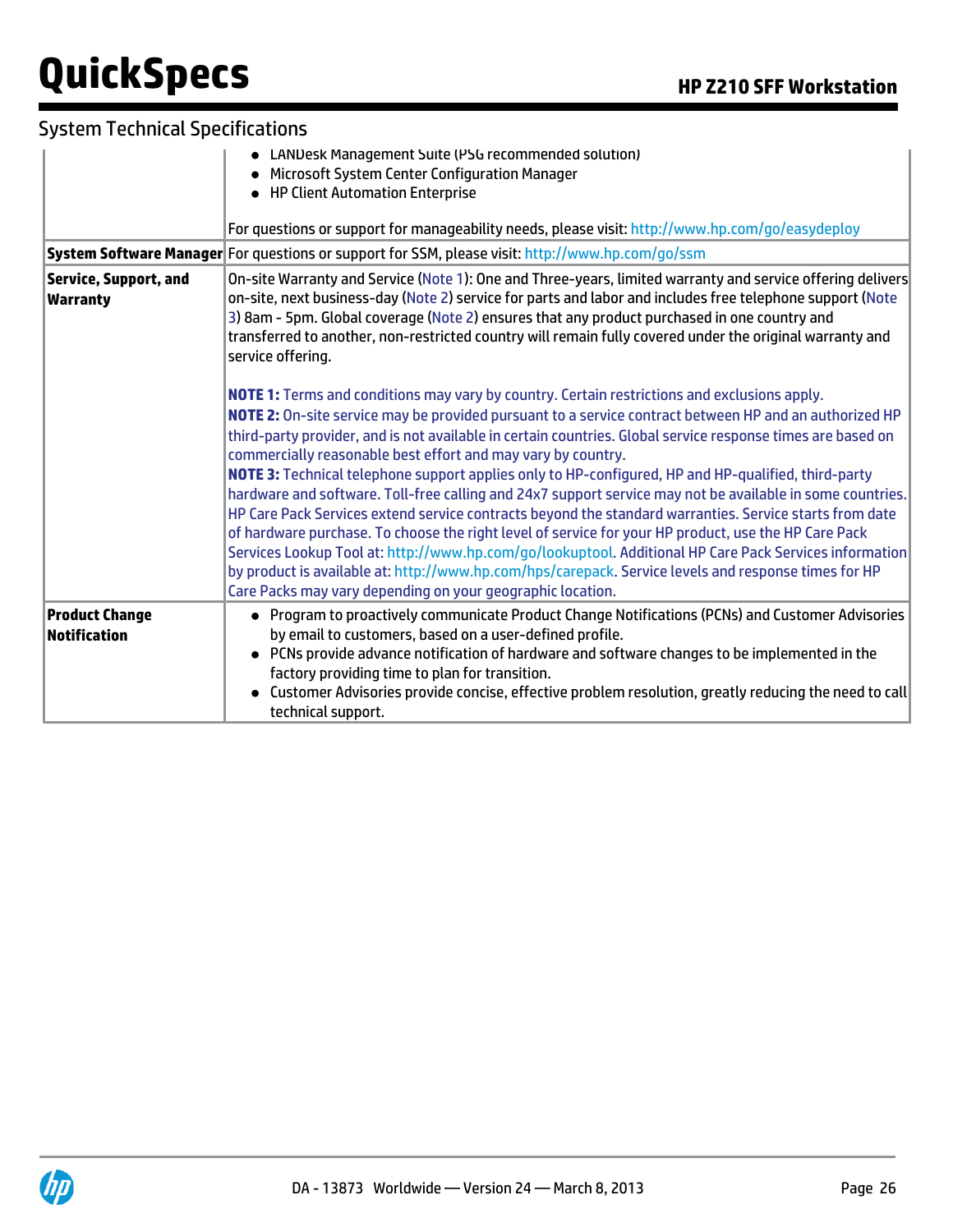### Stable & Consistent Offerings

As part of its commitment to hardware, software, and solution innovation, HP is proud to introduce this breakthrough platform configuration stability to HP Workstation customers. HP Stable & Consistent Offerings are built on the foundation of a carefully chosen set of hardware and software designed and tested to work with all HP Z Workstation platforms through their end of life. These components and their corresponding HP Workstation platform compatibility are outlined in this section. HP Stable & Consistent Offerings are available worldwide to all HP Workstation customers-no special programs, no additional cost-no kidding. Simply select your hardware and software components when you customize your HP Workstation and be assured that you'll be able to buy that same configuration throughout the lifecycle of the product.

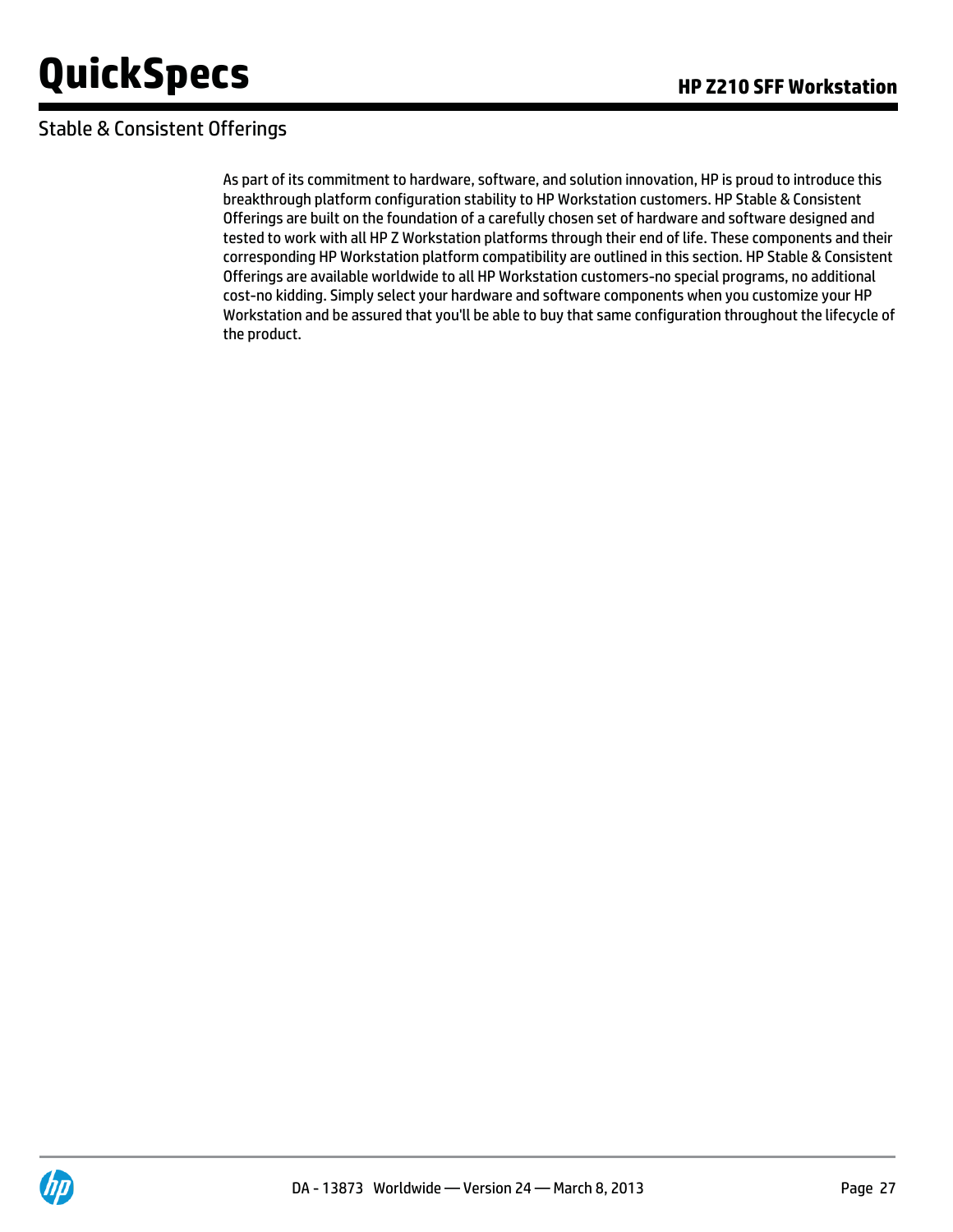#### Technical Specifications - Processors

**Processors** Intel Xeon processor E3-1225, 3.10 GHz, 95W, 6 MB cache, 1333 MHz memory, Quad-Core, no HT, HD Graphics P3000, featuring Intel vPro Technology

> Intel Xeon processor E3-1230, 3.20 GHz, 80W, 8 MB cache, 1333 MHz memory, Quad-Core, HT, featuring Intel vPro Technology

> Intel Xeon processor E3-1240, 3.30 GHz, 80W, 8 MB cache, 1333 MHz memory, Quad-Core, HT, featuring Intel vPro Technology

Intel Xeon processor E3-1245, 3.30 GHz, 95W, 8 MB cache, 1333 MHz memory, Quad-Core, HT, HD Graphics P3000, featuring Intel vPro Technology

Intel Xeon processor E3-1270, 3.40 GHz, 80W, 8 MB cache, 1333 MHz memory, Quad-Core, HT, featuring Intel vPro Technology

Intel Xeon processor E3-1280, 3.50 GHz, 95W, 8 MB cache, 1333 MHz memory, Quad-Core, HT, featuring Intel vPro Technology

Intel Core i3-2120 processor, 3.30 GHz, 65W, 3 MB cache, 1333 MHz memory, Dual-Core, HT, Intel HD Graphics 2000

Intel Core i3-2130 processor, 3.40 GHz, 65W, 3 MB cache, 1333 MHz memory, Dual-Core, HT, Intel HD Graphics 2000

Intel Core i5-2400 processor, 3.10 GHz, 95W, 6 MB cache, 1333 MHz memory, Quad-Core, no HT, Intel HD Graphics 2000, featuring Intel vPro Technology

Intel Core i5-2500 processor, 3.30 GHz, 95W, 6 MB cache, 1333 MHz memory, Quad-Core, no HT, Intel HD Graphics 2000, featuring Intel vPro Technology

Intel Core i7-2600 processor, 3.40 GHz, 95W, 8 MB cache, 1333 MHz memory, Quad-Core, HT, Intel HD Graphics 2000, featuring Intel vPro Technology

Intel Pentium processor G850, 2.9 GHz, 65W, 3MB cache, 1333 MHz memory, Dual-Core, Intel HD Graphics Intel Pentium processor G620, 2.6 GHz, 65W, 3MB cache, 1066 MHz memory, Dual-Core, Intel HD Graphics

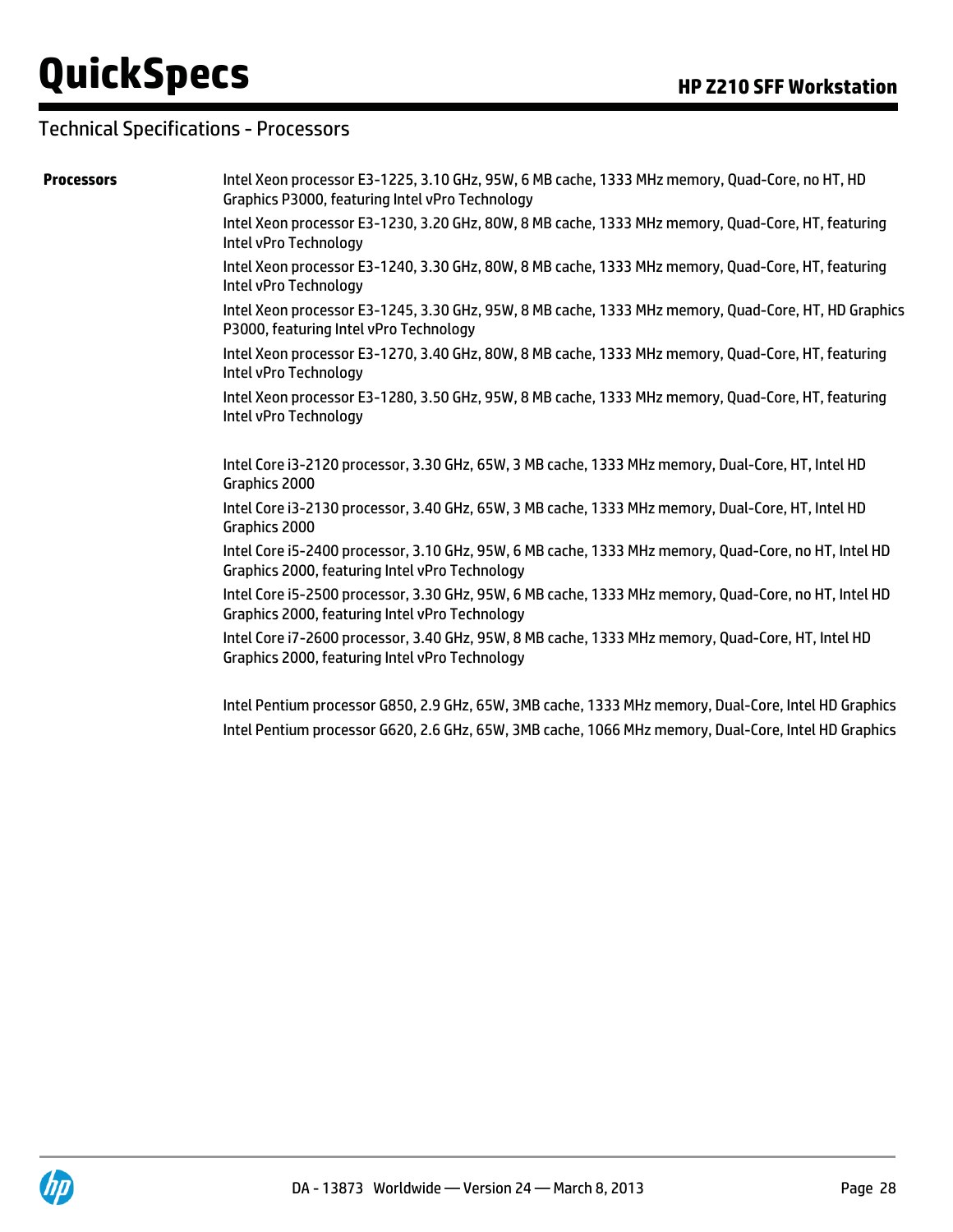### Technical Specifications - Monitors / Displays

| HP ZR24w 24-inch S-IPS<br><b>LCD Monitor</b>                         | <b>QuickSpecs URL</b><br><b>Part Number</b> | http://h18000.www1.hp.com/products/quickspecs/13557_div/13557_div.html<br><b>VM633A8</b>                                                 |  |  |  |
|----------------------------------------------------------------------|---------------------------------------------|------------------------------------------------------------------------------------------------------------------------------------------|--|--|--|
| HP ZR22w 21.5-inch S-IPS QuickSpecs URL<br><b>LCD Monitor</b>        | <b>Part Number</b>                          | http://h18000.www1.hp.com/products/quickspecs/13556_div/13556_div.html<br><b>VM626A4</b>                                                 |  |  |  |
| <b>HP LP3065 30-inch</b><br><b>Widescreen LCD Monitor</b>            | <b>QuickSpecs URL</b><br><b>Part Number</b> | http://h18000.www1.hp.com/products/quickspecs/12621_div/12621_div.html<br>Workstation Volume and Business Desktop Channel<br>EZ320A4#XXX |  |  |  |
|                                                                      |                                             | <b>Workstation Value Channel</b><br>EZ320A5#XXX                                                                                          |  |  |  |
| <b>HP LP2475w 24-inch</b><br><b>Widescreen LCD Monitor</b>           | <b>QuickSpecs URL</b><br><b>Part Number</b> | http://h18000.www1.hp.com/products/quickspecs/13134_div/13134_div.html<br>KD911A8                                                        |  |  |  |
| <b>HP LP2275w 22-inch</b><br><b>Widescreen LCD Monitor</b>           | <b>Part Number</b>                          | <b>KE289A4</b>                                                                                                                           |  |  |  |
| HP DreamColor LP2480zx QuickSpecs URL<br><b>Professional Display</b> | <b>Part Number</b>                          | http://h18000.www1.hp.com/products/quickspecs/13081_div/13081_div.html<br><b>GV546A8</b>                                                 |  |  |  |
| HP LP2065 20-inch LCD<br><b>Monitor</b>                              | <b>QuickSpecs URL</b><br><b>Part Number</b> | http://h18000.www1.hp.com/products/quickspecs/12377_div/12377_div.html<br><b>Workstation Volume Channel</b><br>EF227A4                   |  |  |  |
|                                                                      |                                             | <b>Workstation Value Channel</b><br><b>EF227A5</b>                                                                                       |  |  |  |

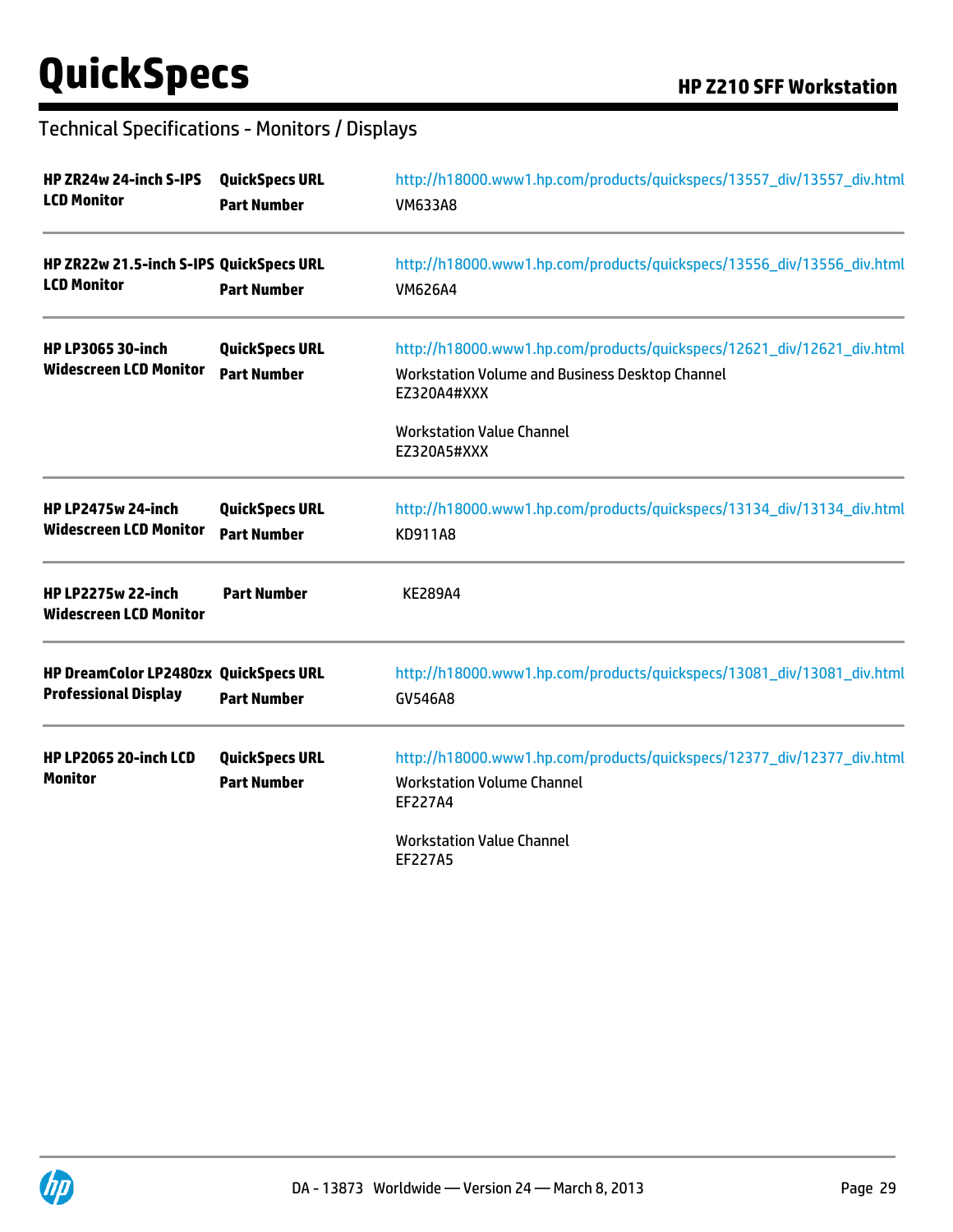#### Technical Specifications - Hard Drives

| <b>SATA (Serial ATA) Hard</b><br><b>Drives for HP</b><br><b>Workstations</b> | 600GB SATA 10K rpm SFF<br>in 3.5" Frame HDD | <b>Capacity</b>                                         | 600GB                       |                                               |
|------------------------------------------------------------------------------|---------------------------------------------|---------------------------------------------------------|-----------------------------|-----------------------------------------------|
|                                                                              |                                             | <b>Height</b>                                           | 1 in; 2.54 cm               |                                               |
|                                                                              |                                             | Width                                                   | <b>Media Diameter</b>       | 2.5 in; 6.36 cm                               |
|                                                                              |                                             |                                                         | <b>Physical Size</b>        | 4 in; 10.17 cm                                |
|                                                                              |                                             | <b>Interface</b>                                        | Serial ATA (3.0Gb/s)        |                                               |
|                                                                              |                                             | <b>Synchronous Transfer</b><br><b>Rate (Maximum)</b>    | Up to 300MB/s               |                                               |
|                                                                              |                                             | <b>Buffer</b>                                           | 32MB                        |                                               |
|                                                                              |                                             | Cache                                                   | Segmentable                 |                                               |
|                                                                              |                                             | Seek Time (typical reads,                               | <b>Single Track</b>         | $0.4$ ms (max)                                |
|                                                                              |                                             | includes controller                                     | <b>Average</b>              | 3.6 <sub>ms</sub>                             |
|                                                                              |                                             | overhead, including<br>settling)                        | <b>Full Stroke</b>          | 9.0 <sub>ms</sub>                             |
|                                                                              |                                             | <b>Rotational Speed</b>                                 | 10,000 rpm                  |                                               |
|                                                                              |                                             | <b>Logical Blocks</b>                                   | 1,172,123,568               |                                               |
|                                                                              |                                             | <b>Operating Temperature</b>                            | 41° to 131° F (5° to 55° C) |                                               |
|                                                                              | 300GB SATA 10K rpm SFF                      | <b>Capacity</b>                                         | 300,069,052,416 bytes       |                                               |
|                                                                              | in 3.5" Frame HDD                           | <b>Height</b>                                           | 1 in; 2.54 cm               |                                               |
|                                                                              |                                             | Width                                                   | <b>Media Diameter</b>       | 2.5 in; 6.36 cm                               |
|                                                                              |                                             |                                                         | <b>Physical Size</b>        | 4 in; 10.17 cm                                |
|                                                                              |                                             | <b>Interface</b>                                        | enabled                     | Serial ATA (3.0 Gb/s), Native Command Queuing |
|                                                                              |                                             | <b>Synchronous Transfer</b><br><b>Rate (Maximum)</b>    | Up to 300 MB/s              |                                               |
|                                                                              |                                             | Cache                                                   | <b>16 MB</b>                |                                               |
|                                                                              |                                             | Seek Time (typical reads,                               | <b>Single Track</b>         | 0.7 ms (maximum)                              |
|                                                                              |                                             | includes controller<br>overhead, including<br>settling) | <b>Average</b>              | 4.4 ms                                        |
|                                                                              |                                             |                                                         | <b>Full Stroke</b>          | 9.5 <sub>ms</sub>                             |
|                                                                              |                                             | <b>Rotational Speed</b>                                 | 10,000 rpm                  |                                               |
|                                                                              |                                             | <b>Logical Blocks</b>                                   | 586,072,368                 |                                               |
|                                                                              |                                             | <b>Operating Temperature</b>                            | 41° to 131° F (5° to 55° C) |                                               |
|                                                                              | 160GB SATA 10K rpm SFF<br>in 3.5" Frame HDD | <b>Capacity</b>                                         | 160,041,885,696 bytes       |                                               |
|                                                                              |                                             | <b>Height</b>                                           | 1 in; 2.54 cm               |                                               |
|                                                                              |                                             | Width                                                   | <b>Media Diameter</b>       | 2.5 in; 6.36 cm                               |
|                                                                              |                                             |                                                         | <b>Physical Size</b>        | 4 in; 10.17 cm                                |
|                                                                              |                                             | <b>Interface</b>                                        | enabled                     | Serial ATA (1.5 Gb/s), Native Command Queuing |

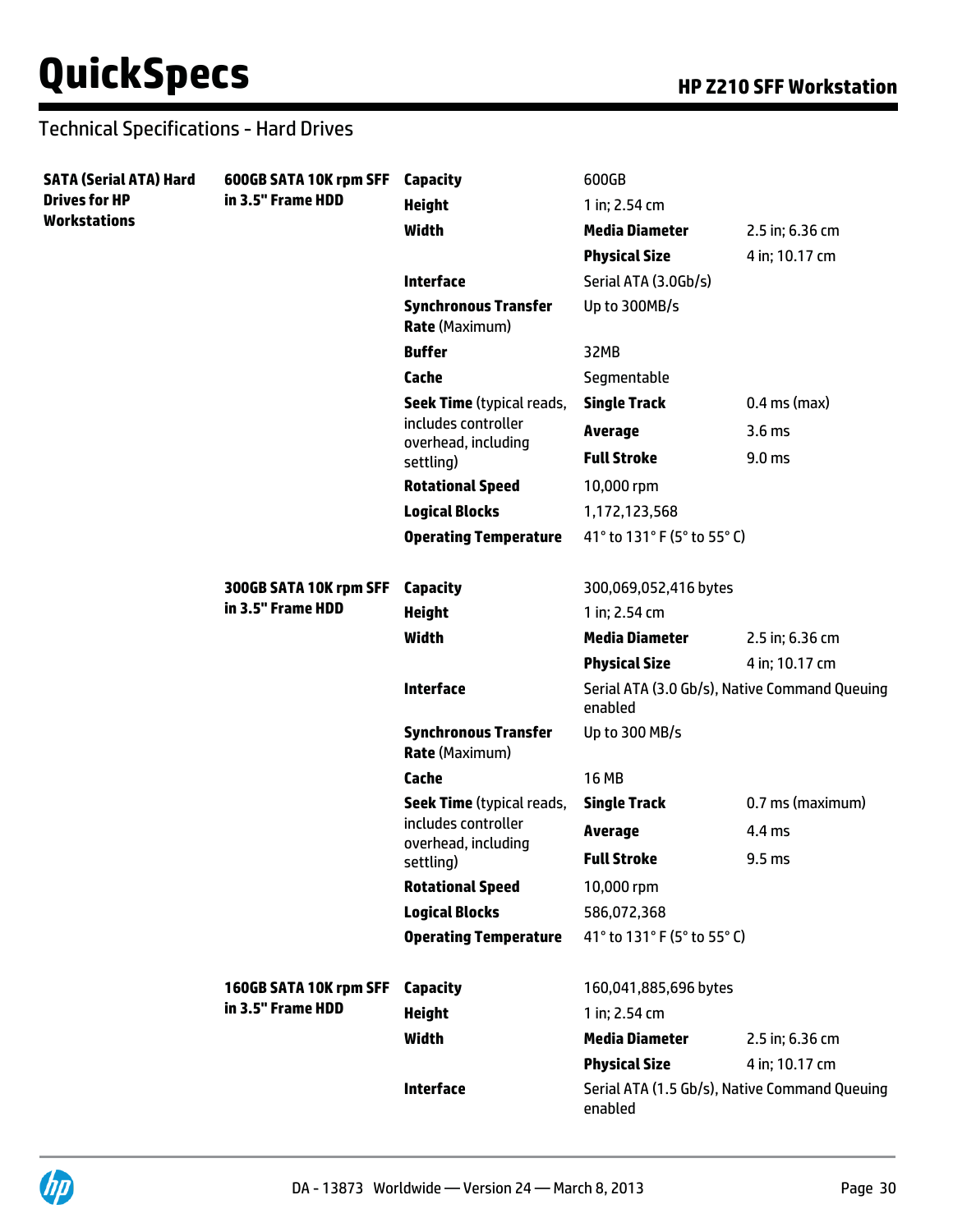#### Technical Specifications - Hard Drives

|                                              | <b>Synchronous Transfer</b><br><b>Rate (Maximum)</b>    | Up to 300 MB/s                    |                   |
|----------------------------------------------|---------------------------------------------------------|-----------------------------------|-------------------|
|                                              | <b>Buffer</b>                                           | <b>16 MB</b>                      |                   |
|                                              | <b>Seek Time</b> (typical reads,                        | <b>Single Track</b>               | 0.7 ms (maximum)  |
|                                              | includes controller                                     | <b>Average</b>                    | 4.4 ms            |
|                                              | overhead, including<br>settling)                        | <b>Full Stroke</b>                | 9.5 <sub>ms</sub> |
|                                              | <b>Rotational Speed</b>                                 | 10,000 rpm                        |                   |
|                                              | <b>Logical Blocks</b>                                   | 312,581,808                       |                   |
|                                              | <b>Operating Temperature</b>                            | 41° to 131° F (5° to 55° C)       |                   |
|                                              |                                                         |                                   |                   |
| 1TB SATA 7200 rpm 6Gb/s Capacity<br>3.5" HDD |                                                         | 1 Terabyte (1000 GB)              |                   |
|                                              | <b>Height</b>                                           | 1 in; 2.54 cm                     |                   |
|                                              | Width                                                   | <b>Media Diameter</b>             | 3.5 in; 8.9 cm    |
|                                              |                                                         | <b>Physical Size</b>              | 4 in; 10.17 cm    |
|                                              | <b>Interface</b>                                        | Serial ATA (6.0Gb/s), NCQ enabled |                   |
|                                              | <b>Synchronous Transfer</b><br><b>Rate (Maximum)</b>    | Up to 600 MB/s                    |                   |
|                                              | <b>Buffer</b>                                           | 32MB                              |                   |
|                                              | <b>Seek Time</b> (typical reads,<br>includes controller | <b>Single Track</b>               | 2 ms              |
|                                              |                                                         | <b>Average</b>                    | $11 \text{ ms}$   |
|                                              | overhead, including<br>settling)                        | <b>Full Stroke</b>                | 21 ms             |
|                                              | <b>Rotational Speed</b>                                 | 7,200 rpm                         |                   |
|                                              | <b>Logical Blocks</b>                                   | 1,953,525,168                     |                   |
|                                              | <b>Operating Temperature</b>                            | 41° to 131° F (5° to 55° C)       |                   |
| 500GB SATA 7200 rpm                          | <b>Capacity</b>                                         | 500GB                             |                   |
| 6Gb/s 3.5" HDD                               | <b>Height</b>                                           | 1 in; 2.54 cm                     |                   |
|                                              | Width                                                   | <b>Media Diameter</b>             | 3.5 in; 8.9 cm    |
|                                              |                                                         | <b>Physical Size</b>              | 4 in; 10.17 cm    |
|                                              | <b>Interface</b>                                        | Serial ATA (6.0Gb/s), NCQ enabled |                   |
|                                              | <b>Synchronous Transfer</b><br><b>Rate (Maximum)</b>    | Up to 600MB/s                     |                   |
|                                              | <b>Buffer</b>                                           | 16MB                              |                   |
|                                              | <b>Seek Time</b> (typical reads,                        | <b>Single Track</b>               | 2 ms              |
|                                              | includes controller                                     | Average                           | 11 <sub>ms</sub>  |
|                                              | overhead, including<br>settling)                        | <b>Full Stroke</b>                | 21 ms             |
|                                              | <b>Rotational Speed</b>                                 | 7,200 rpm                         |                   |
|                                              | <b>Logical Blocks</b>                                   | 976,773,168                       |                   |
|                                              | <b>Operating Temperature</b>                            | 41° to 131° F (5° to 55° C)       |                   |

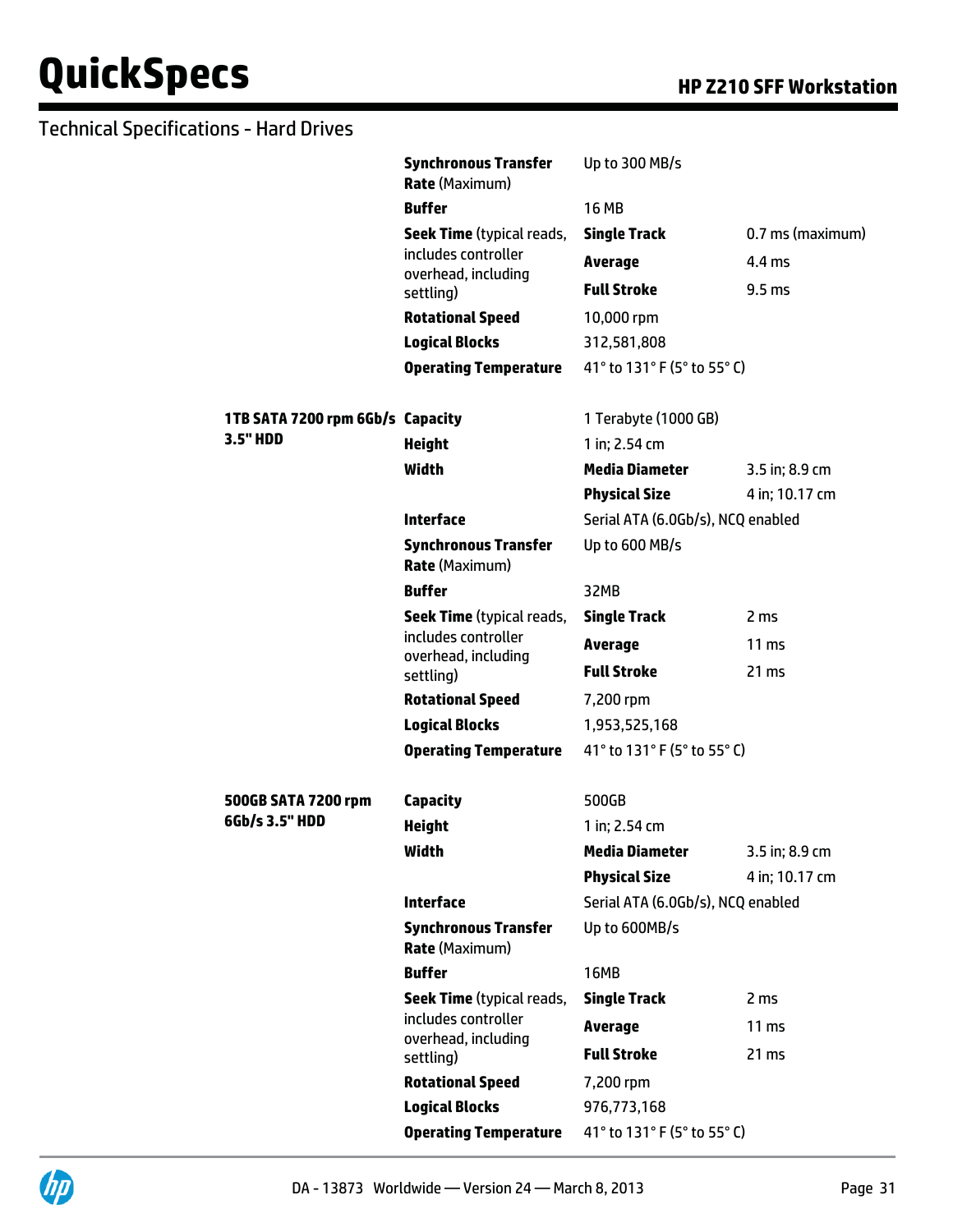### Technical Specifications - Hard Drives

| 250GB SATA 7200 rpm           | <b>Capacity</b>                                         | 250 GB                            |                                   |
|-------------------------------|---------------------------------------------------------|-----------------------------------|-----------------------------------|
| 6Gb/s 3.5" HDD                | <b>Height</b>                                           | 1 in; 2.54 cm                     |                                   |
|                               | <b>Width</b>                                            | <b>Media Diameter</b>             | 3.5 in; 8.9 cm                    |
|                               |                                                         | <b>Physical Size</b>              | 4 in; 10.17 cm                    |
|                               | <b>Interface</b>                                        | Serial ATA (6.0Gb/s), NCQ enabled |                                   |
|                               | <b>Synchronous Transfer</b><br><b>Rate (Maximum)</b>    | Up to 600MB/s                     |                                   |
|                               | <b>Buffer</b>                                           | 8 MB                              |                                   |
|                               | <b>Seek Time</b> (typical reads,                        | <b>Single Track</b>               | 2 <sub>ms</sub>                   |
|                               | includes controller<br>overhead, including              | <b>Average</b>                    | 11 <sub>ms</sub>                  |
|                               | settling)                                               | <b>Full Stroke</b>                | 21 ms                             |
|                               | <b>Rotational Speed</b>                                 | 7,200 rpm                         |                                   |
|                               | <b>Logical Blocks</b>                                   | 488,397,168                       |                                   |
|                               | <b>Operating Temperature</b>                            | 41° to 131° F (5° to 55° C)       |                                   |
|                               |                                                         |                                   |                                   |
| <b>HP 320GB SATA 7.2K SED</b> | <b>Capacity</b>                                         | 320GB                             |                                   |
| <b>SFF HDD</b>                | <b>Height</b>                                           | 0.275 in; 0.7 cm                  |                                   |
|                               | <b>Width</b>                                            | <b>Media Diameter</b>             | 2.5 in; 6.36 cm                   |
|                               |                                                         | <b>Physical Size</b>              | 2.75 in; 7 cm                     |
|                               | <b>Interface</b>                                        | Serial ATA (3.0Gb/s), NCQ enabled |                                   |
|                               | <b>Synchronous Transfer</b><br><b>Rate (Maximum)</b>    | Up to 166MB/s                     |                                   |
|                               | <b>Buffer</b>                                           | <b>16MB</b>                       |                                   |
|                               | Cache                                                   | 16MB                              |                                   |
|                               | <b>Seek Time</b> (typical reads,<br>includes controller | <b>Single Track</b>               | $2.0ms$ (read) $2.2ms$<br>(write) |
|                               | overhead, including                                     | <b>Average</b>                    | 13 <sub>ms</sub>                  |
|                               | settling)                                               | <b>Full Stroke</b>                | 30 <sub>ms</sub>                  |
|                               | <b>Rotational Speed</b>                                 | 7,200 rpm                         |                                   |
|                               | <b>Logical Blocks</b>                                   | 625,142,448                       |                                   |
|                               | <b>Operating Temperature</b>                            | 32° to 140° F (0° to 60° C)       |                                   |

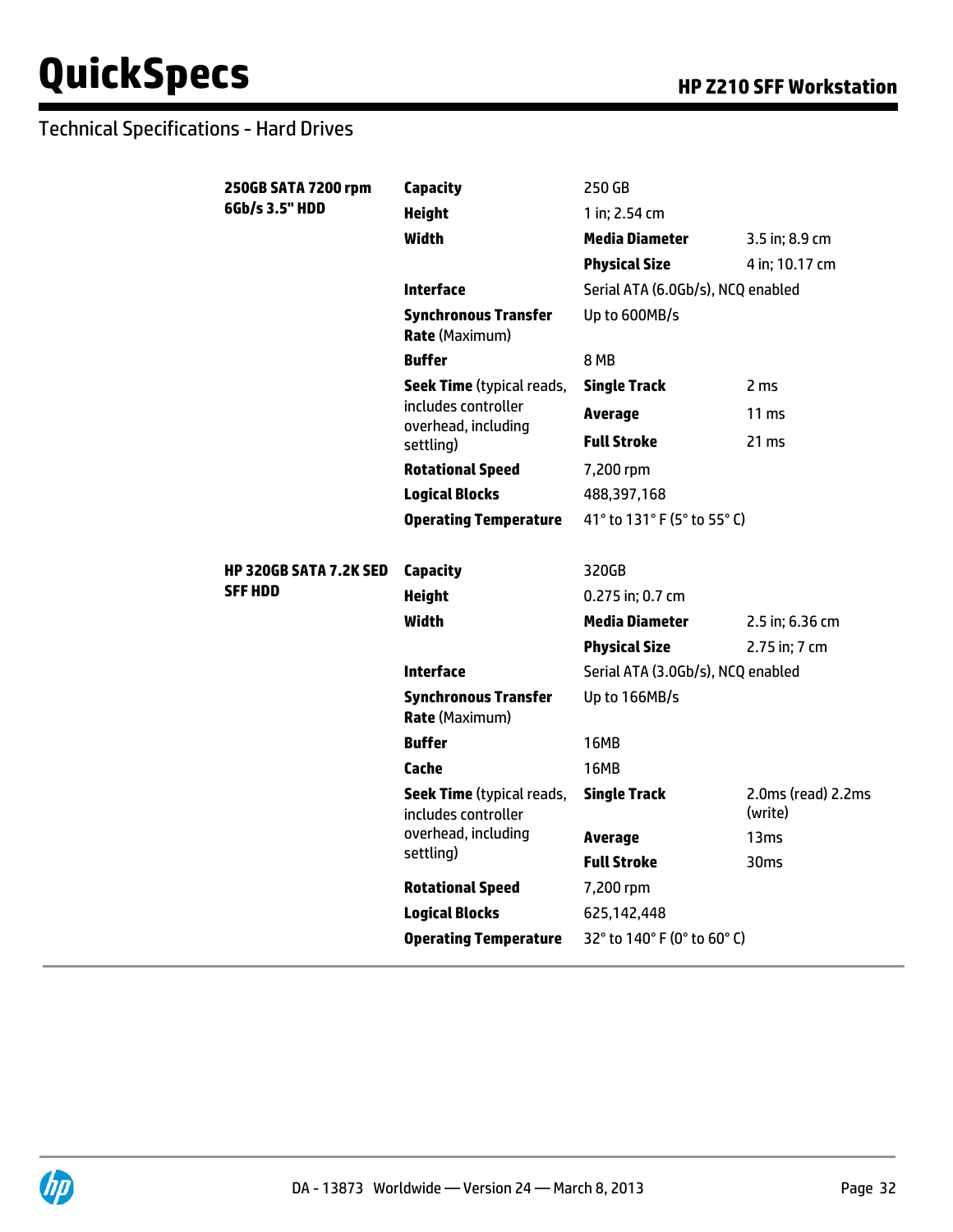#### Technical Specifications - Hard Drives

**Workstations**

| <b>HP Solid State Drives for</b> | <b>HP 160GB SATA SSD</b> | <b>Capacity</b>                                      | 160GB                       |                 |
|----------------------------------|--------------------------|------------------------------------------------------|-----------------------------|-----------------|
| Workstations                     |                          | Width                                                | <b>Media Diameter</b>       | NaN in; NaN cm  |
|                                  |                          |                                                      | <b>Physical Size</b>        | 2.5 in; 6.36 cm |
|                                  |                          | <b>Interface</b>                                     | <b>SATA</b>                 |                 |
|                                  |                          | <b>Synchronous Transfer</b><br><b>Rate (Maximum)</b> | 3Gb/s                       |                 |
|                                  |                          | <b>Operating Temperature</b>                         | 32° to 158° F (0° to 70° C) |                 |
|                                  | <b>HP 300GB SATA SSD</b> | <b>Capacity</b>                                      | 300GB                       |                 |
|                                  |                          | Width                                                | <b>Physical Size</b>        | 2.5 in; 6.36 cm |
|                                  |                          | <b>Interface</b>                                     | <b>SATA</b>                 |                 |
|                                  |                          | <b>Synchronous Transfer</b><br><b>Rate</b> (Maximum) | 3Gb/s                       |                 |
|                                  |                          | <b>Operating Temperature</b>                         | 32° to 158° F (0° to 70° C) |                 |

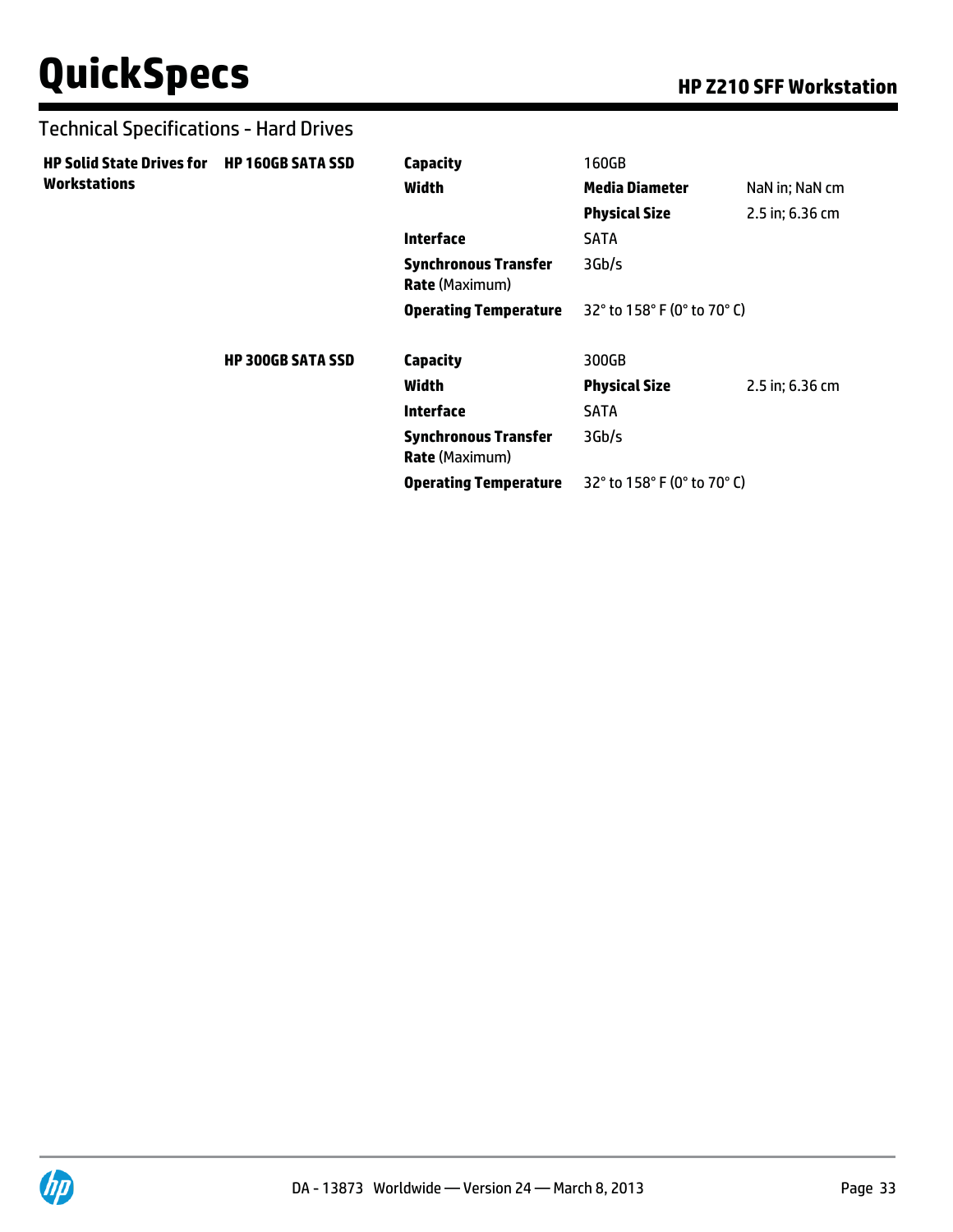### Technical Specifications - Graphics

| <b>Integrated Intel HD</b><br><b>Graphics Media</b><br><b>Accelerators (Z210)</b> | <b>Form Factor</b>             | Integrated                                                                                                                                                                                                                                                                                                                                                                             |
|-----------------------------------------------------------------------------------|--------------------------------|----------------------------------------------------------------------------------------------------------------------------------------------------------------------------------------------------------------------------------------------------------------------------------------------------------------------------------------------------------------------------------------|
|                                                                                   | <b>Graphics Controller</b>     | Intel Integrated Graphics Media Accelerator HD                                                                                                                                                                                                                                                                                                                                         |
|                                                                                   | <b>Bus Type</b>                | PCI Express x16                                                                                                                                                                                                                                                                                                                                                                        |
|                                                                                   | <b>Memory</b>                  | Unified Memory Architecture (UMA) frame buffer. Graphics memory is shared<br>with system memory. Size selectable between 64 MB to 512 MB via BIOS<br>setting. Default size is 64 MB. Additional memory is allocated for graphics as<br>needed using Intel's Dynamic Video Memory Technology (Intel DVMT 5.0), to<br>provide an optimal balance between graphics and system memory use. |
|                                                                                   | <b>Connectors</b>              | Z210: 1 Single Link DVI-I, 1 DisplayPort<br>Z210 SFF: 1 VGA, 1 DisplayPort<br>Graphics adapters are orderable as an accessory as necessary.                                                                                                                                                                                                                                            |
|                                                                                   | <b>Maximum Resolution</b>      | DVI-I: 1920 x 1200<br>Display Port: 2560 x 1600                                                                                                                                                                                                                                                                                                                                        |
|                                                                                   | <b>RAMDAC</b>                  | Integrated, 350 MHz                                                                                                                                                                                                                                                                                                                                                                    |
|                                                                                   | <b>Display Output</b>          | Z210: Integrated dual independent monitor support facilitated via one DVI<br>port and one DisplayPort integrated on the back plane of the system board<br>and presented as part of the rear I/O set of interfaces. Second DVI supported<br>via optional DisplayPort to DVI-D adapter. VGA support via optional DVI to VGA<br>adapter or DisplyPort to VGA adapter.                     |
|                                                                                   |                                | Z210 SFF: Integrated dual independent monitor support facilitated via one<br>VGA port and one DisplayPort integrated on the back plane of the system<br>board and presented as part of the rear I/O set of interfaces. Second VGA<br>supported via optional DisplayPort to VGA adapter. DVI support via optional<br>DisplayPort to DVI adapter.                                        |
|                                                                                   | <b>Supported Graphics APIs</b> | Intel HD Graphics 2000: Microsoft DirectX 10, OpenGL 2.1<br>Intel HD Graphics P3000: Microsoft DirectX 10.1, OpenGL 3.0                                                                                                                                                                                                                                                                |
| <b>NVIDIA Quadro NVS 295</b>                                                      | <b>Form Factor</b>             | 2.731 inches (H) × 6.600 inches (L), Half-Height                                                                                                                                                                                                                                                                                                                                       |
| <b>256MB Graphics Card</b>                                                        | <b>Graphics Controller</b>     | NVIDIA Quadro NVS 295 Graphics Board                                                                                                                                                                                                                                                                                                                                                   |
|                                                                                   | <b>Bus Type</b>                | PCI Express x16, Generation 2.0                                                                                                                                                                                                                                                                                                                                                        |
|                                                                                   | <b>Memory</b>                  | 256 MB GDDR3 SDRAM unified graphics memory                                                                                                                                                                                                                                                                                                                                             |
|                                                                                   | <b>Connectors</b>              | 2 DisplayPort<br>Comes with 2 DisplayPort to DVI-D Adapters<br>('DisplayPort to VGA' and 'DisplayPort to DL DVI' adapters available as an<br>accessory)                                                                                                                                                                                                                                |
|                                                                                   | <b>Maximum Resolution</b>      | Two DisplayPort outputs drive two digital displays up to 2560 x 1600                                                                                                                                                                                                                                                                                                                   |
|                                                                                   |                                | <b>NOTE:</b> This card supports up to two displays                                                                                                                                                                                                                                                                                                                                     |
|                                                                                   | <b>Display Output</b>          | • Drives DisplayPort enabled digital displays at resolutions up to 2560 x<br>1600 at 60 Hz with reduced blanking<br>Drives DVI enabled digital displays at resolutions up to 1920 x 1200 at<br>60 Hz with reduced blanking (through DisplayPort to DVI-D (single link)<br>cable)                                                                                                       |

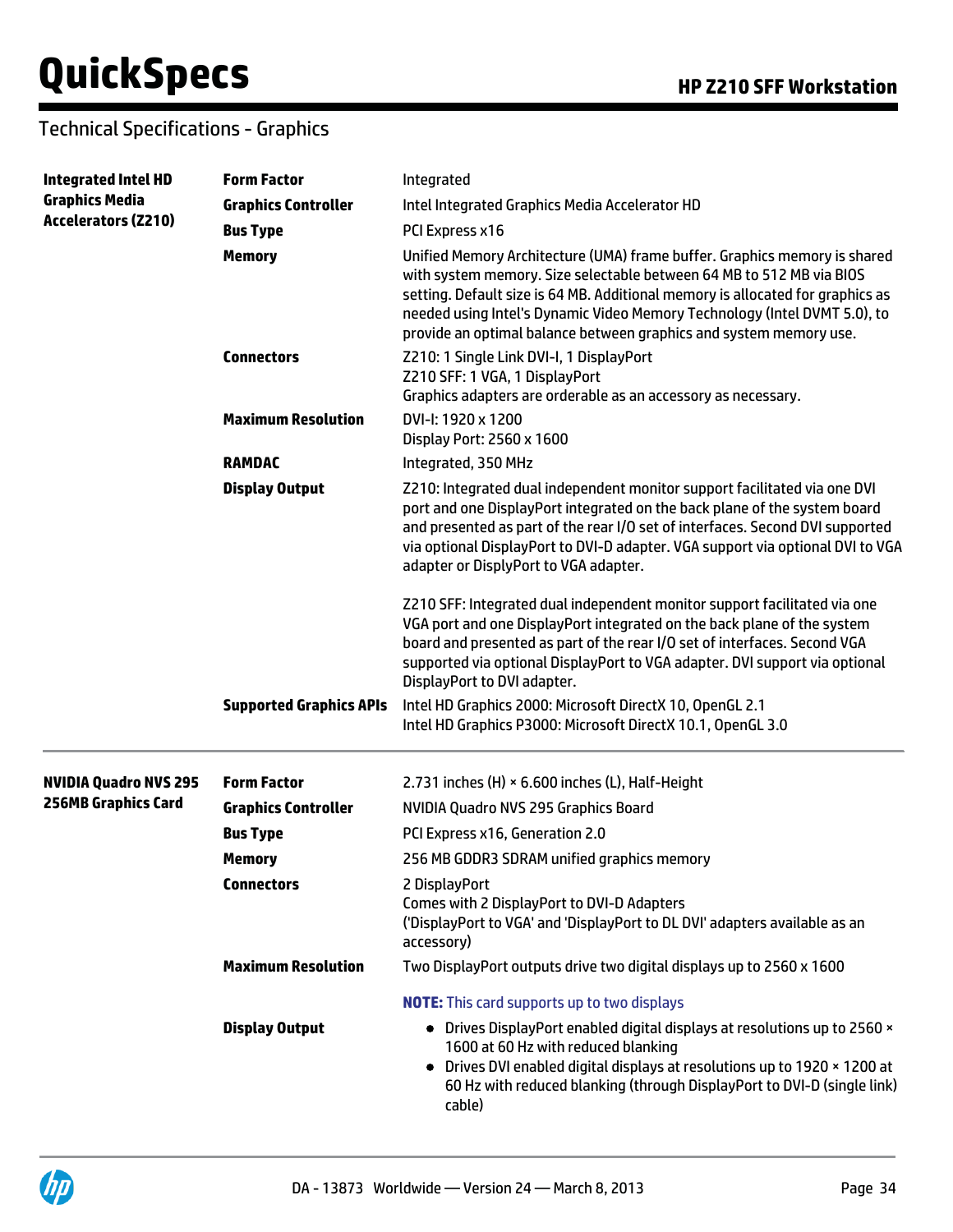### Technical Specifications - Graphics

|                             | <b>Supported Graphics APIs</b><br><b>Available Graphics</b><br><b>Drivers</b> | OpenGL 3.0<br>DirectX 10.0                                                                                                                                                                                                                                                                                                                                                                                                                                                            |  |  |
|-----------------------------|-------------------------------------------------------------------------------|---------------------------------------------------------------------------------------------------------------------------------------------------------------------------------------------------------------------------------------------------------------------------------------------------------------------------------------------------------------------------------------------------------------------------------------------------------------------------------------|--|--|
|                             |                                                                               | Genuine Windows 7 Professional (64-bit and 32-bit)<br>Genuine Windows Vista Business (64-bit and 32-bit)<br>Microsoft Windows XP Professional (64-bit and 32-bit)<br>Red Hat Enterprise Linux(RHEL) WS4 (64-bit and 32-bit)<br>* WS4 not supported on Z200 & Z200 SFF<br>Red Hat Enterprise Linux(RHEL) 5 Desktop/Workstation (64-bit and 32-bit)<br>Red Hat Enterprise Linux(RHEL) 6 Desktop/Workstation (64-bit and 32-bit)<br>SUSE Linux Enterprise Desktop 11 (64-bit and 32-bit) |  |  |
|                             |                                                                               | HP qualified drivers may be preloaded or available from the HP support Web<br>site: http://welcome.hp.com/country/us/en/support.html                                                                                                                                                                                                                                                                                                                                                  |  |  |
|                             |                                                                               | SUSE Linux Enterprise drivers may also be obtained from:<br>ftp://download.nvidia.com/novell or http://www.nvidia.com                                                                                                                                                                                                                                                                                                                                                                 |  |  |
|                             | <b>Power Consumption</b>                                                      | <24 Watts                                                                                                                                                                                                                                                                                                                                                                                                                                                                             |  |  |
| <b>NVIDIA NVS 300 512MB</b> | <b>Form Factor</b>                                                            | 2.7 inches (H) x 5.7 inches (L), Half-Height                                                                                                                                                                                                                                                                                                                                                                                                                                          |  |  |
| <b>Graphics Card</b>        | <b>Graphics Controller</b>                                                    | <b>NVIDIA NVS 300 Graphics Board</b>                                                                                                                                                                                                                                                                                                                                                                                                                                                  |  |  |
|                             | <b>Bus Type</b>                                                               | PCI Express x16, Generation 2.0                                                                                                                                                                                                                                                                                                                                                                                                                                                       |  |  |
|                             | <b>Memory</b>                                                                 | 512 MB GDDR3 SDRAM unified graphics memory                                                                                                                                                                                                                                                                                                                                                                                                                                            |  |  |
|                             | <b>Connectors</b>                                                             | <b>DMS-59</b><br>Includes DMS-59 to Dual DVI-I adapter<br>DMS-59 to Dual DisplayPort adapter and DMS-59 to Dual VGA adapter<br>available as an option<br>DMS-59 to Dual DisplayPort adapter required for HP ZR30w Display                                                                                                                                                                                                                                                             |  |  |
|                             | <b>Maximum Resolution</b>                                                     | DVI: two digital displays up to 1920 x 1200<br>DisplayPort: two digital displays up to 2560 x 1600<br>VGA: two analog displays up to 1920 x 1080                                                                                                                                                                                                                                                                                                                                      |  |  |
|                             | <b>Image Quality Features</b>                                                 |                                                                                                                                                                                                                                                                                                                                                                                                                                                                                       |  |  |
|                             | <b>Display Output</b>                                                         | This card support up to two displays:                                                                                                                                                                                                                                                                                                                                                                                                                                                 |  |  |
|                             |                                                                               | • Drives DVI enabled digital displays at resolutions up to 1920 x 1200 at<br>60 Hz with reduced blanking<br>• Drives DisplayPort enabled digital displays at resolutions up to 2560 x<br>1600 at 60 Hz with reduced blanking (through optional DMS-59 to<br>DisplayPort adapter)<br>• Drives VGA enabled analog displays at resolutions up to 1920 x 1080<br>(through optional DMS-59 to VGA adapter)                                                                                 |  |  |
|                             | <b>Supported Graphics APIs</b>                                                | <b>OGL 3.3</b><br>DirectX 10.1                                                                                                                                                                                                                                                                                                                                                                                                                                                        |  |  |
|                             | <b>Available Graphics</b><br><b>Drivers</b>                                   | Genuine Windows 7 Professional (64-bit and 32-bit)<br>Genuine Windows Vista Business (64-bit and 32-bit)<br>Microsoft Windows XP Professional (64-bit and 32-bit)<br>Red Hat Enterprise Linux(RHEL) 5 Desktop/Workstation<br>Red Hat Enterprise Linux(RHEL) 6 Desktop/Workstation                                                                                                                                                                                                     |  |  |

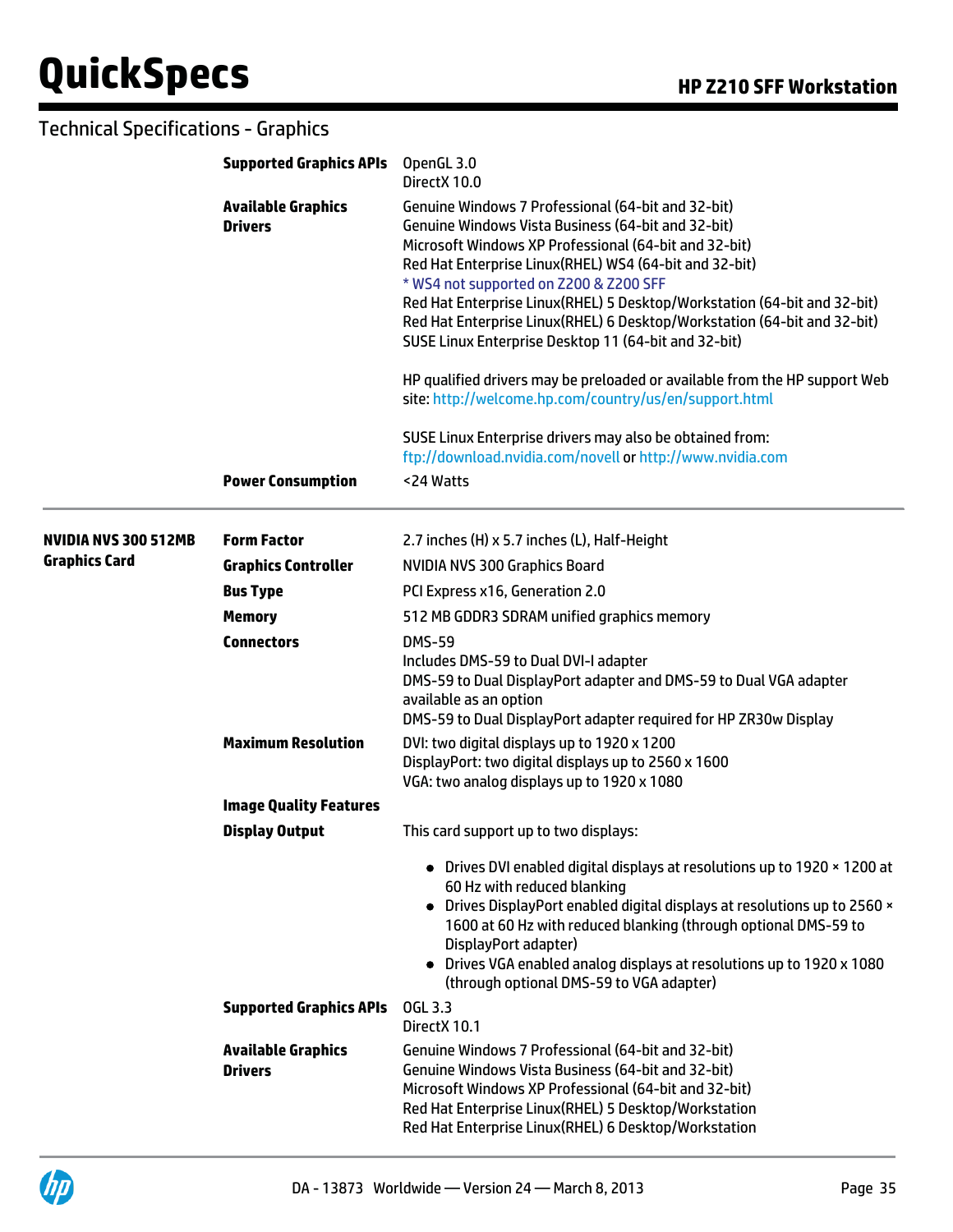| <b>Technical Specifications - Graphics</b> |                                             |                                                                                                                                                                                                                                                                                                                                             |
|--------------------------------------------|---------------------------------------------|---------------------------------------------------------------------------------------------------------------------------------------------------------------------------------------------------------------------------------------------------------------------------------------------------------------------------------------------|
|                                            |                                             | SUSE Linux Enterprise Desktop 11 (64-bit and 32-bit)                                                                                                                                                                                                                                                                                        |
|                                            |                                             | HP qualified drivers may be preloaded or available from the HP support Web<br>site: http://welcome.hp.com/country/us/en/support.html                                                                                                                                                                                                        |
|                                            | <b>Power Consumption</b>                    | Novell SUSE Linux Enterprise drivers may also be obtained from:<br>ftp://download.nvidia.com/novell or http://www.nvidia.com<br><18 Watts                                                                                                                                                                                                   |
| <b>NVIDIA Quadro 400 512MB Form Factor</b> |                                             | Low Profile, 2.7 inches (H) x 5.6 inches (L)                                                                                                                                                                                                                                                                                                |
| <b>Graphics Card</b>                       | <b>Graphics Controller</b>                  | NVIDIA Quadro 400 Graphics Board                                                                                                                                                                                                                                                                                                            |
|                                            | <b>Bus Type</b>                             | PCI Express x 16, Generation 2.0                                                                                                                                                                                                                                                                                                            |
|                                            | <b>Memory</b>                               | 512MB DDR3 SDRAM                                                                                                                                                                                                                                                                                                                            |
|                                            | <b>Connectors</b>                           | One (1) Dual-link DVI-I<br>One (1) DisplayPort 1.1<br>Includes one DisplayPort to DVI-D adapter                                                                                                                                                                                                                                             |
|                                            | <b>Maximum Resolution</b>                   | DisplayPort 1.1: 2560 x 1600 @ 60 Hz<br>Dual Link DVI-I: 2560 x 1600 @ 60 Hz<br>Analog: 2048 x1536 @ 85 Hz                                                                                                                                                                                                                                  |
|                                            | <b>RAMDAC</b>                               | Dual internal 400 MHz DACs                                                                                                                                                                                                                                                                                                                  |
|                                            | <b>Display Output</b>                       | This card supports up to two displays                                                                                                                                                                                                                                                                                                       |
|                                            | <b>Supported Graphics APIs</b>              | OpenGL 3.2<br>DirectX 10.1 Shader Model 4.1                                                                                                                                                                                                                                                                                                 |
|                                            | <b>Available Graphics</b><br><b>Drivers</b> | Genuine Windows 7 Professional (64-bit and 32-bit)<br>Genuine Windows Vista Business (64-bit and 32-bit)<br>Microsoft Windows XP Professional (64-bit and 32-bit)<br>Red Hat Enterprise Linux(RHEL) WS4 (64-bit and 32-bit)<br>Red Hat Enterprise Linux(RHEL) 5 Desktop/Workstation<br>SUSE Linux Enterprise Desktop 11 (64-bit and 32-bit) |
|                                            |                                             | HP qualified drivers may be preloaded or available from the HP support Web<br>site: http://welcome.hp.com/country/us/en/support.html                                                                                                                                                                                                        |
|                                            | <b>Power Consumption</b>                    | Novell SUSE Linux Enterprise drivers may also be obtained from:<br>ftp://download.nvidia.com/novell or http://www.nvidia.com<br>< 35 Watts                                                                                                                                                                                                  |
|                                            |                                             |                                                                                                                                                                                                                                                                                                                                             |

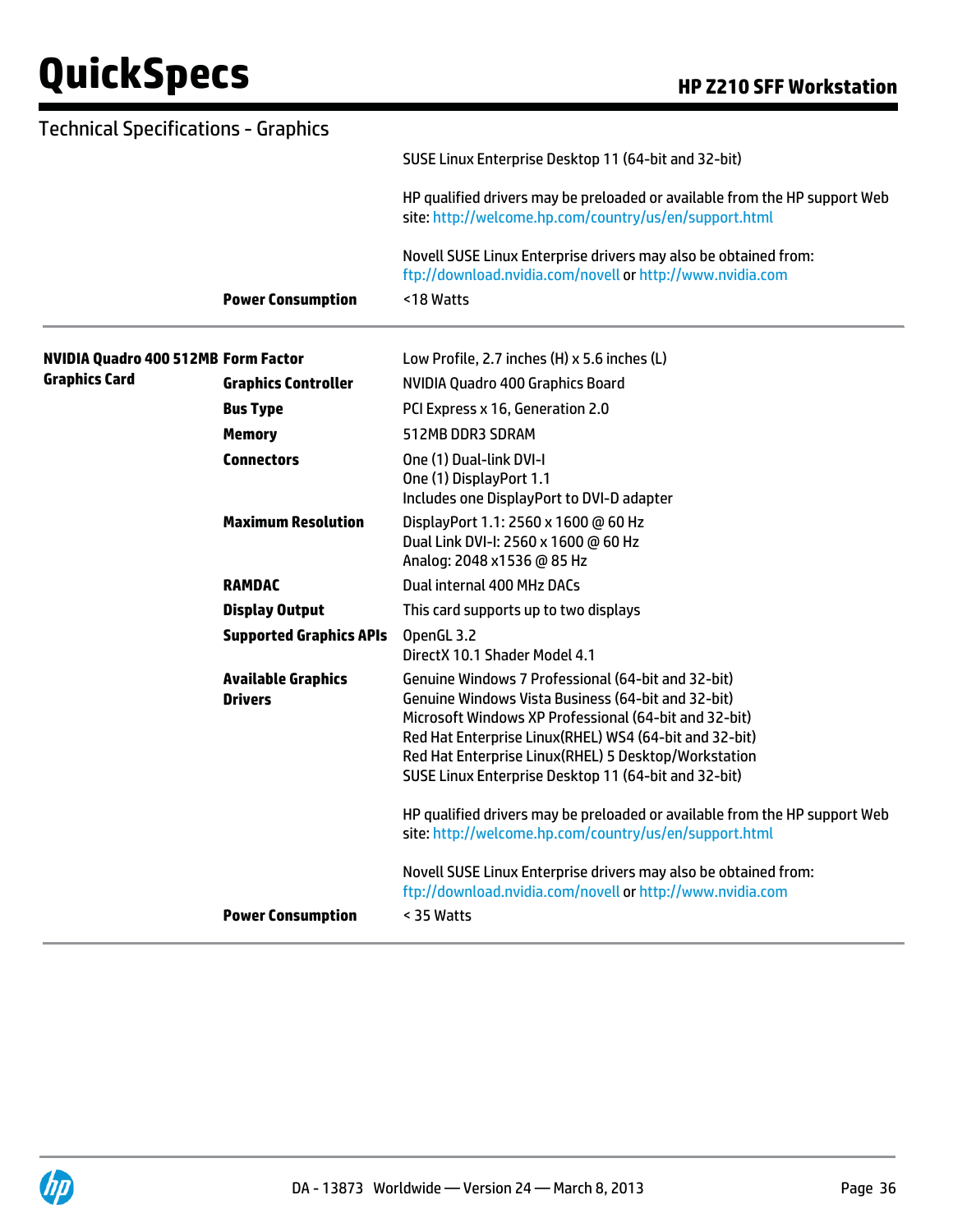### Technical Specifications - Graphics

| <b>NVIDIA Quadro 600 1GB</b><br><b>Graphics Card</b> | <b>Form Factor</b>                          | 2.731" H x 6.6" L<br><b>Single Slot</b><br><b>Small Form Factor</b>                                                                                                                                                                                                                                                                                             |
|------------------------------------------------------|---------------------------------------------|-----------------------------------------------------------------------------------------------------------------------------------------------------------------------------------------------------------------------------------------------------------------------------------------------------------------------------------------------------------------|
|                                                      | <b>Graphics Controller</b>                  | NVIDIA Quadro 600 Graphics Card                                                                                                                                                                                                                                                                                                                                 |
|                                                      | <b>Bus Type</b>                             | PCI Express 2.0 x16                                                                                                                                                                                                                                                                                                                                             |
|                                                      | <b>Memory</b>                               | 1 GB GDDR3<br>128-bit                                                                                                                                                                                                                                                                                                                                           |
|                                                      | <b>Connectors</b>                           | 1 DVI-I output, 1 DisplayPort output<br>One DP to DVI adapter included with card                                                                                                                                                                                                                                                                                |
|                                                      |                                             | DVI to VGA, DisplayPort to VGA and DisplayPort to DVI adapters available as<br>accessories                                                                                                                                                                                                                                                                      |
|                                                      | <b>Maximum Resolution</b>                   | DisplayPort (up to 2560 x 1600 @ 60Hz and 1920x1200 @ 120Hz)<br>Dual-link DVI-I output (up to 2560 x 1600 @ 60Hz and 1920x1200 @ 120Hz)                                                                                                                                                                                                                         |
|                                                      | <b>Shading Architecture</b>                 | Shader Model 5.0                                                                                                                                                                                                                                                                                                                                                |
|                                                      | <b>Supported Graphics APIs</b>              | OpenGL 4.1<br>DirectX 11                                                                                                                                                                                                                                                                                                                                        |
|                                                      |                                             | <b>CUDA API support includes:</b><br>CUDA C, CUDA C++, DirectCompute 5.0, OpenCL, Java, Python, and Fortran                                                                                                                                                                                                                                                     |
|                                                      | <b>Available Graphics</b><br><b>Drivers</b> | Genuine Windows 7 Professional (64-bit and 32-bit)<br>Genuine Windows Vista Business (64-bit and 32-bit)<br>Microsoft Windows XP Professional (64-bit and 32-bit)<br>Red Hat Enterprise Linux (RHEL) 5 Desktop/Workstation (64-bit and 32-bit)<br>Red Hat Enterprise Linux (RHEL) 6 Desktop/Workstation<br>SUSE Linux Enterprise Desktop 11 (64-bit and 32-bit) |
|                                                      |                                             | HP qualified drivers may be preloaded or available from the HP support Web<br>site: http://welcome.hp.com/country/us/en/support.html                                                                                                                                                                                                                            |
|                                                      | <b>Power Consumption</b>                    | SUSE Linux Enterprise drivers may also be obtained from:<br>ftp://download.nvidia.com/novell or http://www.nvidia.com<br>40 Watts                                                                                                                                                                                                                               |

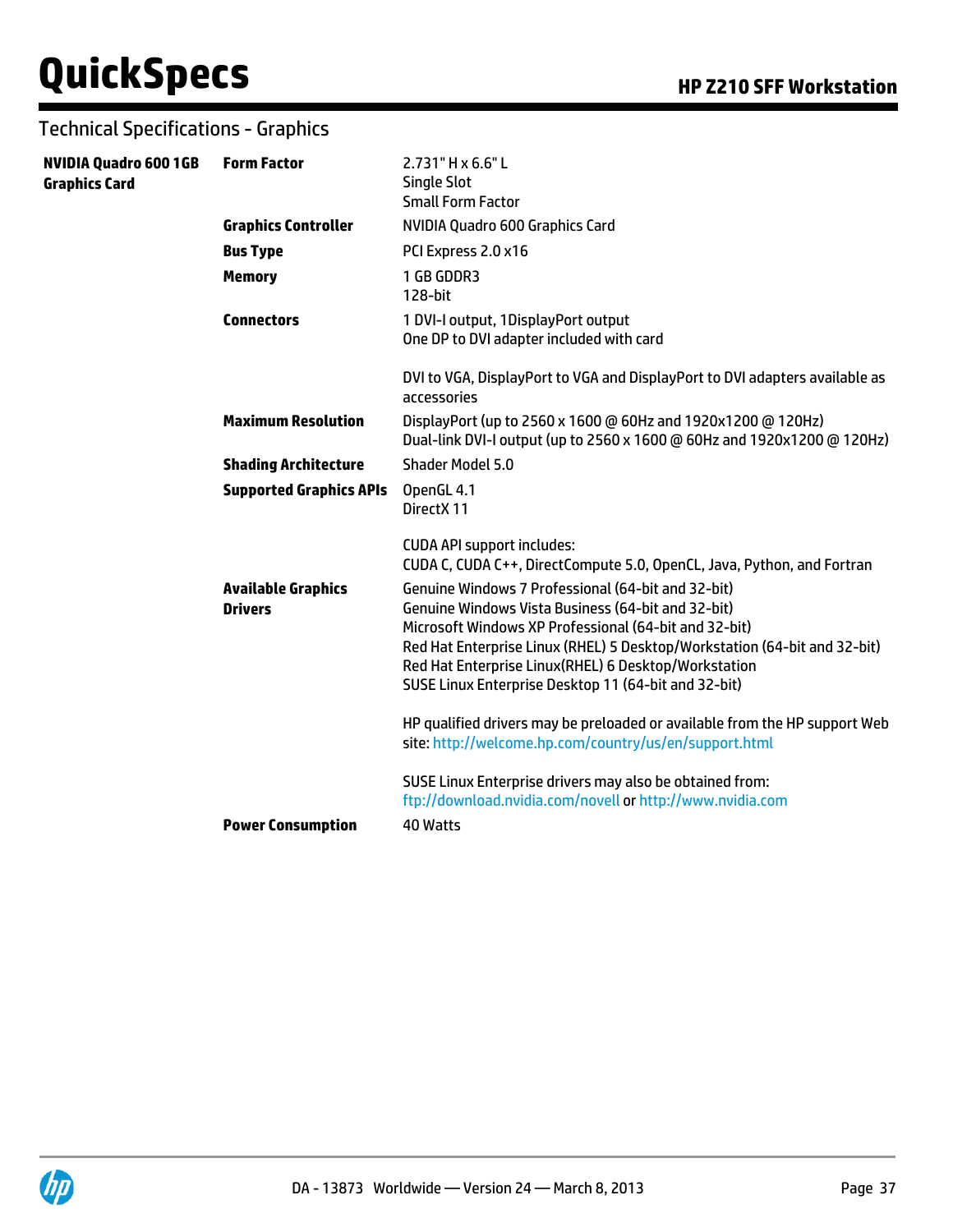#### Technical Specifications - Multimedia and Audio Devices

**Integrated Intel/Realtek Minimum System HD ALC261 Audio Requirements** Integrated

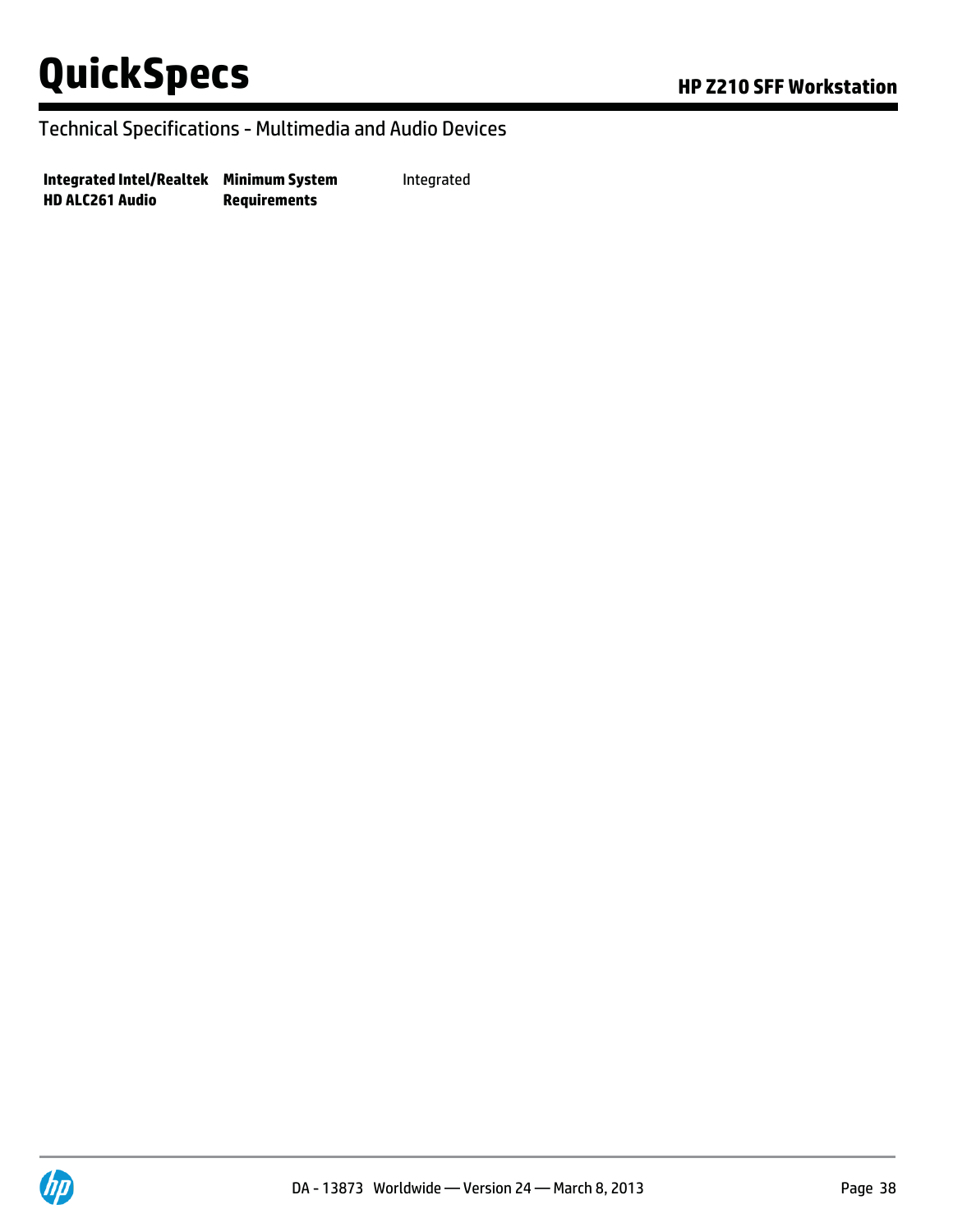| <b>HP DVD-ROM Drive</b> | <b>Description</b>                                                                | 5.25-inch, half-height, tray-load                                                                                                                                                                                                                                                                                                                                                                                                                                                                                                 |                                                                                              |  |
|-------------------------|-----------------------------------------------------------------------------------|-----------------------------------------------------------------------------------------------------------------------------------------------------------------------------------------------------------------------------------------------------------------------------------------------------------------------------------------------------------------------------------------------------------------------------------------------------------------------------------------------------------------------------------|----------------------------------------------------------------------------------------------|--|
|                         | <b>Mounting Orientation</b>                                                       | Either horizontal or vertical                                                                                                                                                                                                                                                                                                                                                                                                                                                                                                     |                                                                                              |  |
|                         | <b>Interface Type</b>                                                             | SATA/ATAPI                                                                                                                                                                                                                                                                                                                                                                                                                                                                                                                        |                                                                                              |  |
|                         | <b>Dimensions (WxHxD)</b>                                                         | $(15.0 \times 4.4 \times 20.3 \text{ cm} (5.9 \times 1.7 \times 8.0 \text{ in})$                                                                                                                                                                                                                                                                                                                                                                                                                                                  |                                                                                              |  |
|                         | <b>Disc Capacity</b>                                                              | <b>DVD-ROM</b>                                                                                                                                                                                                                                                                                                                                                                                                                                                                                                                    | Single layer: Up to 4.7 GB<br>Double layer: Up to 8.5 GB                                     |  |
|                         | <b>Access Times</b>                                                               | <b>DVD-ROM Single Layer</b>                                                                                                                                                                                                                                                                                                                                                                                                                                                                                                       | < 140 ms (typical)                                                                           |  |
|                         |                                                                                   | <b>CD-ROM Mode 1</b>                                                                                                                                                                                                                                                                                                                                                                                                                                                                                                              | < 125 ms (typical)                                                                           |  |
|                         |                                                                                   | <b>Full Stroke DVD</b>                                                                                                                                                                                                                                                                                                                                                                                                                                                                                                            | < 250 ms (seek)                                                                              |  |
|                         |                                                                                   | <b>Full Stroke CD</b>                                                                                                                                                                                                                                                                                                                                                                                                                                                                                                             | < 210 ms (seek)                                                                              |  |
|                         | <b>Power</b>                                                                      | <b>Source</b>                                                                                                                                                                                                                                                                                                                                                                                                                                                                                                                     | SATA DC power receptacle                                                                     |  |
|                         |                                                                                   | <b>DC Power Requirements</b>                                                                                                                                                                                                                                                                                                                                                                                                                                                                                                      | 5 VDC $\pm$ 5%-100 mV ripple p-p<br>12 VDC $\pm$ 5%-200 mV ripple p-p                        |  |
|                         |                                                                                   | <b>DC Current</b>                                                                                                                                                                                                                                                                                                                                                                                                                                                                                                                 | 5 VDC - < 1000 mA typical, < 1600 mA maximum<br>12 VDC - < 600 mA typical, < 1400 mA maximum |  |
|                         | <b>Operating Environmental Temperature</b><br>(all conditions non-<br>condensing) |                                                                                                                                                                                                                                                                                                                                                                                                                                                                                                                                   | 41° to 122° F (5° to 50° C)                                                                  |  |
|                         |                                                                                   | <b>Relative Humidity</b>                                                                                                                                                                                                                                                                                                                                                                                                                                                                                                          | 10% to 90%                                                                                   |  |
|                         |                                                                                   | <b>Maximum Wet Bulb</b><br><b>Temperature</b>                                                                                                                                                                                                                                                                                                                                                                                                                                                                                     | $86^{\circ}$ F (30 $^{\circ}$ C)                                                             |  |
|                         | <b>Operating Systems</b><br><b>Supported</b>                                      | Windows 7 Professional 32-bit and 64-bit,<br>Windows Vista Business 64*, Windows Vista Business 32*, Windows Vista<br>Home Basic 32*, Windows 2000, Windows XP Professional or Windows XP<br>Home $32^*$ .<br>Red Hat Enterprise Linux (RHEL) WS4 <sup>**</sup> , 5, 6 Desktop/Workstation,<br>Removed reference to "Novell" because of acquisition and changed product<br>reference to "SUSE Linux Enterprise Desktop 10 & 11",<br>No driver is required for this device. Native support is provided by the<br>operating system. |                                                                                              |  |

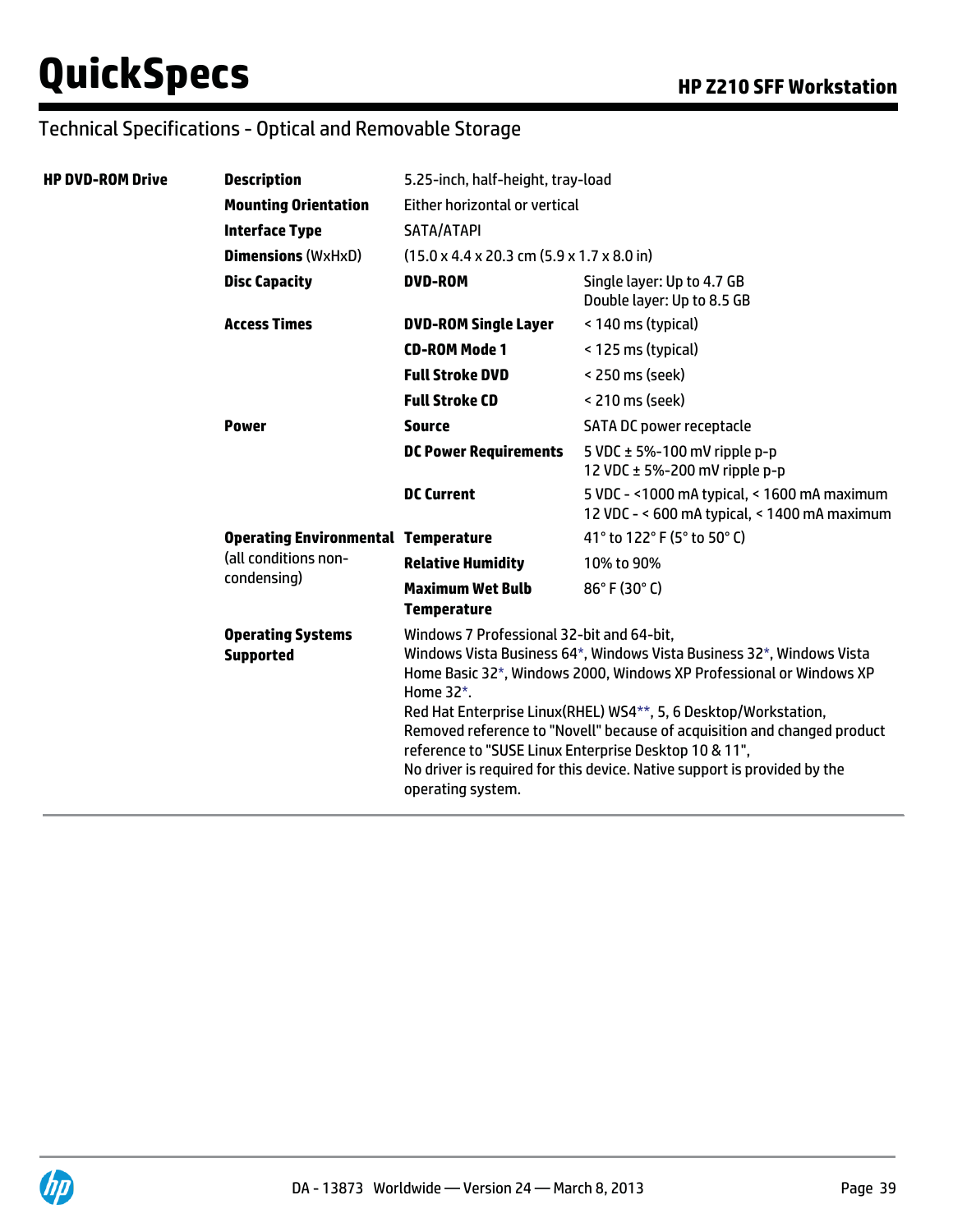| <b>HP DVD+/-RW Drive</b> | <b>Description</b>                           | 5.25-inch, half-height, tray-load                                                                    |                                                                                                                                                                                                                              |  |
|--------------------------|----------------------------------------------|------------------------------------------------------------------------------------------------------|------------------------------------------------------------------------------------------------------------------------------------------------------------------------------------------------------------------------------|--|
|                          | <b>Mounting Orientation</b>                  | Either horizontal or vertical                                                                        |                                                                                                                                                                                                                              |  |
|                          | <b>Interface Type</b>                        | SATA/ATAPI                                                                                           |                                                                                                                                                                                                                              |  |
|                          | <b>Dimensions (WxHxD)</b>                    | $15.0 \times 4.4 \times 20.3$ cm $(5.9 \times 1.7 \times 8.0)$ in                                    |                                                                                                                                                                                                                              |  |
|                          | <b>Supported Media Types</b>                 | DVD-RAM<br>DVD+R<br>DVD+RW<br>DVD+RDL<br><b>DVD-RDL</b><br>DVD-R<br><b>DVD-RW</b><br>$CD-R$<br>CD-RW |                                                                                                                                                                                                                              |  |
|                          | <b>Disc Capacity</b>                         | <b>DVD-ROM</b>                                                                                       | 8.5 GB DL or 4.7 GB standard                                                                                                                                                                                                 |  |
|                          | <b>Access Times</b>                          | <b>Full Stroke DVD</b>                                                                               | < 250 ms (seek)                                                                                                                                                                                                              |  |
|                          |                                              | <b>Full Stroke CD</b>                                                                                | < 210 ms (seek)                                                                                                                                                                                                              |  |
|                          | <b>Maximum Data Transfer</b><br>Rates        | <b>CD ROM Read</b>                                                                                   | CD-ROM, CD-R Up to 40X<br>CD-RW Up to 32X                                                                                                                                                                                    |  |
|                          |                                              | <b>DVD ROM Read</b>                                                                                  | DVD-RAM Up to 12X<br>DVD+RW Up to 8X<br>DVD-RW Up to 8X<br>DVD+R DL Up to 8X<br>DVD-R DL Up to 8X<br>DVD-ROM Up to 16X<br>DVD-ROM DL Up to 8X<br>DVD+R Up to 16X<br>DVD-R Up to 16X                                          |  |
|                          | <b>Power</b>                                 | <b>Source</b>                                                                                        | SATA DC power receptacle                                                                                                                                                                                                     |  |
|                          |                                              | <b>DC Power Requirements</b>                                                                         | 5 VDC $\pm$ 5%-100 mV ripple p-p<br>12 VDC $\pm$ 5%-200 mV ripple p-p                                                                                                                                                        |  |
|                          |                                              | <b>DC Current</b>                                                                                    | 5 VDC -< 1000 mA typical, < 1600 mA maximum<br>12 VDC -< 600 mA typical, < 1400 mA maximum                                                                                                                                   |  |
|                          | <b>Operating Environmental Temperature</b>   |                                                                                                      | 41° to 122° F (5° to 50° C)                                                                                                                                                                                                  |  |
|                          | (all conditions non-                         | <b>Relative Humidity</b>                                                                             | 10% to 90%                                                                                                                                                                                                                   |  |
|                          | condensing)                                  | <b>Maximum Wet Bulb</b><br><b>Temperature</b>                                                        | $86^{\circ}$ F (30 $^{\circ}$ C)                                                                                                                                                                                             |  |
|                          | <b>Operating Systems</b><br><b>Supported</b> | Windows 7 Professional 32-bit and 64-bit,<br>Home 32*.<br>SUSE Linux Enterprise Desktop 10 & 11      | Windows Vista Business 64*, Windows Vista Business 32*, Windows Vista<br>Home Basic 32*, Windows 2000, Windows XP Professional or Windows XP<br>Red Hat Enterprise Linux (RHEL) WS4 <sup>**</sup> , 5, 6 Desktop/Workstation |  |
|                          | <b>Kit Contents</b>                          |                                                                                                      | HP SATA SuperMulti DVD Writer Drive, Roxio Easy Media Creator software,<br>Intervideo WinDVD Software, installation guide, and DVD+R media.                                                                                  |  |

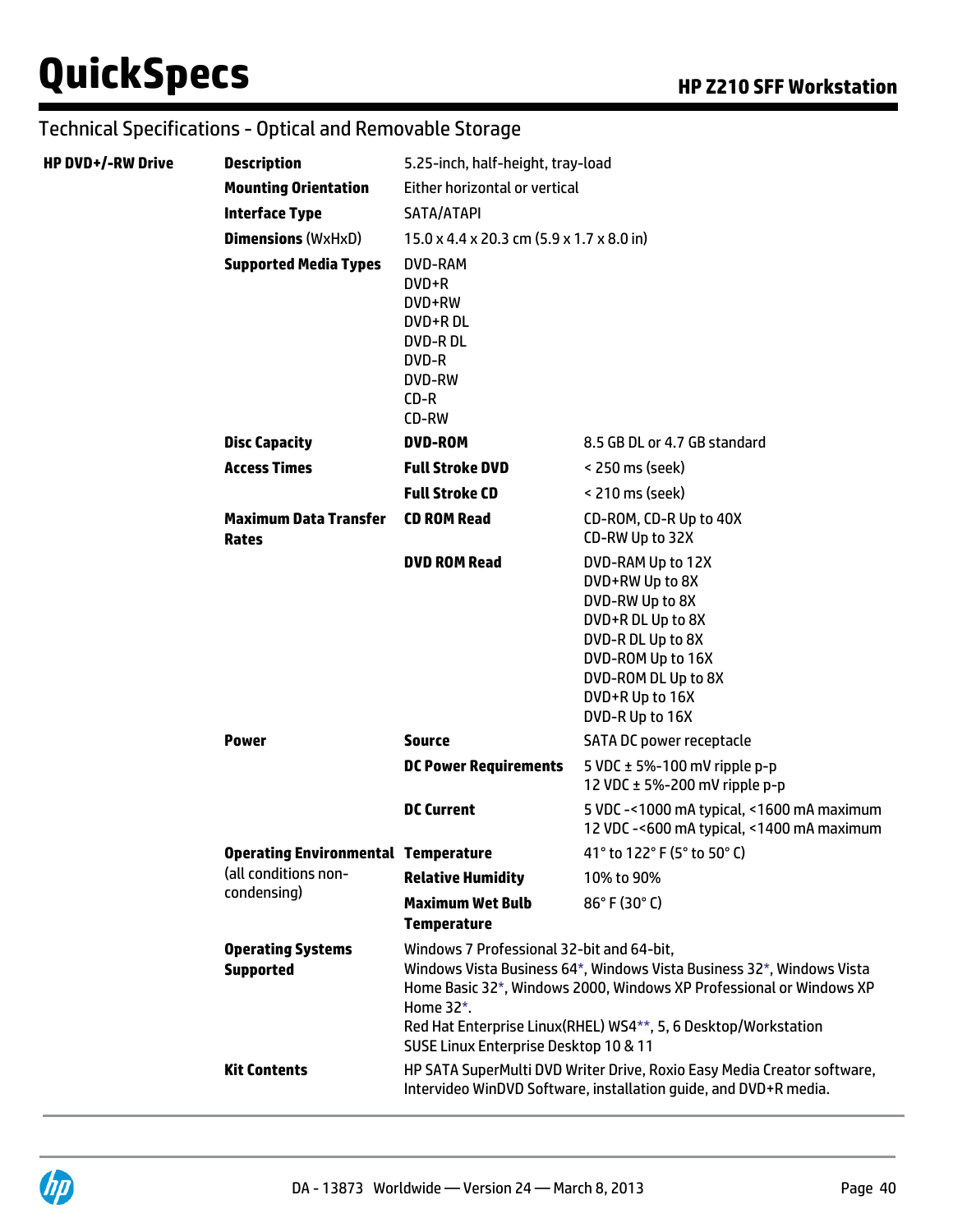| <b>HP Blu-ray Writer</b> | <b>Description</b>           | 5.25-inch, half-height, tray-load                                                                                                             |                                                                                                                                                                                                                                                                                           |
|--------------------------|------------------------------|-----------------------------------------------------------------------------------------------------------------------------------------------|-------------------------------------------------------------------------------------------------------------------------------------------------------------------------------------------------------------------------------------------------------------------------------------------|
|                          | <b>Mounting Orientation</b>  | Either horizontal or vertical                                                                                                                 |                                                                                                                                                                                                                                                                                           |
|                          | <b>Interface Type</b>        | <b>SATA</b>                                                                                                                                   |                                                                                                                                                                                                                                                                                           |
|                          | <b>Dimensions (WxHxD)</b>    | 15.0 x 4.4 x 20.3 cm<br>$(5.9 \times 1.7 \times 8.0 \text{ in})$                                                                              |                                                                                                                                                                                                                                                                                           |
|                          | <b>Supported Media Types</b> | <b>BD-ROM</b><br>BD-R<br><b>BD-RE</b><br><b>DVD-RAM</b><br>DVD+R<br>DVD+RW<br>DVD+RDL<br><b>DVD-RDL</b><br>DVD-R<br>DVD-RW<br>$CD-R$<br>CD-RW |                                                                                                                                                                                                                                                                                           |
|                          | <b>Disc Capacity</b>         | <b>DVD-ROM</b>                                                                                                                                | 8.5 GB DL or 4.7 GB standard                                                                                                                                                                                                                                                              |
|                          |                              | <b>Blu-ray</b>                                                                                                                                | 50 GB DL or 25 GB standard                                                                                                                                                                                                                                                                |
|                          | <b>Access Times</b>          | <b>Full Stroke DVD</b>                                                                                                                        | < 250 ms (seek)                                                                                                                                                                                                                                                                           |
|                          |                              | <b>Full Stroke CD</b>                                                                                                                         | < 210 ms (seek)                                                                                                                                                                                                                                                                           |
|                          |                              | <b>Blu-ray</b>                                                                                                                                | < 275 ms (seek)                                                                                                                                                                                                                                                                           |
|                          | <b>Maximum Data Transfer</b> | <b>Startup Time</b><br><b>CD ROM Read</b>                                                                                                     | (Time to drive ready from tray loading)<br>BD-ROM (SL/DL) 25S / 28S<br>BD-R (SL/DL) 25S / 28S<br>BD-RE (SL/DL) 25S / 28S<br>DVD-ROM (SL/DL) 18S / 18S<br>DVD-R (SL/DL) 25S / 25S<br><b>DVD-RW 25S</b><br>DVD+R (SL/DL) 25S / 25S<br><b>DVD+RW 25S</b><br>DVD-RAM 45S<br><b>CD-ROM 15S</b> |
|                          | Rates                        |                                                                                                                                               | CD-ROM Up to 40X<br>CD-R Up to 40X<br>CD-RW Up to 40X                                                                                                                                                                                                                                     |
|                          |                              | <b>DVD ROM Read</b>                                                                                                                           | DVD-RAM Up to 5X<br>DVD+RW Up to 10X<br>DVD-RW Up to 10X<br>DVD+R DL Up to 8X<br>DVD-R DL Up to 8X<br>DVD-ROM Up to 16X<br>DVD-ROM DL Up to 8X<br>DVD+R Up to 12X<br>DVD-R Up to 12X                                                                                                      |

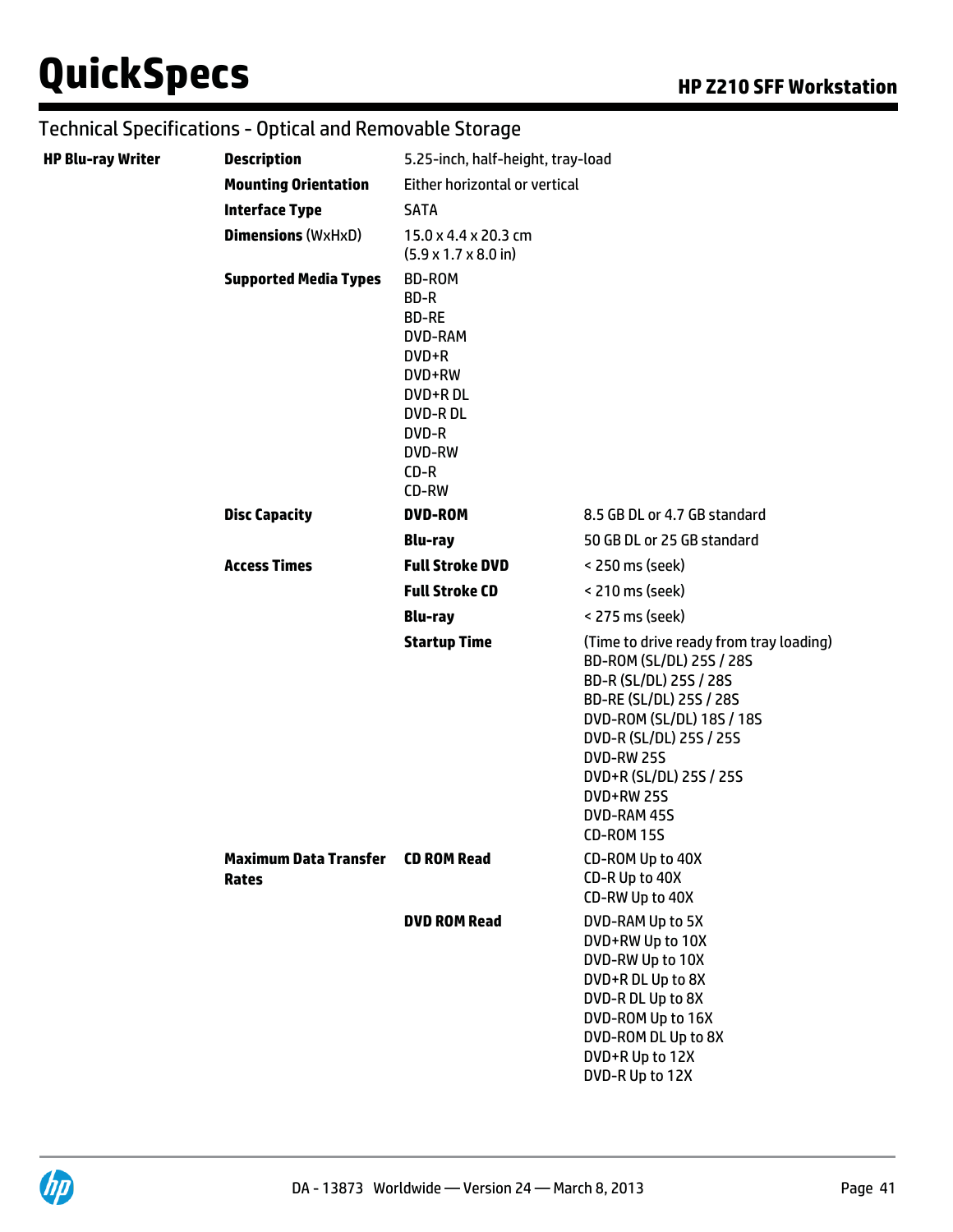|                                              | <b>Blu-ray</b>                                                                                                                                                                                                                                                                                                                                                                                                                                           | BD-ROM Up to 6X<br>BD-ROM DL Up to 4.8X<br>BD-R Up to 6X<br>BD-R DL Up to 4.8X<br>BD-R Up to 6X<br>BD-RE SL/DL Up to 4.8X |  |
|----------------------------------------------|----------------------------------------------------------------------------------------------------------------------------------------------------------------------------------------------------------------------------------------------------------------------------------------------------------------------------------------------------------------------------------------------------------------------------------------------------------|---------------------------------------------------------------------------------------------------------------------------|--|
| <b>Power</b>                                 | Source                                                                                                                                                                                                                                                                                                                                                                                                                                                   | SATA DC power receptacle                                                                                                  |  |
|                                              | <b>DC Power Requirements</b>                                                                                                                                                                                                                                                                                                                                                                                                                             | 5 VDC $\pm$ 5%-100 mV ripple p-p<br>12 VDC ± 10%-100 mV ripple p-p                                                        |  |
|                                              | <b>DC Current</b>                                                                                                                                                                                                                                                                                                                                                                                                                                        | 5 VDC -900 mA typical, 1200 mA maximum<br>12 VDC -1000 mA typical, 1600 mA maximum                                        |  |
| <b>Operating Environmental Temperature</b>   |                                                                                                                                                                                                                                                                                                                                                                                                                                                          | 41° to 122° F (5° to 50° C)                                                                                               |  |
| (all conditions non-<br>condensing)          | <b>Relative Humidity</b>                                                                                                                                                                                                                                                                                                                                                                                                                                 | 15% to 80%                                                                                                                |  |
|                                              | <b>Maximum Wet Bulb</b><br><b>Temperature</b>                                                                                                                                                                                                                                                                                                                                                                                                            | $86^{\circ}$ F (30 $^{\circ}$ C)                                                                                          |  |
| <b>Operating Systems</b><br><b>Supported</b> | Windows 7 Professional 32-bit and 64-bit,<br>Windows Vista Business 64*, Windows Vista Business 32*, Windows Vista<br>Home Basic 32*, Windows 2000, Windows XP Professional or Windows XP<br>Home 32*.<br>Red Hat Enterprise Linux (RHEL) WS4 <sup>**</sup> , 5, 6 Desktop/Workstation,<br>SUSE Linux Enterprise Desktop 10 & 11                                                                                                                         |                                                                                                                           |  |
|                                              | * No driver is required for this device. Native support is provided by the<br>operating system.<br>** RHEL WS4 not supported on Z200/Z200SFF                                                                                                                                                                                                                                                                                                             |                                                                                                                           |  |
| <b>Kit Contents</b>                          | HP Blue Laser RW Drive, Roxio Easy Media Creator software, Intervideo<br>WinDVD Software, installation guide.                                                                                                                                                                                                                                                                                                                                            |                                                                                                                           |  |
| <b>Disclaimer</b>                            | As Blu-ray is a new format containing new technologies, certain disc, digital<br>connection, compatibility and/or performance issues may arise, and do not<br>constitute defects in the product. Flawless playback on all systems is not<br>guaranteed. In order for some Blu-ray titles to play, they may require a DVI or<br>HDMI digital connection and your display may require HDCP support. HD-DVD<br>movies cannot be played on this workstation. |                                                                                                                           |  |

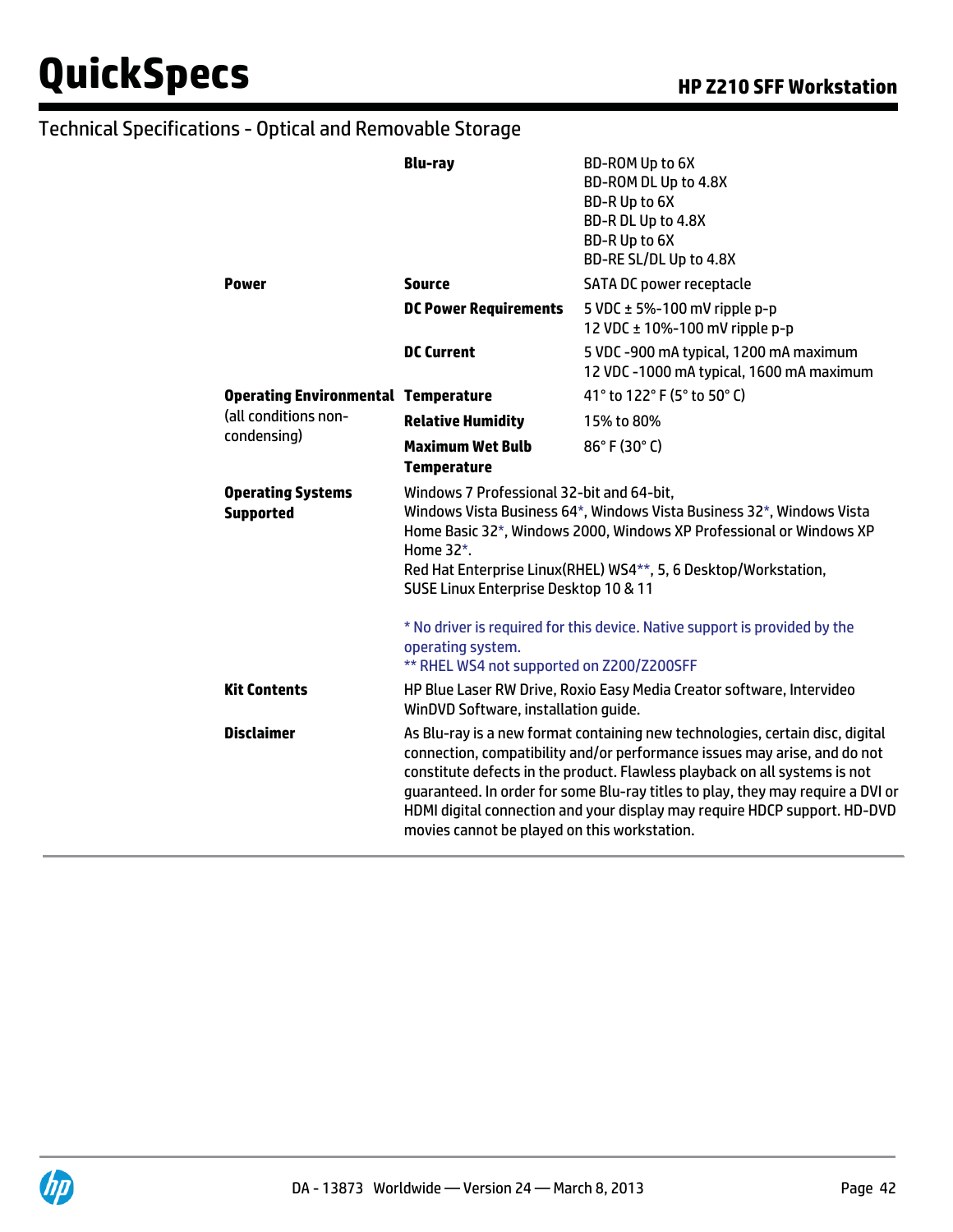| HP 22-in-1 Media Card<br>Reader | <b>Description</b>           | The Media Card Reader device uses the same physical form factor and<br>mounting as a Floppy Disk Drive. The device connects to a 2x5 two-channel<br>USB header on the motherboard of the system. There is no USB controller card<br>provided. Please see the Disc Formats section below for a list of flash memory<br>card formats that are supported.                                                                                                                                                                                                                                                                                                                                                                                                                                                |
|---------------------------------|------------------------------|-------------------------------------------------------------------------------------------------------------------------------------------------------------------------------------------------------------------------------------------------------------------------------------------------------------------------------------------------------------------------------------------------------------------------------------------------------------------------------------------------------------------------------------------------------------------------------------------------------------------------------------------------------------------------------------------------------------------------------------------------------------------------------------------------------|
|                                 | <b>Mounting Orientation</b>  | The Media Card Reader can be mounted in a dedicated Floppy Drive bay (if the<br>chassis provides one) or in an appropriate Optical Bay adapter. It will operate<br>in any orientation.                                                                                                                                                                                                                                                                                                                                                                                                                                                                                                                                                                                                                |
|                                 | <b>Interface Type</b>        | USB 2.0 (one channel dedicated to the separate USB port; one channel<br>dedicated to the flash memory card slots)                                                                                                                                                                                                                                                                                                                                                                                                                                                                                                                                                                                                                                                                                     |
|                                 | <b>Dimensions (WxHxD)</b>    | 124.5 x 101.6 x 25.4 mm<br>$(4.9 \times 4.0 \times 1.0 \text{ in})$                                                                                                                                                                                                                                                                                                                                                                                                                                                                                                                                                                                                                                                                                                                                   |
|                                 | <b>Supported Media Types</b> | xD-Picture<br>Micro SD<br><b>Micro SDHC</b><br>SD<br><b>SDHC</b><br><b>SDXC</b><br>Mini SD<br>Mini SDHC<br>MultiMediaCard (MMC)<br>Reduced Size MultiMediaCard (RS MMC)<br>MultiMedia Card 4.2 (MMC Plus, including MMC Plus HC)<br>Reduced Size MultiMedia Card 4.2 (MMC Mobile, including MMC Mobile HC)<br>CompactFlash Card Type I<br><b>CompactFlash Card Type II</b><br><b>MicroDrive</b><br><b>Memory Stick (MS)</b><br><b>MagicGate Memory Stick (MG)</b><br><b>MagicGate Memory Stick Duo</b><br><b>Memory Stick Select</b><br><b>Memory Stick Duo (MS Duo)</b><br>Memory Stick PRO (MS PRO)<br>Memory Stick PRO Duo (MS PRO Duo)<br><b>Memory Stick PRO-HG Duo</b><br>Two additional formats are usable with adapters (not supplied):<br><b>MMC Micro</b><br><b>Memory Stick Micro (M2)</b> |

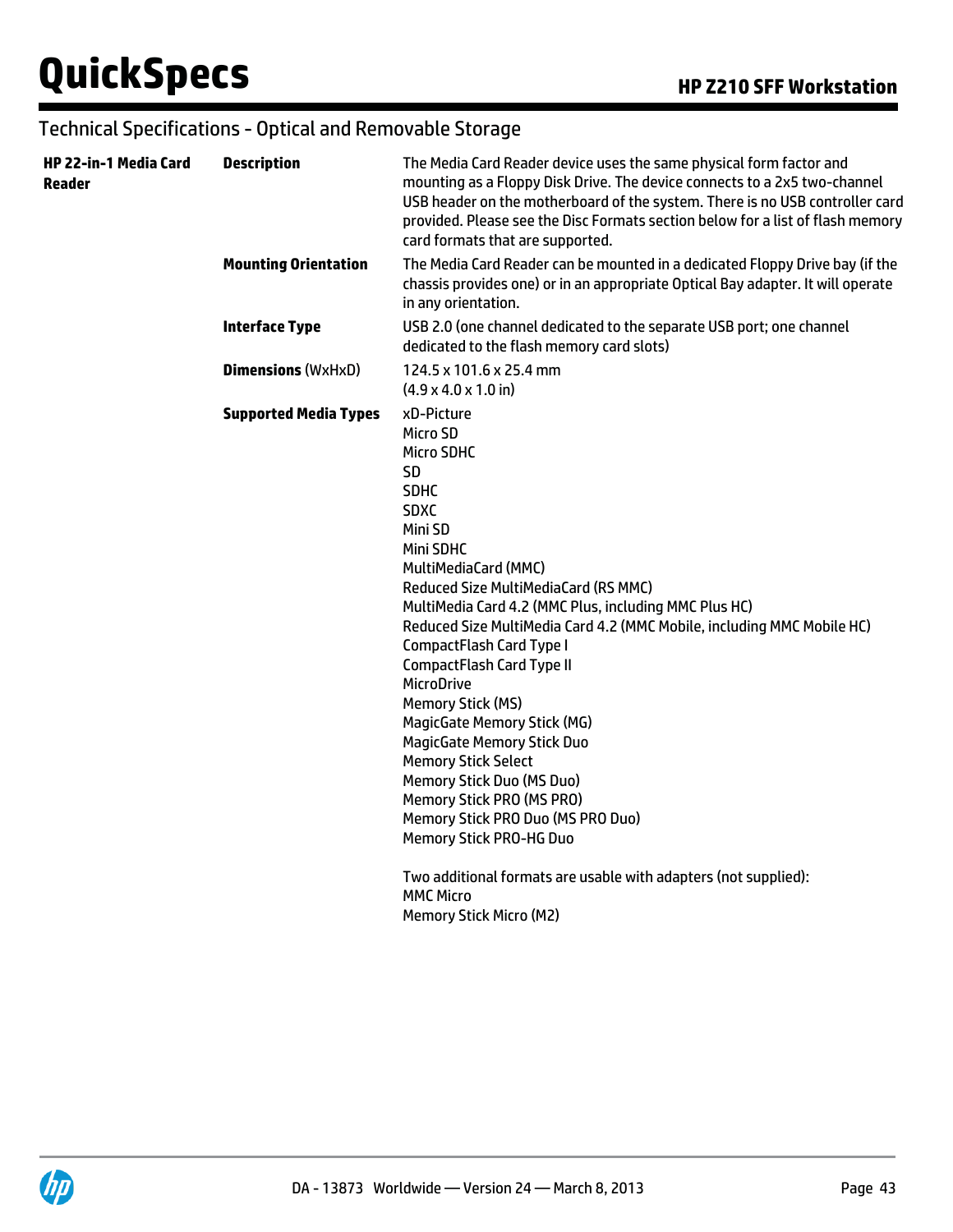### Technical Specifications - Controller Cards

| <b>HP USB 3.0 2x2 Port</b><br>SuperSpeed PCIe x1 Card | <b>Dimensions (HxD)</b>                      | TBD                                                                                                                                                                                                                                                                                                                                                                                                                                                                                                                                        |
|-------------------------------------------------------|----------------------------------------------|--------------------------------------------------------------------------------------------------------------------------------------------------------------------------------------------------------------------------------------------------------------------------------------------------------------------------------------------------------------------------------------------------------------------------------------------------------------------------------------------------------------------------------------------|
|                                                       | <b>Ports</b>                                 | 2 External, 2 internal                                                                                                                                                                                                                                                                                                                                                                                                                                                                                                                     |
|                                                       | <b>Operating Systems</b><br><b>Supported</b> | Microsoft Windows 7, Windows Vista*, Windows XP Professional (32-bit and<br>64-bit); Red Hat Enterprise Linux 6, SUSE Linux Enterprise Desktop 11<br>Certain Windows Vista product features require advanced or additional<br>hardware. Windows Vista Upgrade Advisor can help you determine which<br>features of Windows Vista will run on your computer. To download the tool,<br>visit: http://www.windowsvista.com/upgradeadvisor. For Windows Vista<br>system requirements, visit:<br>http://www.windowsvista.com/systemrequirements. |
|                                                       | <b>Kit Contents</b>                          | I/O and Security Software and Documentation CD with software drivers and<br>documentation, HP SuperSpeed USB 3.0 PCIe x1 card (with full-height<br>expansion bracket attached), SATA to SATA split power extension cable, Low<br>profile expansion bracket to replace the full-height expansion bracket<br>required on some computer models and HP SuperSpeed USB 3.0 PCIe x1 Card<br>Quick Setup.                                                                                                                                         |
|                                                       | registrations                                | Regulatory Approvals and FCC 15B, CE EN55022+ EN55024, VCCI, CISPR 22 AS/NZS CISPR 22, LCIE CB<br>service(ITE/AV) IEC 60950-1, Korea EMC, UL USB-IF                                                                                                                                                                                                                                                                                                                                                                                        |
|                                                       | Weight                                       | $0.21$ lb (95.0 g)                                                                                                                                                                                                                                                                                                                                                                                                                                                                                                                         |
|                                                       | <b>Warranty</b>                              | The HP USB 3.0 2x2 Port Super Speed PCIe x1 Card has either a one-year<br>limited warranty or the remainder of the warranty of the HP product in which it<br>is installed. Technical support is available seven days a week, 24 hours a day,<br>by phone, as well as online support forums. Certain restrictions and exclusions<br>apply.                                                                                                                                                                                                  |
|                                                       |                                              |                                                                                                                                                                                                                                                                                                                                                                                                                                                                                                                                            |

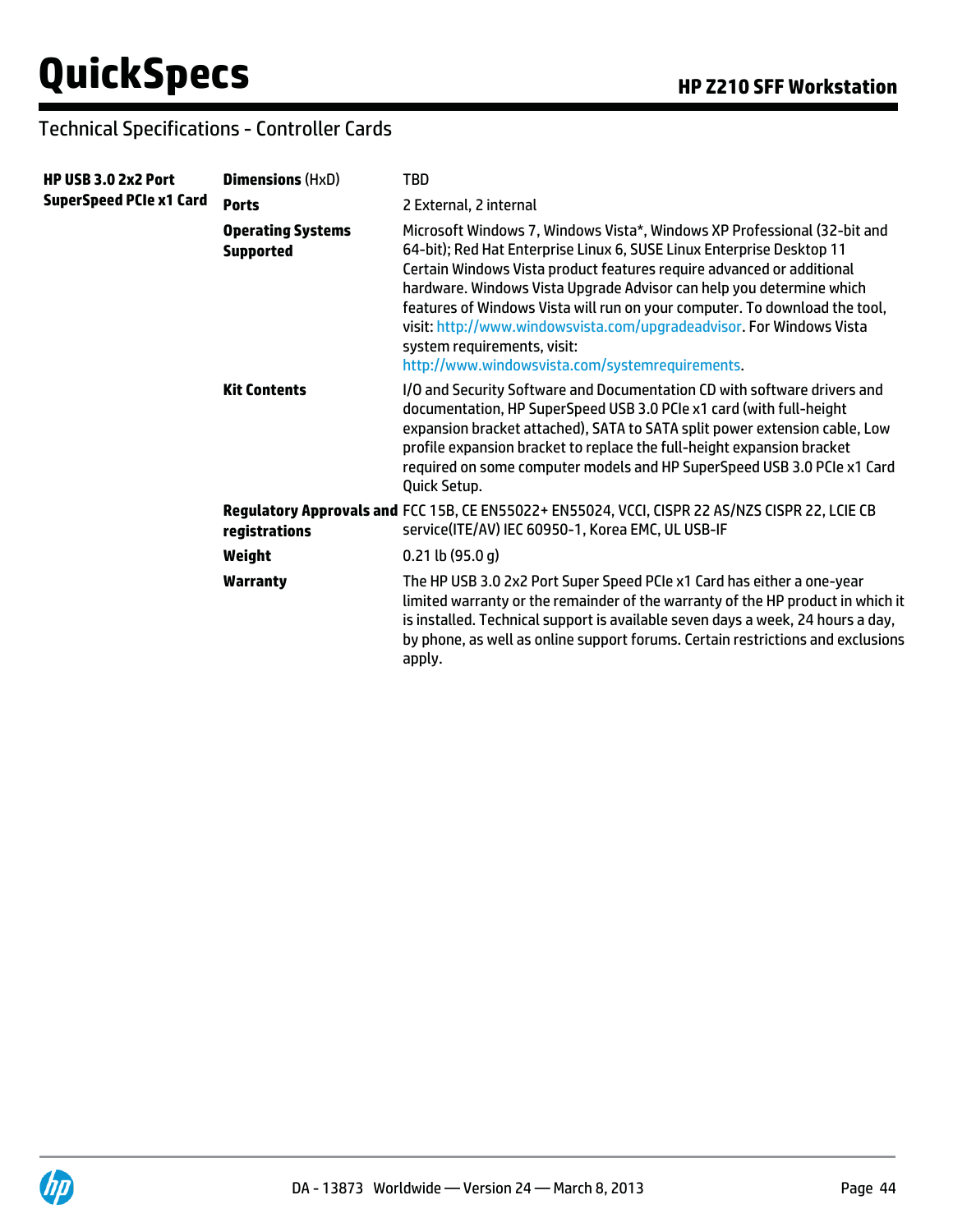### Technical Specifications - Networking and Communications

| Integrated Intel 82579LM Connector<br><b>PCIe GbE Controller</b> |                                                                        | <b>RJ-45</b>                                                                                                                                                                     |
|------------------------------------------------------------------|------------------------------------------------------------------------|----------------------------------------------------------------------------------------------------------------------------------------------------------------------------------|
|                                                                  | <b>Controller</b>                                                      | Intel 82579LM GbE platform LAN connect networking controller                                                                                                                     |
|                                                                  | <b>Memory</b>                                                          | 24 KB FIFO packet buffer memory                                                                                                                                                  |
|                                                                  | <b>Data Rates Supported</b>                                            | 10/100/1000 Mbps                                                                                                                                                                 |
|                                                                  | <b>Compliance</b>                                                      | 802.1P, 802.1Q, 802.2, 802.3, 802.3ab, 802.3az, 802.3u                                                                                                                           |
|                                                                  | <b>Bus Architecture</b>                                                | <b>PCI Express and SMBus</b>                                                                                                                                                     |
|                                                                  | <b>Data Transfer Mode</b>                                              | PCIe-based interface for active state operation (SO state) and SMBus for host<br>and management traffic (Sx low power state)                                                     |
|                                                                  | <b>Power Requirement</b>                                               | Requires 3.3V and 1.05V or just 3.3V with integrated regulators                                                                                                                  |
|                                                                  | <b>Boot ROM Support</b>                                                | Yes                                                                                                                                                                              |
|                                                                  | <b>Network Transfer Mode</b>                                           | Full-duplex; Half-duplex (not supported for the 1000BASE-T transceiver)                                                                                                          |
|                                                                  | <b>Network Transfer Rate</b>                                           | 10BASE-T (half-duplex) 10 Mbps<br>10BASE-T (full-duplex) 20 Mbps<br>100BASE-TX (half-duplex) 100 Mbps<br>100BASE-TX (full-duplex) 200 Mbps<br>1000BASE-T (full-duplex) 2000 Mbps |
|                                                                  |                                                                        | Management Capabilities WOL, auto MDI crossover, PXE, Muti-port teaming, RSS, Advanced cable<br>diagnostic.<br>AMT 7.0 support                                                   |
| <b>Intel Gigabit CT Desktop</b><br>NIC.                          | <b>Connector</b>                                                       | <b>RJ-45</b>                                                                                                                                                                     |
|                                                                  | <b>Controller</b>                                                      | Intel WG82574L Gigabit Ethernet Controller                                                                                                                                       |
|                                                                  | <b>Memory</b>                                                          | Integrated Dual 48K configurable transmit receive FIFO Buffers                                                                                                                   |
|                                                                  |                                                                        |                                                                                                                                                                                  |
|                                                                  | <b>Data Rates Supported</b>                                            | 10/100/1000 Mb/s                                                                                                                                                                 |
|                                                                  | <b>Compliance</b>                                                      | IEEE 802.1P, 802,1Q, 802.2, 802.3, 802.3AB and 802.3u compliant, 802.3x<br>flow control                                                                                          |
|                                                                  | <b>Bus Architecture</b>                                                | <b>PCI-E 1.0a</b>                                                                                                                                                                |
|                                                                  | Data Path Width                                                        | X1, 250 MB/s, Bi-directional interface                                                                                                                                           |
|                                                                  | <b>Data Transfer Mode</b>                                              | <b>Bus-master DMA</b>                                                                                                                                                            |
|                                                                  | Hardware Certifications                                                | FCC, B, CE, TUV- cTUVus Mark Canada and United States, TUV- GS Mark for<br>European Union                                                                                        |
|                                                                  | <b>Power Requirement</b>                                               | Aux 3.3V, 3.0 Watts in 1000base-T and 2.0 Watts in 100Base-T                                                                                                                     |
|                                                                  | <b>Boot ROM Support</b>                                                | Yes                                                                                                                                                                              |
|                                                                  | <b>Network Transfer Rate</b>                                           | 10BASE-T (half-duplex) 10 Mb/s<br>10BASE-T (full-duplex) 20 Mb/s<br>100BASE-TX (half-duplex) 100 Mb/s<br>100BASE-TX (full-duplex) 200 Mb/s<br>1000BASE-T (full-duplex) 2000 Mb/s |
|                                                                  | <b>Operating Temperature</b>                                           | 32° to 131°F (0° to 55°C)                                                                                                                                                        |
|                                                                  | <b>Operating Humidity</b><br><b>Dimensions</b> $(H \times W \times D)$ | 85% at 131°F (55°C)                                                                                                                                                              |

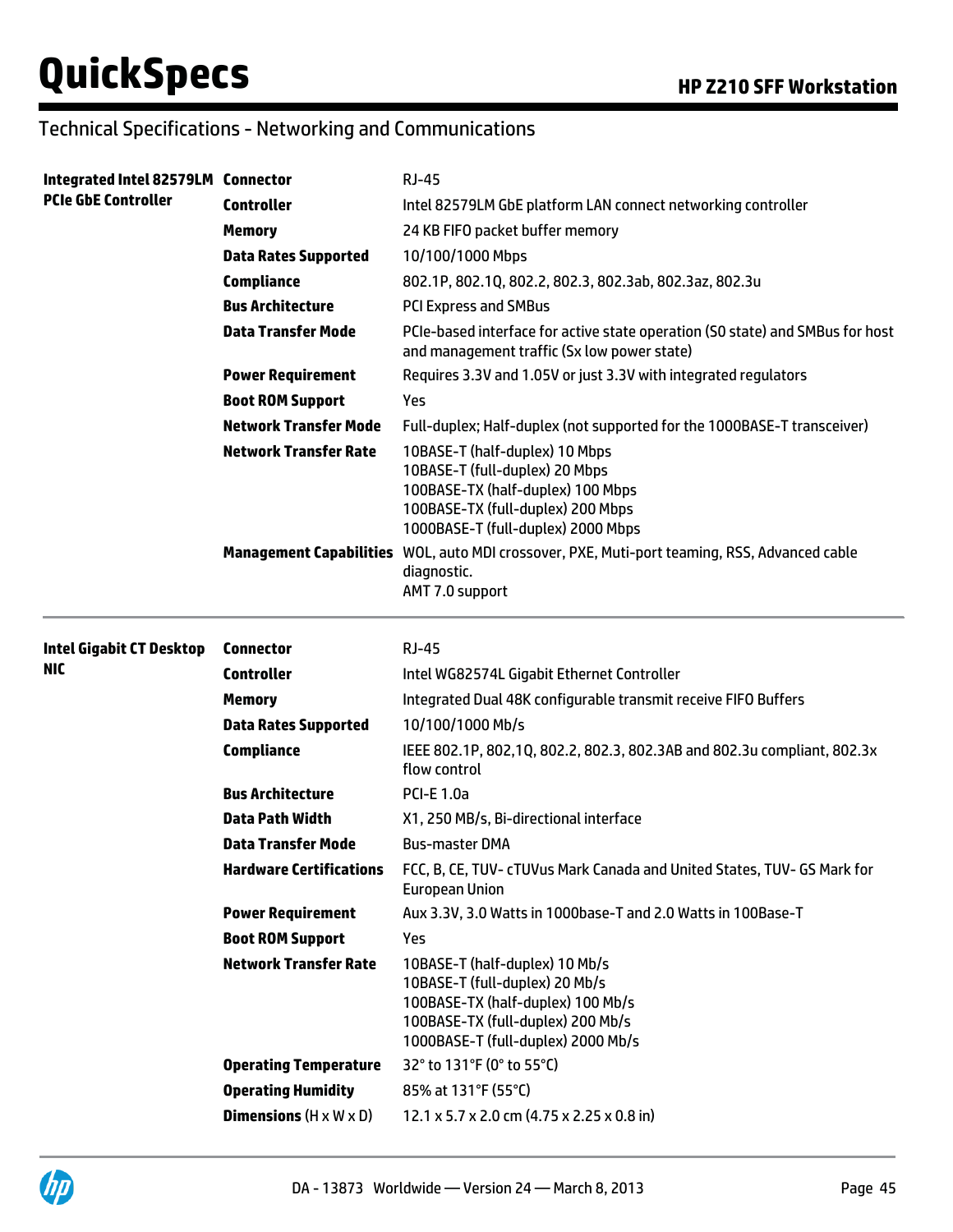|                                                      | <b>Operating System Driver</b><br><b>Support</b><br>Management Capabilities WOL, PXE, DMI, WFM 2.0<br><b>Kit Contents</b> | Windows 7 Professional 32-bit and 64-bit, Windows Vista Business 64,<br>Windows Vista Business 32, Windows XP Professional, Windows XP x64.<br>Red Hat Enterprise Linux 4 (RHEL4.8 or newer)*, Red Hat Enterprise Linux 5<br>(RHEL5.3 or newer), Red Hat Enterprise Linux 6, SUSE Linux Enterprise<br>Desktop (SLED) 11<br>RHEL 4 and 5, SLED 10, are not supported on the Z220 CMT/SFF<br>Intel Gigabit CT Desktop NIC, low profile bracket, CD containing Intel PROset II<br>NIC drivers, quick install guide, product warranty statement |
|------------------------------------------------------|---------------------------------------------------------------------------------------------------------------------------|---------------------------------------------------------------------------------------------------------------------------------------------------------------------------------------------------------------------------------------------------------------------------------------------------------------------------------------------------------------------------------------------------------------------------------------------------------------------------------------------------------------------------------------------|
|                                                      |                                                                                                                           |                                                                                                                                                                                                                                                                                                                                                                                                                                                                                                                                             |
| Broadcom (5761)                                      | <b>Connector</b>                                                                                                          | <b>RJ-45</b>                                                                                                                                                                                                                                                                                                                                                                                                                                                                                                                                |
| <b>NetXtreme Gigabit</b><br><b>Ethernet Plus NIC</b> | <b>Controller</b>                                                                                                         | Broadcom 5761 PCI-Express LAN Controller                                                                                                                                                                                                                                                                                                                                                                                                                                                                                                    |
|                                                      | <b>Memory</b>                                                                                                             | 8 MB NVRAM serial Flash                                                                                                                                                                                                                                                                                                                                                                                                                                                                                                                     |
|                                                      | <b>Data Rates Supported</b>                                                                                               | 10/100/1000 Mbps                                                                                                                                                                                                                                                                                                                                                                                                                                                                                                                            |
|                                                      | <b>Compliance</b>                                                                                                         | IEEE 802.1P, 802.1Q, 802.2, 802.3, 802.3AB, 802.3u, and 802.3x                                                                                                                                                                                                                                                                                                                                                                                                                                                                              |
|                                                      | <b>Bus Architecture</b>                                                                                                   | <b>PCI-Express</b>                                                                                                                                                                                                                                                                                                                                                                                                                                                                                                                          |
|                                                      | <b>Data Path Width</b>                                                                                                    | <b>Single Channel PCI-Express</b>                                                                                                                                                                                                                                                                                                                                                                                                                                                                                                           |
|                                                      | <b>Data Transfer Mode</b>                                                                                                 | <b>Bus Master DMA</b>                                                                                                                                                                                                                                                                                                                                                                                                                                                                                                                       |
|                                                      | <b>Hardware Certifications</b>                                                                                            | FCC class B, Canada and US NRTL Mark, C-Tick for Australia, BSMI for Taiwan,<br>VCCI for Japan, MIC for Korea, GOST for Russia, UL listed (E212044), European<br>Union Notice (CE 0682)                                                                                                                                                                                                                                                                                                                                                     |
|                                                      | <b>Power Requirement</b>                                                                                                  | 1.8W @ 3.3V                                                                                                                                                                                                                                                                                                                                                                                                                                                                                                                                 |
|                                                      | <b>Boot ROM Support</b>                                                                                                   | Yes                                                                                                                                                                                                                                                                                                                                                                                                                                                                                                                                         |
|                                                      | <b>Network Transfer Mode</b>                                                                                              | Full-duplex<br>Half-duplex (not available for the 1000BASE-T transceiver)                                                                                                                                                                                                                                                                                                                                                                                                                                                                   |
|                                                      | <b>Network Transfer Rate</b>                                                                                              | 10BASE-T (half-duplex) 10 Mbps<br>10BASE-T (full-duplex) 20 Mbps<br>100BASE-TX (half-duplex) 100 Mbps<br>100BASE-TX (full-duplex) 200 Mbps<br>1000BASE-T (full-duplex) 2000 Mbps                                                                                                                                                                                                                                                                                                                                                            |
|                                                      | <b>Operating Temperature</b>                                                                                              | 32° to 131°F (0° to 55° C)                                                                                                                                                                                                                                                                                                                                                                                                                                                                                                                  |
|                                                      | <b>Operating Humidity</b>                                                                                                 | 131° F (55° C) with 5% to 95% non-condensing humidity                                                                                                                                                                                                                                                                                                                                                                                                                                                                                       |
|                                                      | <b>Dimensions</b>                                                                                                         | 7 cm x 10.5 cm (2.75 in x 4.13 in), low profile compatible                                                                                                                                                                                                                                                                                                                                                                                                                                                                                  |
|                                                      | <b>Operating System Driver</b><br><b>Support</b>                                                                          | Windows 7 Professional 32-bit and 64-bit, Windows Vista 32-bit SP1,<br>Windows Vista x64 SP1, Windows XP 32 bit professional, Windows XP x64<br>Red Hat Enterprise Linux (RHEL) 5, 6; Novell SLED 10 & 11                                                                                                                                                                                                                                                                                                                                   |
|                                                      |                                                                                                                           | Management Capabilities ACPI, WOL and DMI 2.0, PXE 2.0, WfM 2.0, Broadcom mgmt utility, ASF2.0,<br>DASH 1.0 and DASH 1.1 profiles                                                                                                                                                                                                                                                                                                                                                                                                           |
|                                                      | <b>Kit Contents</b>                                                                                                       | Broadcom NetXtreme Gigabit Ethernet Plus NIC, Broadcom NetXtreme Gigabit<br>Ethernet Plus NIC USB Cable Assembly, CD, drivers, quick install guide, product<br>warranty statement                                                                                                                                                                                                                                                                                                                                                           |

#### Technical Specifications - Networking and Communications